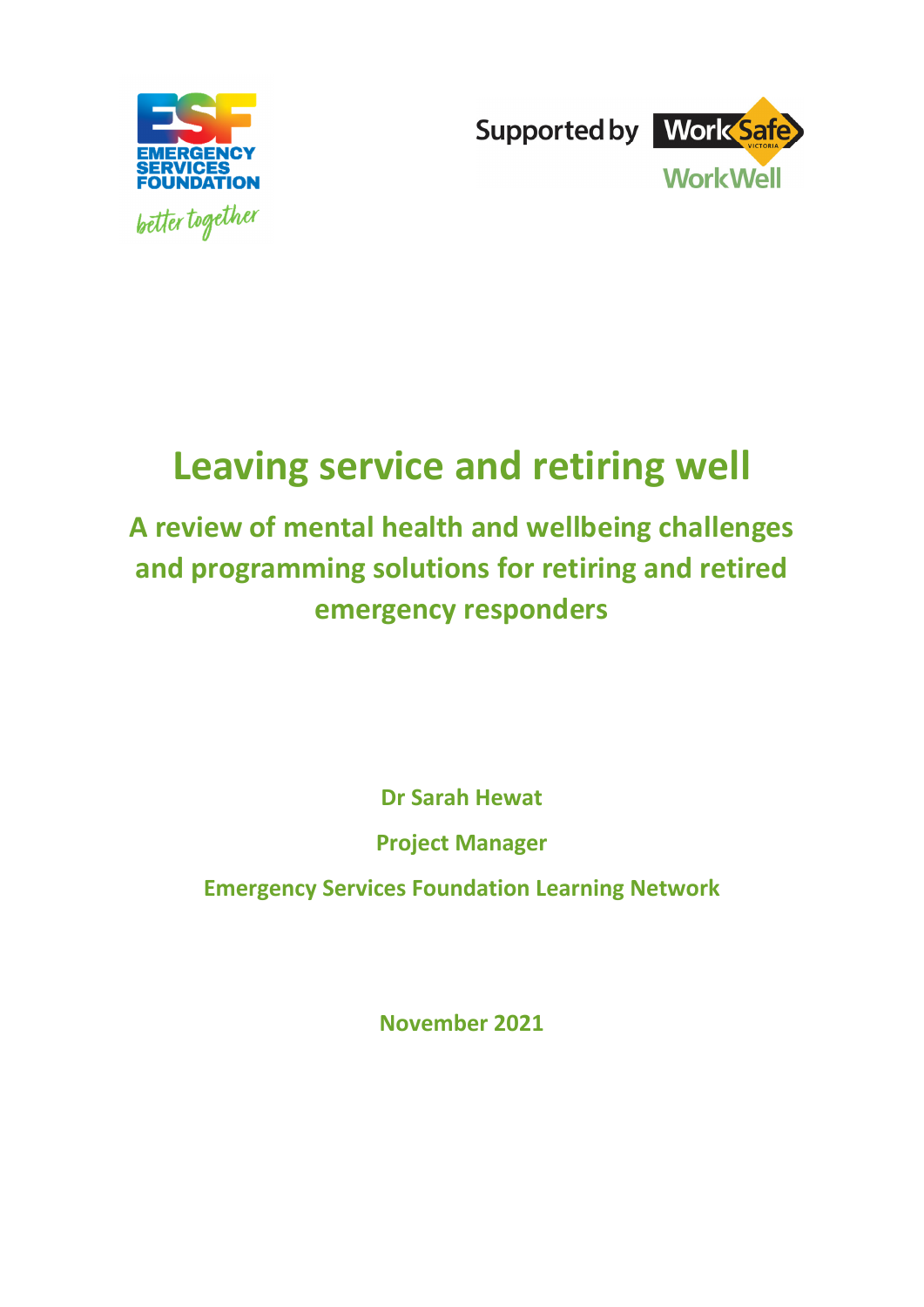**Leaving service and retiring well**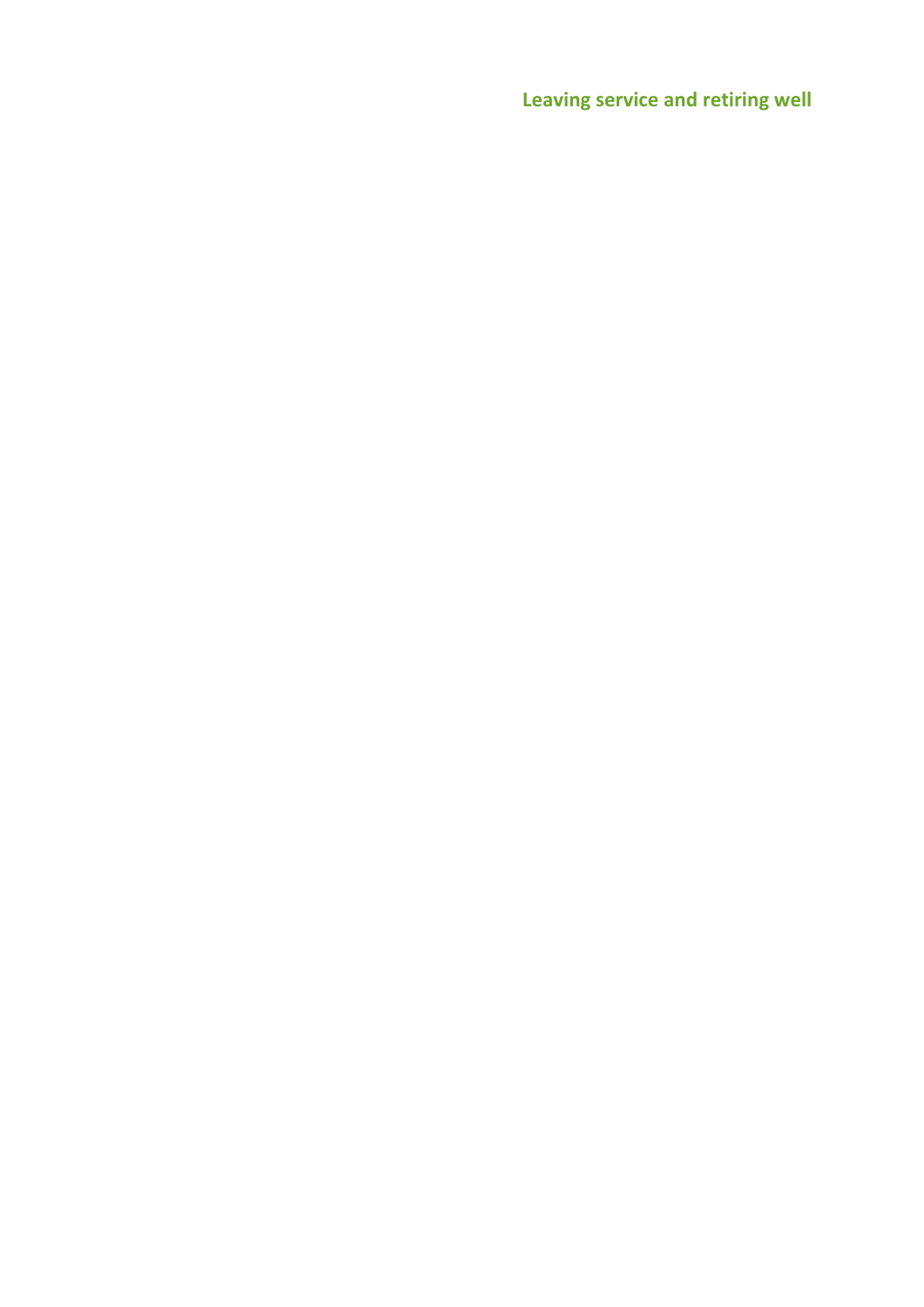



### **Table of contents**

| Defining key terms: Older worker, retirement, transitions and wellbeing  1          |
|-------------------------------------------------------------------------------------|
|                                                                                     |
|                                                                                     |
|                                                                                     |
|                                                                                     |
|                                                                                     |
|                                                                                     |
| Why should we support workers and volunteers leaving the emergency services? 8      |
|                                                                                     |
|                                                                                     |
| Section two: Key themes - Trauma, psychosocial losses, and experience diversity  11 |
|                                                                                     |
|                                                                                     |
|                                                                                     |
|                                                                                     |
|                                                                                     |
|                                                                                     |
|                                                                                     |
|                                                                                     |
|                                                                                     |
|                                                                                     |
|                                                                                     |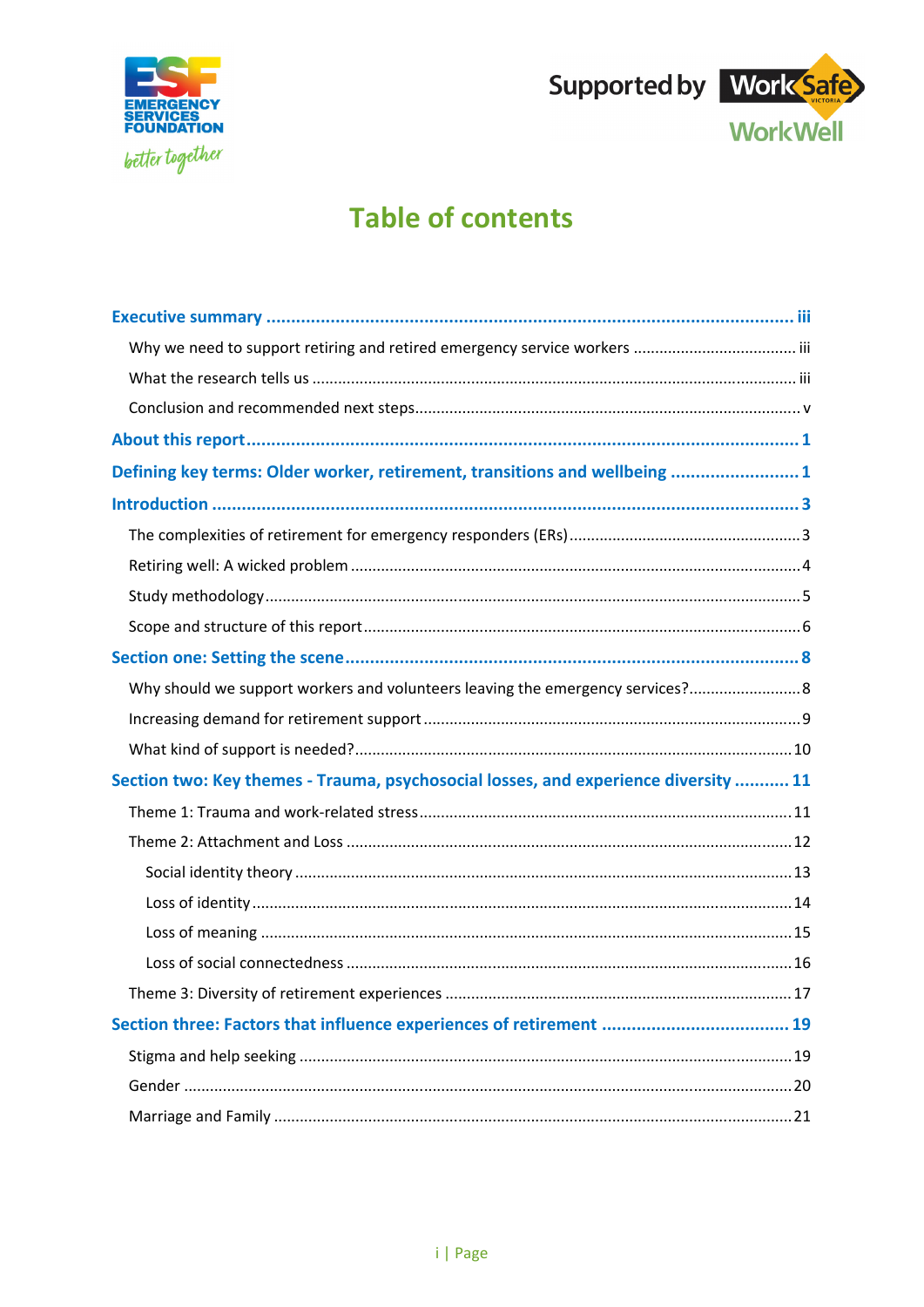| Section four: Innovative resources and programs for retirement and transitions  27       |  |
|------------------------------------------------------------------------------------------|--|
|                                                                                          |  |
| Good practice framework for mental health and wellbeing in first responder organisations |  |
|                                                                                          |  |
|                                                                                          |  |
|                                                                                          |  |
|                                                                                          |  |
|                                                                                          |  |
|                                                                                          |  |
|                                                                                          |  |
| Section five: Elements of best practice retirement and transitions support 35            |  |
|                                                                                          |  |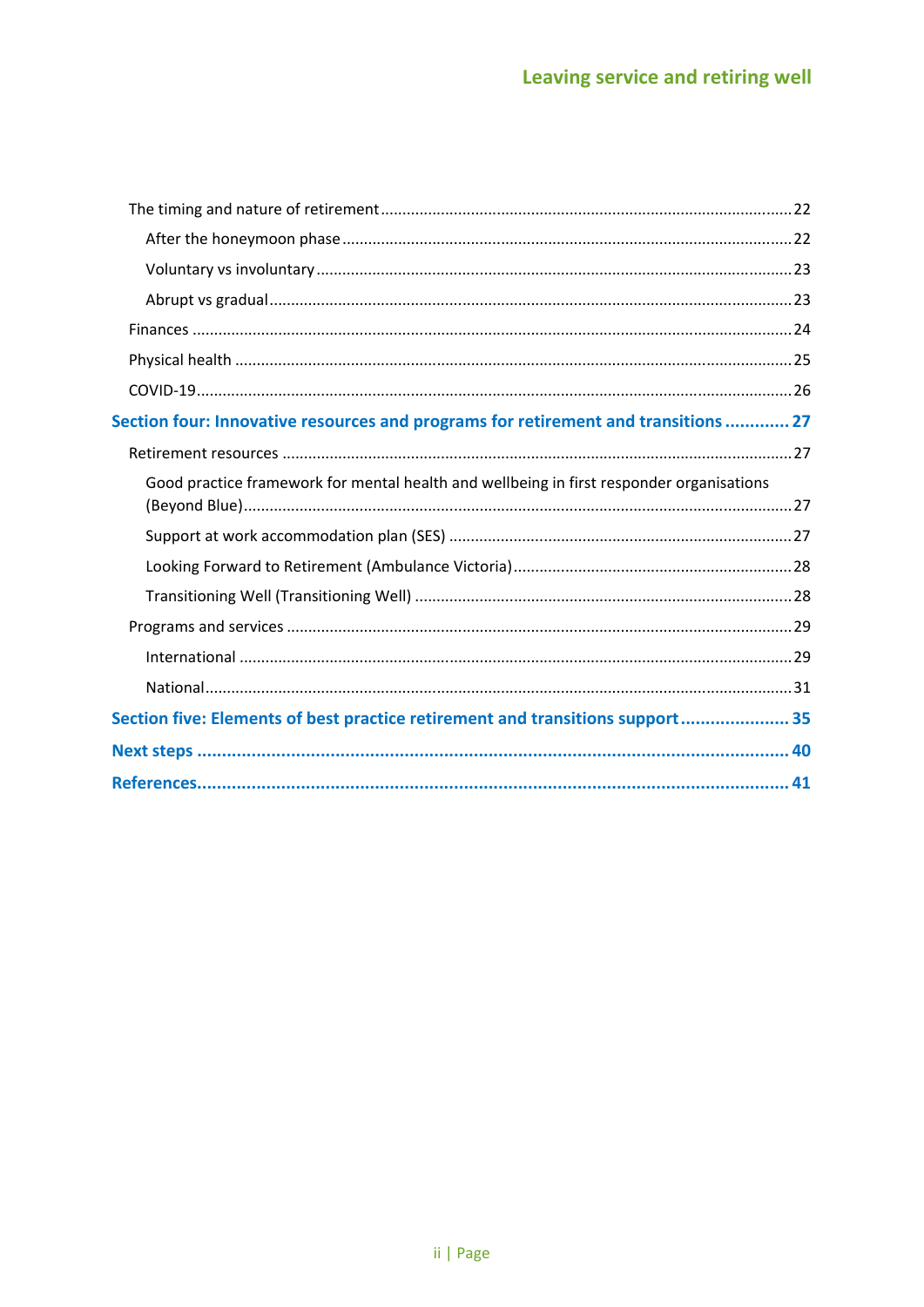

Supported by Work Safe



## **Executive summary**

This report contributes to an evidence base for developing the Emergency Services Foundation's (ESF) Well Beyond initiative. It builds on three preliminary studies undertaken by ESF in 2019, 2020 and 2021. This program of works will play an important role in addressing the call for better mental health support for emergency responders (herein referred to as ERs) leaving employment (Beyond Blue 2018, Australian Parliament 2019, Vic. Police 2019; McCreary 2019), a cohort identified by WorkSafe Victoria as vulnerable.

## **Why we need to support retiring and retired emergency service workers**

Under existing Australian legislation, there is no legal obligation to support older workers and volunteers in transitioning to retirement. There is, however, a growing recognition that agencies have an ethical obligation to provide care and help for the men and women who have dedicated years of their life to serving our communities.

The negative impact of emergency services work on health and wellbeing is well known, not only in Australia but internationally (Berger et al. 2012). According to research, frontline workers have more than twice the rate of psychological distress and suicidal thoughts than the general population. For example, in Australia, a study commissioned by Beyond Blue (2018) found an increase in posttraumatic stress disorder (PTSD), depression, and binge drinking among emergency service retirees.

Demand for supporting older workers, including during the transition to and after retirement, is growing in Australia. Demographic factors, such as rising life expectancy and a retirement population that is increasing in size, is converting the 'baby boom' of the 1950s into the 'baby bust' of the 2020s. Considering this demographic shift, in combination with the high probability of complex mental health issues, there is a clear need for an updated sector-wide approach to retirement transitions.

## **What the research tells us**

Gathering evidence from both the current literature and an examination of best practice approaches to support older and transitioning workers, this report offers insights into the specific context within which ERs work (and which, consequently, impact experiences of retirement). This centres on three key themes:

- 1. Trauma and work‐related stress
- 2. Issues of attachment and loss of identity, social connections and life meaning
- 3. Diversity of retirement experiences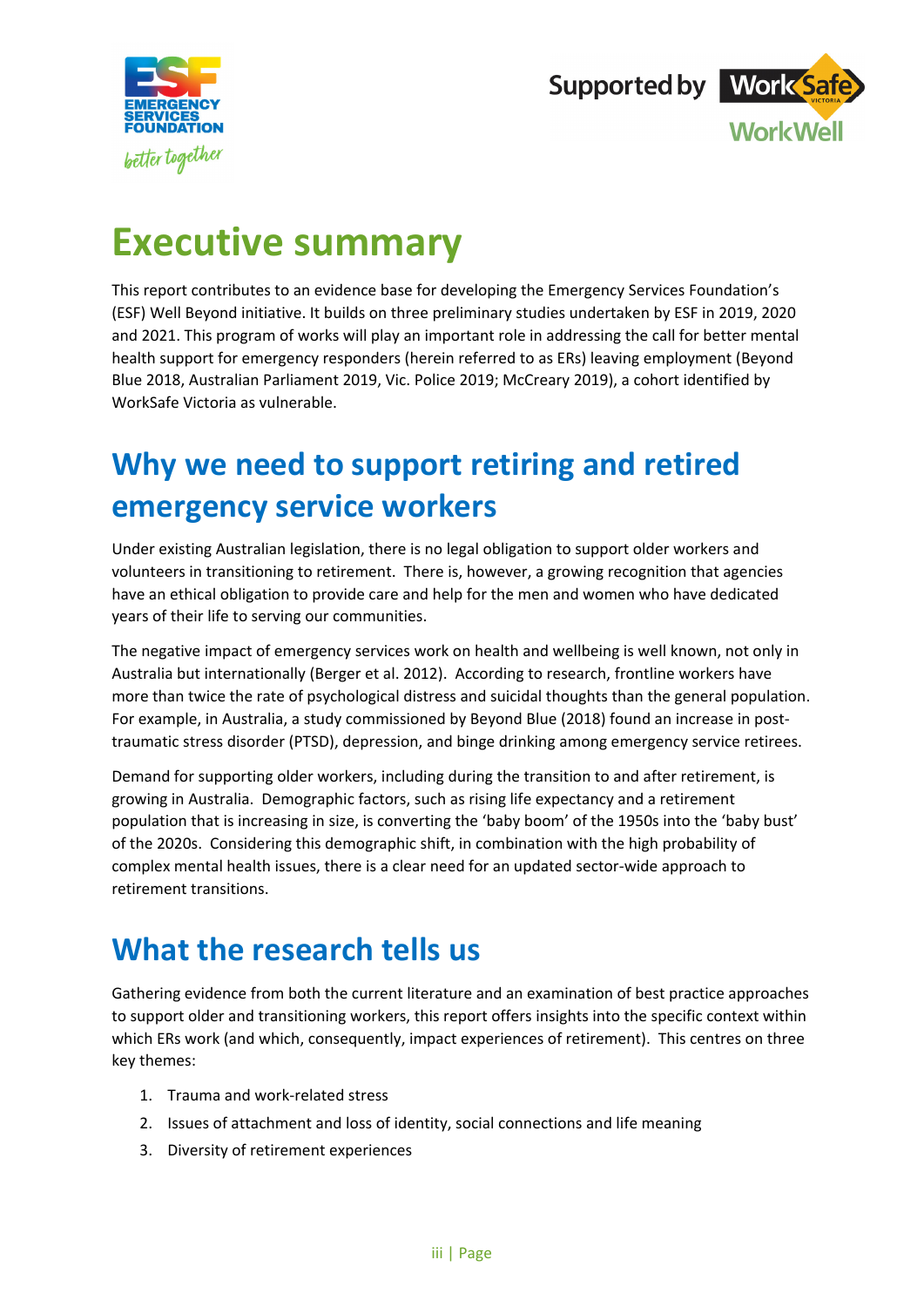Within this specific context, the report also examines certain factors that influence experiences of retirement, as follows:

- Stigma and help-seeking behaviour
- Gender
- **•** Family
- The timing and nature of retirement (e.g. voluntary or involuntary, gradual or abrupt).
- Finances
- Physical health

The report also discusses existing resources and support programs at the cutting edge of innovations.

Finally, we list (in tabular form) key approaches and activities for better retirement support. These can be summarised as:

#### **Approaches**

- Early intervention and a career span approach to retirement planning (i.e. throughout the career span, not just at the point of retirement).
- A systems approach to retirement, but with tailored individual support.
- Developing mental health programs and resources that are accessible.
- Including families in retirement planning.
- Improving the systematic evaluation of programs.

#### **Activities**

- Phased retirement, flexible work options, and age-adjusted fitness requirements.
- Debrief/exit interviews.
- Ceremonies that recognise retirement.
- Social organisations or alumni programs for retired ERs.
- Peer support.
- Mentoring and knowledge transfer (i.e. retired ERs supporting younger colleagues).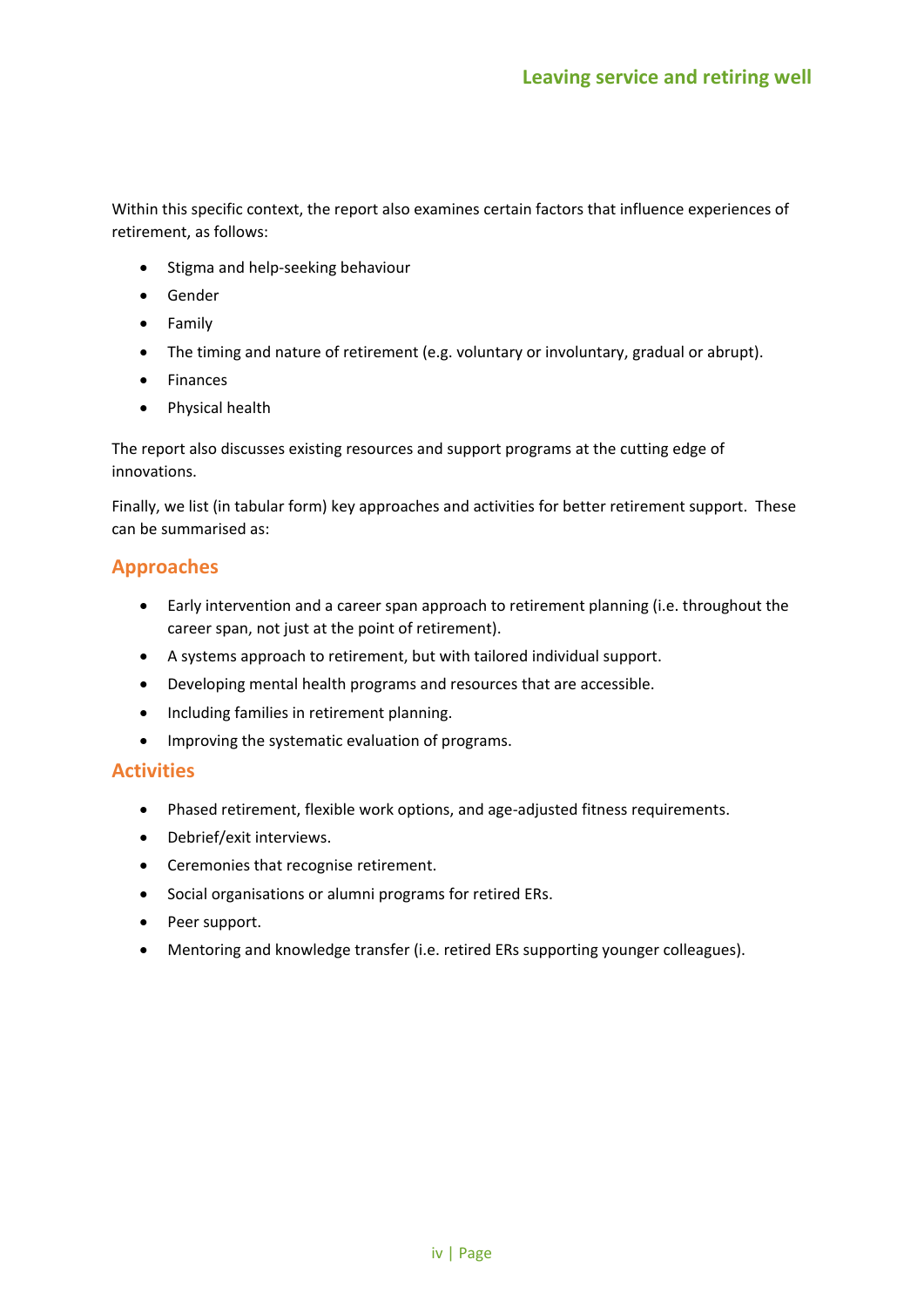

Supported by Work Safe



## **Conclusion and recommended next steps**

Despite the identified need for a holistic approach, the agencies working with ESF have not yet implemented a comprehensive retirement program that focuses on the physical and mental wellbeing of individuals. While some organisations in the sector run programs that encompass facets of a transition to retirement plan, there is no evidence of a comprehensive program.

In response to the evidence and the call for Victorian agencies to provide better support options, ESF recommends the following approach to current retirement programming across the sector:

- A proactive ('reach in') and holistic (all facets of wellbeing) approach that is evidence‐ informed to address the existing gap in support and assist people across the emergency services sector in transitioning 'well' from service
- An approach that is tailored to the needs of an individual, includes family or significant others, and provides support before and during transition and for two years after.
- A sustainable solution that is co-designed with end users to ensure it is low cost and has high uptake because it is needs‐based and gender sensitive
- An approach that not only works with individuals, but with organisational systems and culture to embed retirement wellbeing into agency processes and across the career span
- A program that is evaluated to assess its impact to preserve and promote the mental health and wellbeing of retiring workers.

This approach will be developed in ESF's Well Beyond.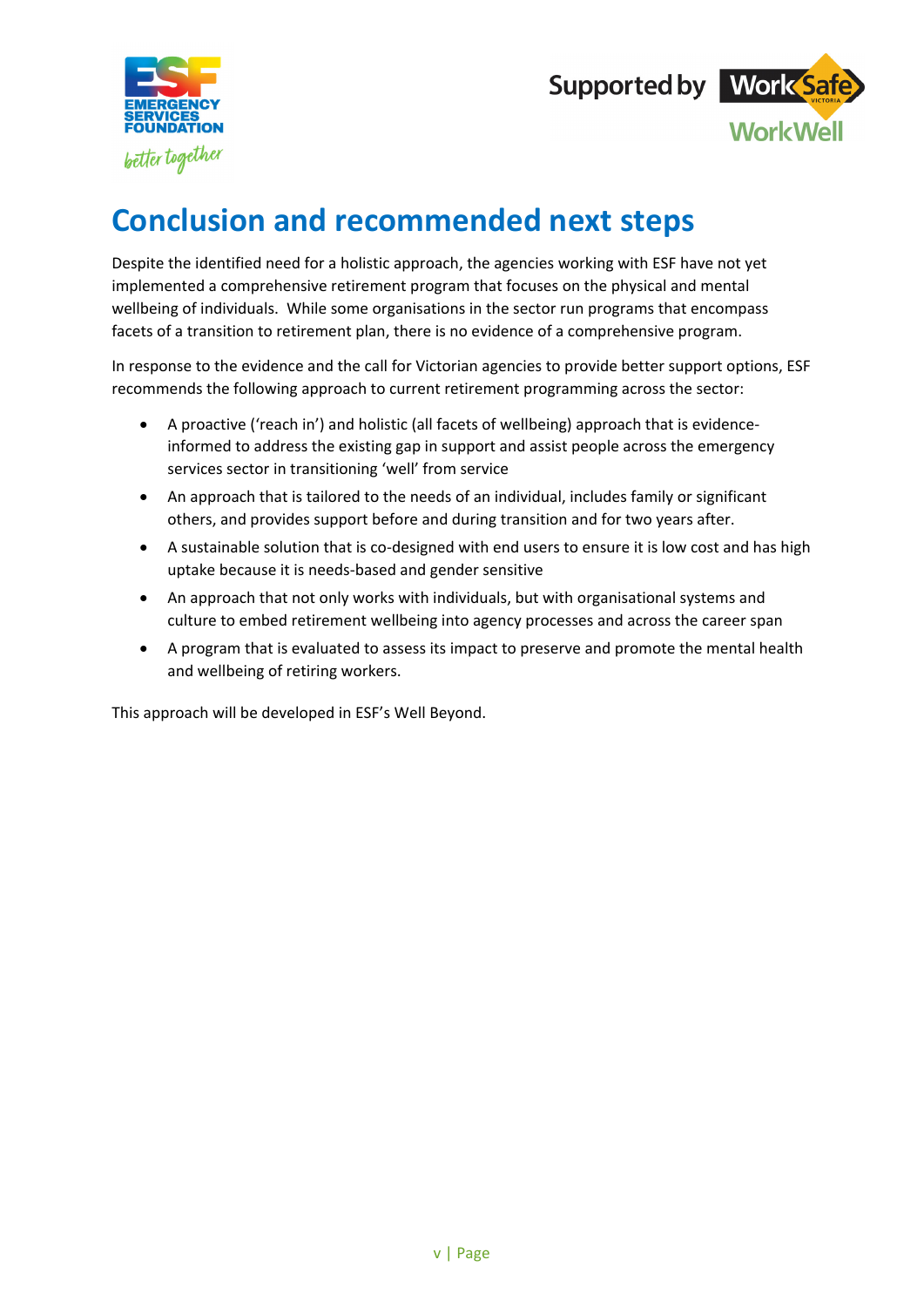

Supported by Work Safe

# **WorkWell**

## **About this report**

This report contributes to an evidence base for developing the Emergency Services Foundation's (ESF) Well Beyond initiative. This program of works will play an important role in addressing the call for better mental health support for first responders leaving employment (Beyond Blue 2018, Australian Parliament 2019, Victoria Police 2019; McCreary 2019), a cohort identified by WorkSafe Victoria as vulnerable. Members of ESF's Stakeholder Council (representing the CEOs or heads of 14 Victorian emergency management organisations) provided the impetus for exploring opportunities in this area.

Drawing inspiration from a successful program for Australian Defence Force (ADF) personnel, ESF will tailor the Well Beyond program through sector-wide collaboration and, importantly, look to contemporary research and leading practice to inform its development. As part of this approach, ESF undertook three studies to better understand the challenges and needs of retiring or retired ERs in Victoria. This literature review has also been developed to guide thinking about better ways to support older, transitioning, and retired workers and volunteers.

Within this document, evidence is presented that has been gathered from both an assessment of the current literature on retirement issues and experiences, and an examination of best practice approaches and activities. The report offers insights into the specific obstacles and barriers that ERs face when they leave service, as well as the factors that both promote successful retirement and prevent maladjustments. In so doing, the report also identifies opportunities for better retirement support and discusses existing resources and support programs at the cutting edge of innovations.

## **Defining key terms: Older worker, retirement, transitions and wellbeing**

Before examining the gathered research, it's important to define some of the key terms that dominate this report.

There is no standard definition of **older worker**. In this report we use the term to describe someone in the late career stage, a phase of life, "that has been defined as 55‐70 years of age" (Transitioning Well 2021, p.4). Using a subjective measure, late career can be defined as a time when an individual is adjusting to the prospect of retirement. There are socio-historical influences at play in the definition of older workers. As Transitioning Well note (2021, p. 4) our ability to live longer and healthier lives and changes to pension entitlements and the practicalities of saving are, and will continue to, extend the late career stage.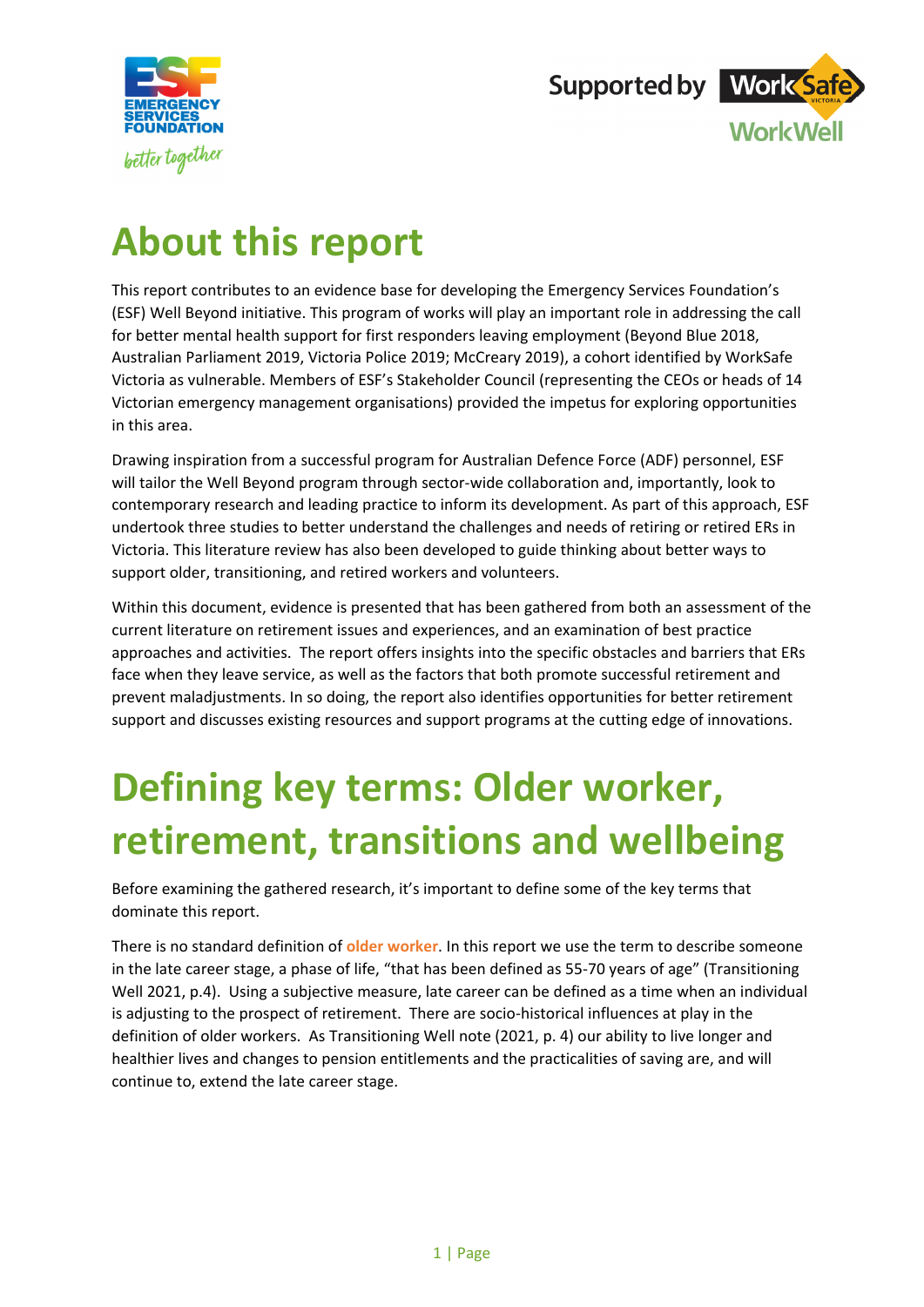In this study, **retirement** refers to leaving a paid or volunteer role in the emergency services sector to either cease working altogether, or to commence work in a different sector or capacity. It is a dynamic phase of life that is associated with autonomy and independence. It involves specific process that look different for different people, depending on their unique characters and life circumstances.

One of the earliest attempts to understand **retirement adjustment** was offered by Robert Atchley (1976), who put forth a model of retirement with the following five phases:

- 1. *Honeymoon*: An exciting time of rest and ticking off ideas and goals on a 'bucket‐list'.
- 2. *Disenchantment*: Can set in a few months or a year after the honeymoon phase. It is a time when retirement may not be as fun as expected, and a time of struggle with social stereotypes of retirement and feelings of being unmoored, adrift or even worse, depression.
- 3. *Reorientation*: In the high-risk period of disenchantment, it is important to navigate difficulties with the support of family, friends, and professionals. There is an opportunity one year after retirement for agencies to connect and intervene to support retirement adjustments.
- 4. *Stability*: Settling into a rhythm and routine is the ideal of reorientation, and involves creating a new identity, new day‐to‐day activities, and a new social role. It might also include new friendships and support networks.
- 5. *Termination*: Is the final phase of retirement, characterised by an eventual loss of independence due to illness and disability.

Adjusting to retirement is an ongoing process, with alternating periods of stabilisation and re‐ adjustment. It involves a period of **transition** from full‐time employment to full‐time retirement, which can happen at a set date or via a range of intermediate states. Transition states can include a reduction in hours worked, change in the type or intensity of work, or a reduction in responsibilities at work (SafeWork Australia 2019).

**Wellbeing** encompasses mental health but is more expansive because it considers the whole person as a social identity and being. It is often conceptualised as a wheel where the 'spokes' correspond to the different parts of a self: including physical, intellectual, social, emotional, occupational, spiritual, financial, political, and environmental dimensions. Wellbeing is premised on the idea that mind and body interact to produce contentment, health, and happiness; health has socio-cultural and politicaleconomic determinants, and that the sum is greater than its parts.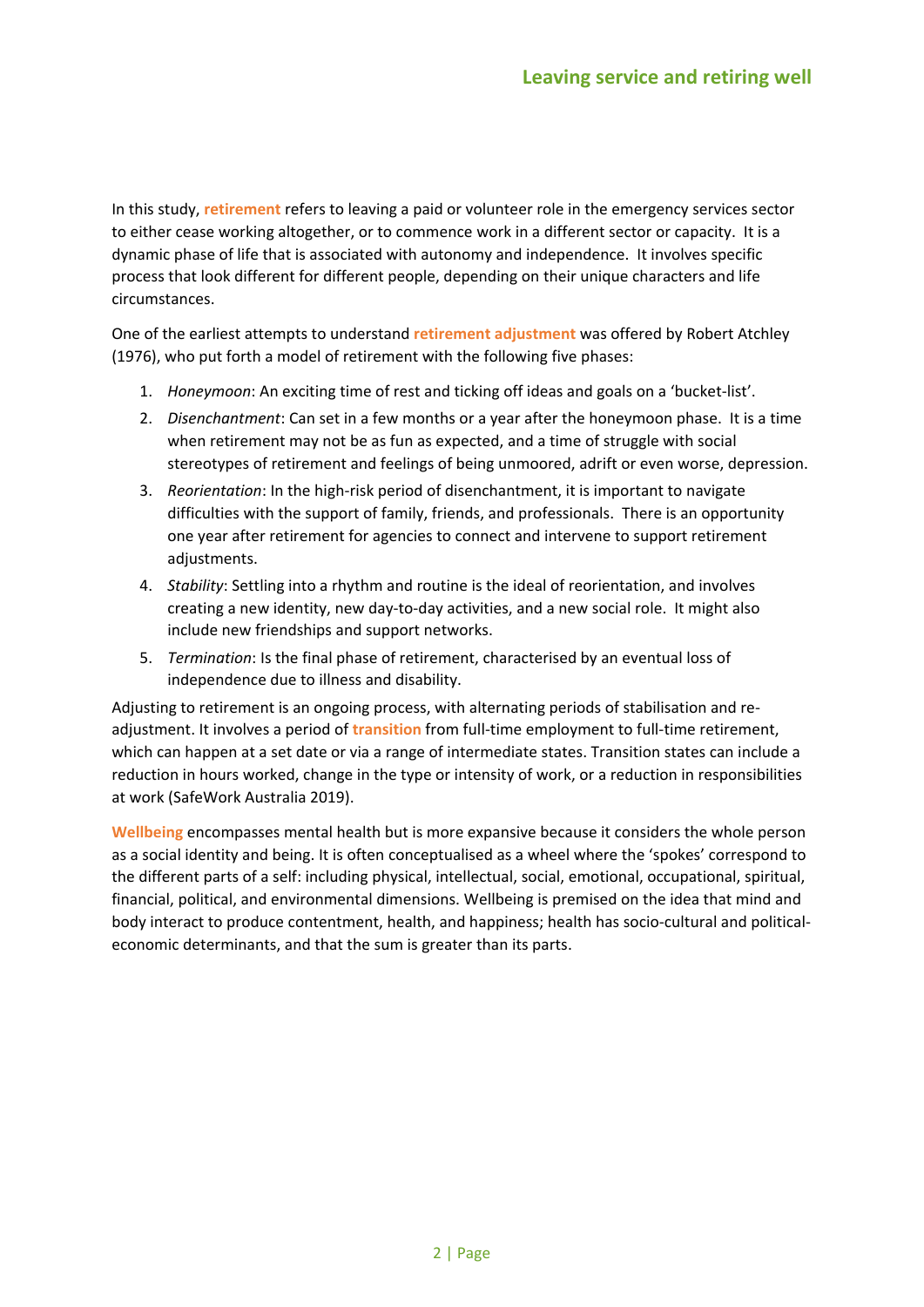

Supported by Work Safe



## **Introduction**

## **The complexities of retirement for emergency responders (ERs)**

Transitioning from work to retirement is "a process of psychologically and behaviourally distancing oneself from the workforce and is often accompanied by other social changes in daily routine, the involvement in social groups, or income acquisition that can entail lifestyle modifications" (Rodríguez‐Monforte et al. 2020, p. 4341). Responses to transition and retirement are diverse yet many entering this new life phase experience struggle and difficulty with adjustment. This is the case among the Australian workforce in general yet high-risk workplaces, which include military and emergency service organisations, face greater than usual transition challenges (Van Hooff et al. 2018; Beyond Blue 2018).

While providing frontline responses, firefighters, police, rescue workers, paramedics, and other staff and volunteers come face to face with natural disasters, accidents or human actions that cause or threaten loss of life. The predictable risk of exposure to potentially traumatic events and inherent organisational stressors due to the physical nature of work or job demand creates a situation where ERs suffer greater stress and mental ill health after retirement compared to retirees from other sectors in Australia (Beyond Blue 2018; Barrat, Stephens & Palmer 2018; Australian Parliament 2019; Legislative Assembly Parliament of Western Australia 2012; Conroy et al. 2019) and overseas (Bracken‐Scalley, McGilloway & Mitchell 2014; Ruiz & Morrow 2005; Black, McCabe and McConnell 2013; Alexander & Klein 2001).

The psychological toll on ERs from exposure to trauma is well documented (Alexander & Klein 2001), with the impact of other workplace factors gaining increased recognition. A major study (Beyond Blue 2018) of the Australian emergency management sector found "a workforce that is deeply impacted, both by the nature of the work they do *and* the pressures of the environments in which they work". Heavy workloads, endless paperwork, shift work, bullying and managers with little understanding of their impact on wellbeing, for example, erode workplace mental health and irrespective of the work you do.

Strong identification with work and close social ties with colleagues protect ERs from mental stress and strain at work and yet, in retirement, these protective factors can complicate mental health outcomes. A significant proportion of ERs experience loneliness from losing daily connections with colleagues, and identity rupture from hanging up or handing in their uniform. General research indicates that when work identity is core to a sense of self, retirement can be a source of significant stress (Haslam & Ellemers 2005; Christophilakis, Kuryluk & Hunt, A. 2021).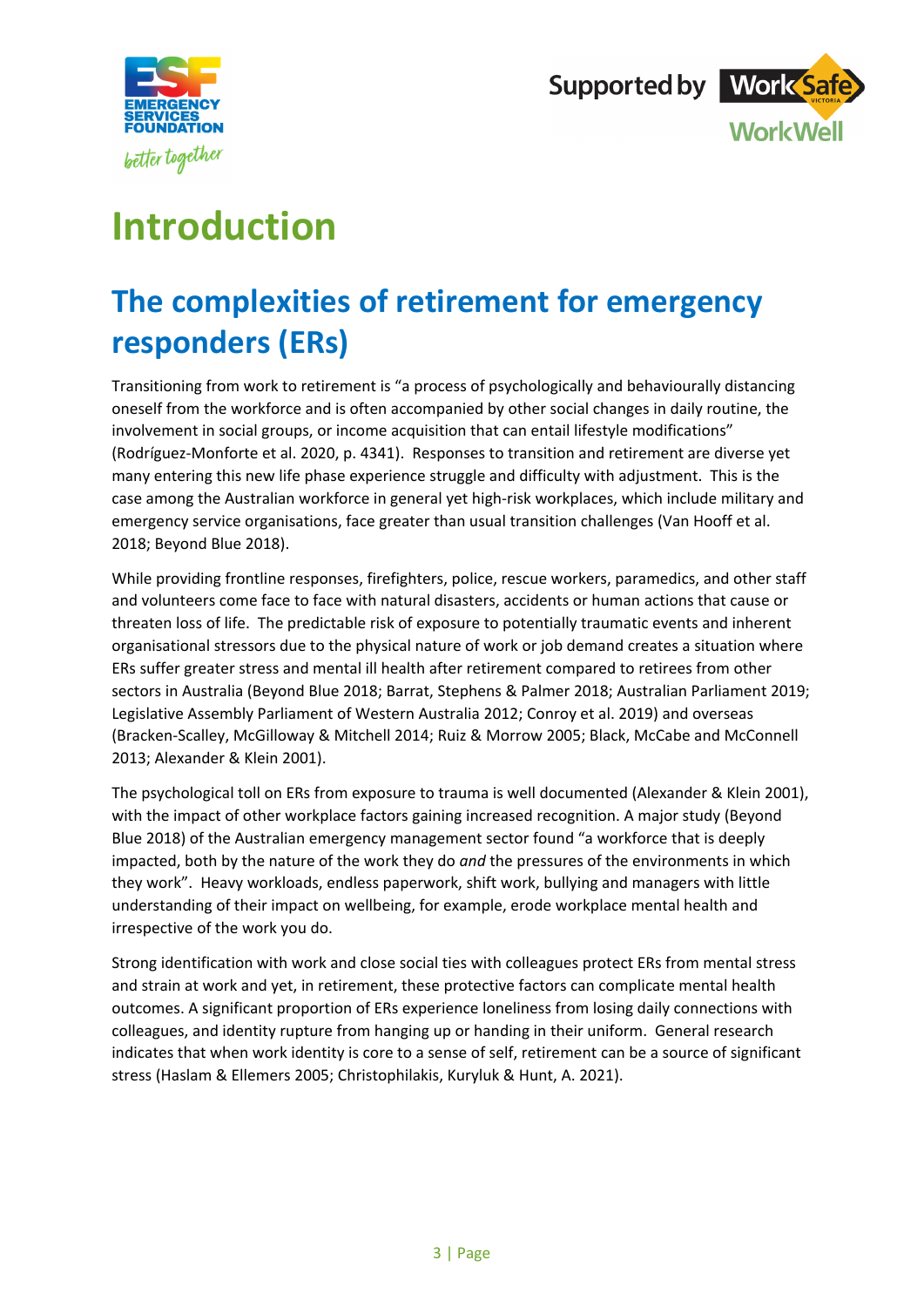Research shows that leaving service tends to bring up ambivalent emotions. For example, retiring police officers in Queensland reported conflicting emotions of relief and sadness when they left work (Carney, Bates and Sargeant 2021). In her study of South Australian firefighters, Kragt (2019) found retirement was viewed by firefighters as something that is both good and desirable, and a life phase to be avoided and feared (Kragt 2019). Paradoxical views can manifest as an overly optimistic outlook of retirement as a time of fishing and playing golf. This prevents adequate planning and preparation for a time of life that inevitably brings complex health and wellbeing challenges in a range of areas (Kragt 2019, Conroy et al. 2019).

Many ERs find retirement a time of relaxation, leisure, and engagement in new pursuits. Many others face social and psychological challenges associated with transitioning to this phase of life. The study of the Australian emergency management sector commissioned by Beyond Blue surveyed over 21,000 ERs (Beyond Blue 2018) and notes, "unfortunately there is often little support available to police and emergency services personnel at this point of their career".

What little support is available for older workers and volunteers, in preparation for retirement, varies between agencies. Research not only points to sector inconsistency and different levels of maturity in retirement transition support, but also highlights a gap between what agencies are offering and what ERs want to help prepare for transition and support their mental health (Conroy et al. 2019).

It is clearly not enough to just offer support services, if we are to care for this cohort, we need to offer the *right* kinds of support at the right time. We need to shift the focus from finances and the individual to approaches that recognise the individual as a social being in relationships and who faces complex issues at retirement to do with loss of identity, collegiality, and life purpose.

This shift necessitates drilling down into the challenges ERs face so that the *actual* needs of retiring and retired ERs are met. In addition to identifying the risks of retirement maladjustment, an evidence‐informed approach for meeting actual needs will also consider protective factors for mental health and wellbeing before, during, and after the transition to retirement.

### **Retiring well: A wicked problem**

From the outset, however, it is important to acknowledge that finding solutions to support good mental health in the retirement of ERs is not straightforward as it is what is known as a 'wicked' problem. A wicked problem is a "social or cultural problem that is difficult or impossible to solve for as many as four reasons: incomplete or contradictory knowledge, the number of people and opinions involved, the large economic burden, and the interconnected nature of these problems with *other* problems" (Kolko 2012, p. 12).

Paradoxical attitudes towards retirement are, for ERs, influenced by social understandings of youth and ageing, productivity and leisure, and other cultural values. In general, the mystique around this time of life generate misunderstandings about what challenges are likely to lie ahead and, concomitantly, a lack of planning, or limited planning.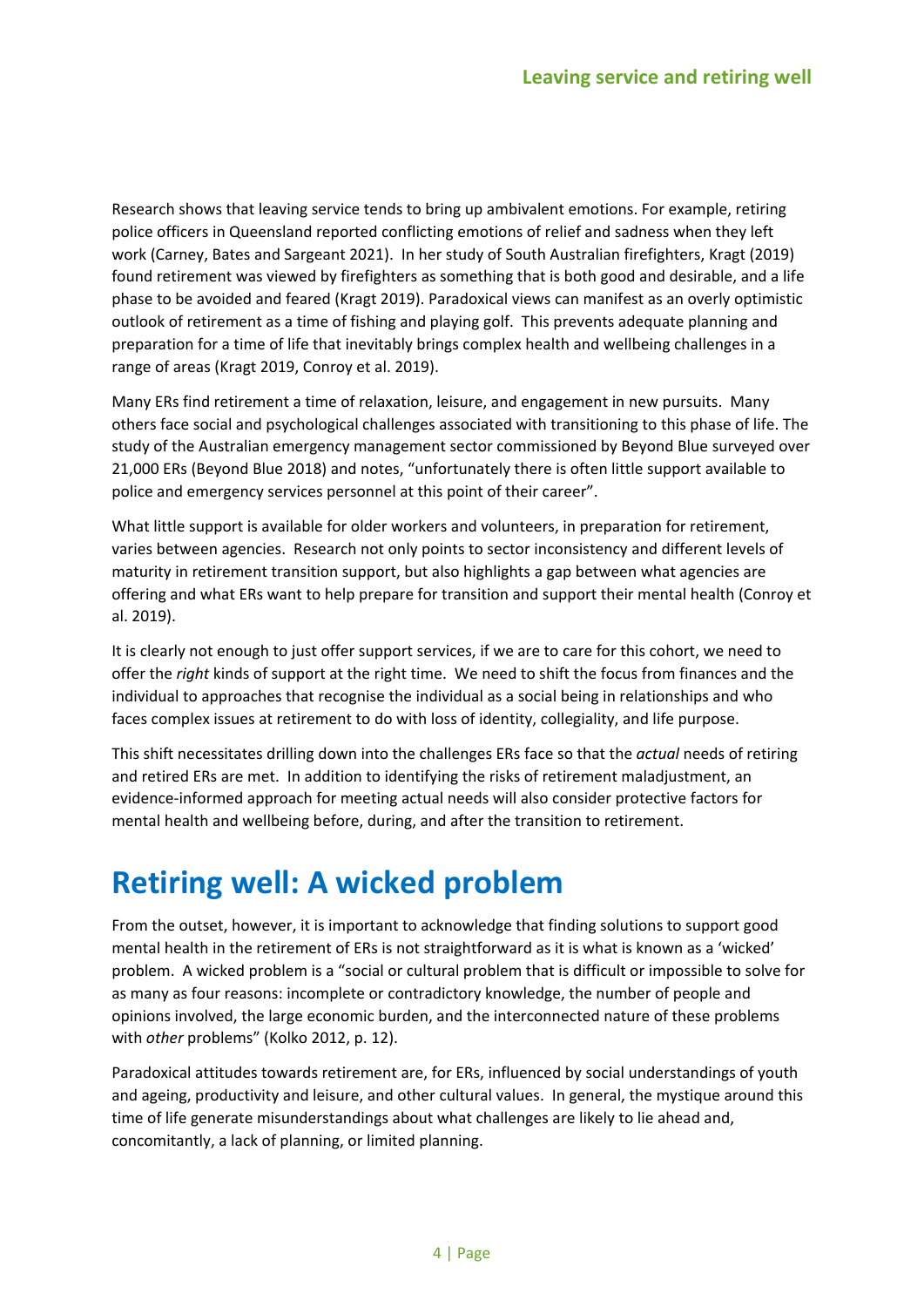



When assessing the challenges of supporting ageing and retiring ERs, therefore, we need to be aware of, and address, multiple and intertwining factors, and a number of unknowns:

- People don't know how long they're going to live.
- People don't know how much money is enough to enjoy their retirement.
- People might imagine, but they don't actually know, what they will be doing in their active retirement.
- Ageing is unknown territory and people tend to avoid the unknown.
- Related to the above, a "let's wait and see" or "let's leave it until it becomes someone else's problem" attitude prevails.
- The length of time in emergency service work is positively correlated with poor mental health.
- Retirement does not happen in a vacuum; people are more disconnected than ever despite being more digitally connected ‐ loneliness is an epidemic.
- Compared to many other cultures in which elders are highly respected, Australian society devalues older people.
- Rules around pensions and superannuation are constantly shifting.

Given the complexity of the issues, the analysis presented in this report is not definitive. Nonetheless, increasing our understanding of the problem increases our ability to address it.

## **Study methodology**

In building the evidence base for the Well Beyond program, we determined to review a range of sources, consisting of published and peer-reviewed academic research, agency-specific studies and resources, and an analysis of approaches in peak bodies, not‐for‐profits and other organisations that tackle workplace mental health. Retirement service associations were a rich source of data, especially for our understanding of innovations and supports that have wide reach and uptake. We also looked at a growing number of studies focused on the experience of retirement from the perspectives of retirees themselves.

Most academic research and commissioned studies we reviewed were based on a mixture of qualitative and quantitative methods, and most were focused on a specific point in time rather than examining issues across a longer‐term period. Given that retirement is a complex and dynamic process where mental health ebbs and flows, long‐term research would illuminate aspects that give a deeper understanding of the experience.

Our review draws heavily on two studies conducted by students from the Worcestershire Polytechnic Institute (Conroy et al. 2019; Nichols, Novak & Gedgaudas 2021), sponsored by the ESF. These studies responded to gaps in the data – one on retirement issues for the Victorian emergency management sector (Connor et al. 2019) and the other specifically related to volunteers (Nichols, Novak & Gedgaudas 2021). The ESF has also commissioned a study that examined retiree experiences and needs based on in-depth and semi-structured interviews with retired emergency service workers (Right Management 2021).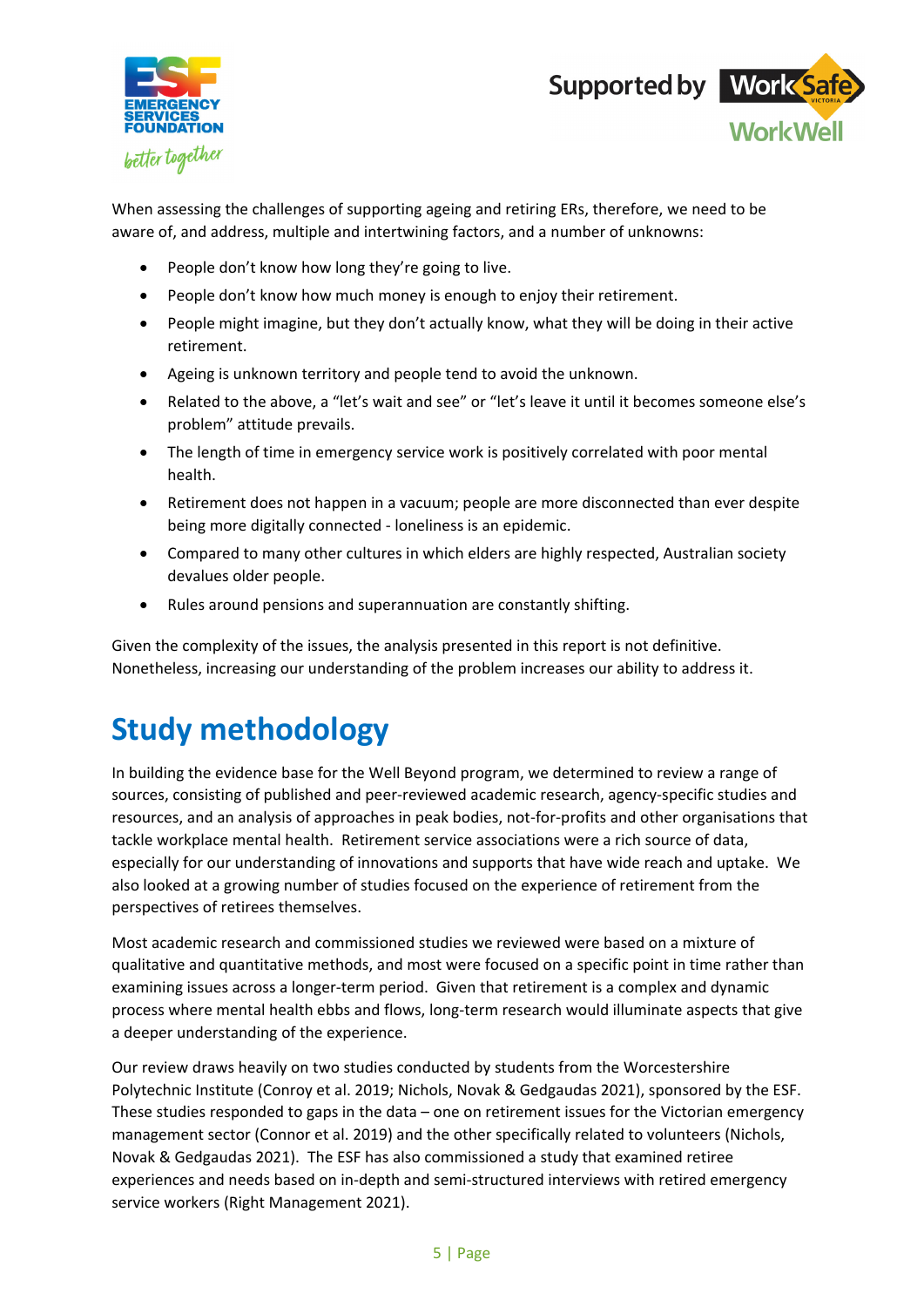This review is also based on ideas and experiences shared by attendees at two co-design workshops, that were run by ESF in 2021 to develop a 'system wide framework', which is another component of Well Beyond. These workshops were attended by a diversity of stakeholders, including HR and wellbeing managers from 14 Victorian emergency agencies, subject matter experts, older workers from emergency service organisations, and retired emergency service workers.

For the sake of comparative context, we deliberately focused most of our analysis on research studies conducted in Australia. However, for the sake of contrast and to scan more data in this understudied area, we also reviewed some research on emergency personnel retirement approaches and innovations in other countries, including the US, the UK, Canada, and Hong Kong.

We also looked at data and models that support *military* to civilian transitions. While military and ER life is undoubtedly different, the two sectors are often compared because of their high stress, incident‐focused, uniformed, hierarchal, and masculinist work environments. We certainly found similarities in the data on specific challenges around transitions, but it is also important to note the differences around tasks, degrees of mobility and career longevity. When compared with that of the emergency services sector, retirement support is far more mature for the military cohort. Consequently, the military experience provides a strong foundation from which to draw lessons when building support for ERs as they adjust to life after service.

## **Scope and structure of this report**

Our review focuses on ERs who have chosen to retire from their agency at an older age. It does not address the unique issues around early retirement, medical discharge or other unforeseen circumstances that lead to involuntary departure from the organisation. In addition, reflecting the weight of research, findings and recommendations are skewed towards the *paid* workforce. Our search only brought up one study, sponsored by ESF, that explores *volunteer*‐specific concerns around retiring (Nichols, Novak & Gedgaudas 2021).

We have split the report into five sections:

#### **Section one**

Considers the reasons why older workers require better support as they approach and transition to retirement. It also looks at the growing demand for such support and introduces some key design features of better retirement programming for ER wellbeing.

#### **Section two**

Elaborates on the key themes that emerge from the literature in terms of the context in which ERs work and which, as a consequence, have an impact on their retirement:

- Trauma and work-related stress.
- Issues of attachment and loss of identity.
- Diversity of retirement experiences.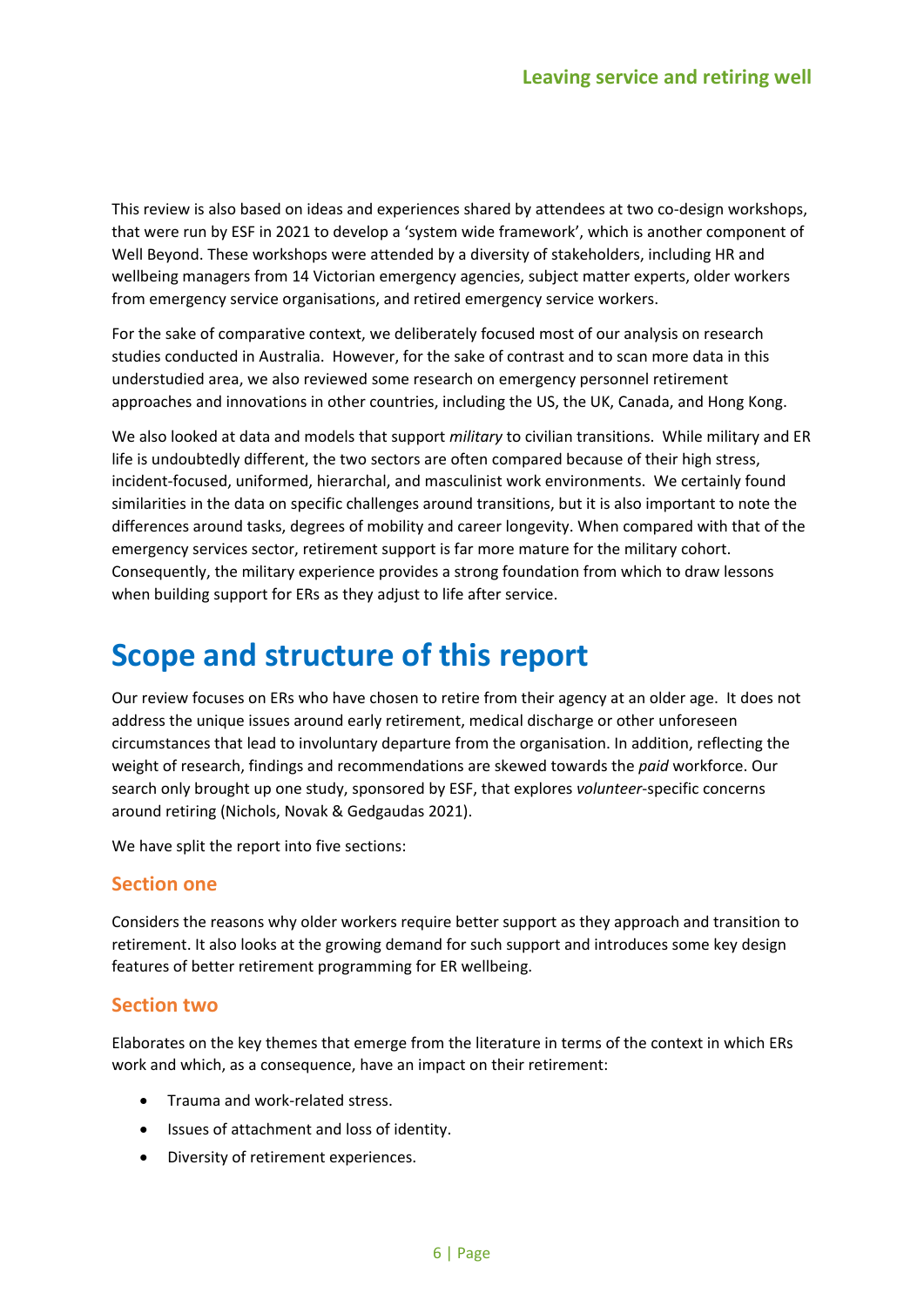



#### **Section three**

Within the context discussed in Section two, this section examines the factors that affect how well an ER will adapt to retirement, including their help-seeking behaviour, gender, family connections, finances, and health.

#### **Section four**

Provides examples of good‐practice tools, resources, programs, and services that currently exist to help staff and volunteers adjust well to life after work.

#### **Section five**

Provides two tables to capture the elements of leading practice approaches and activities designed to meet the complex needs of ERs in retirement and transitioning to retirement.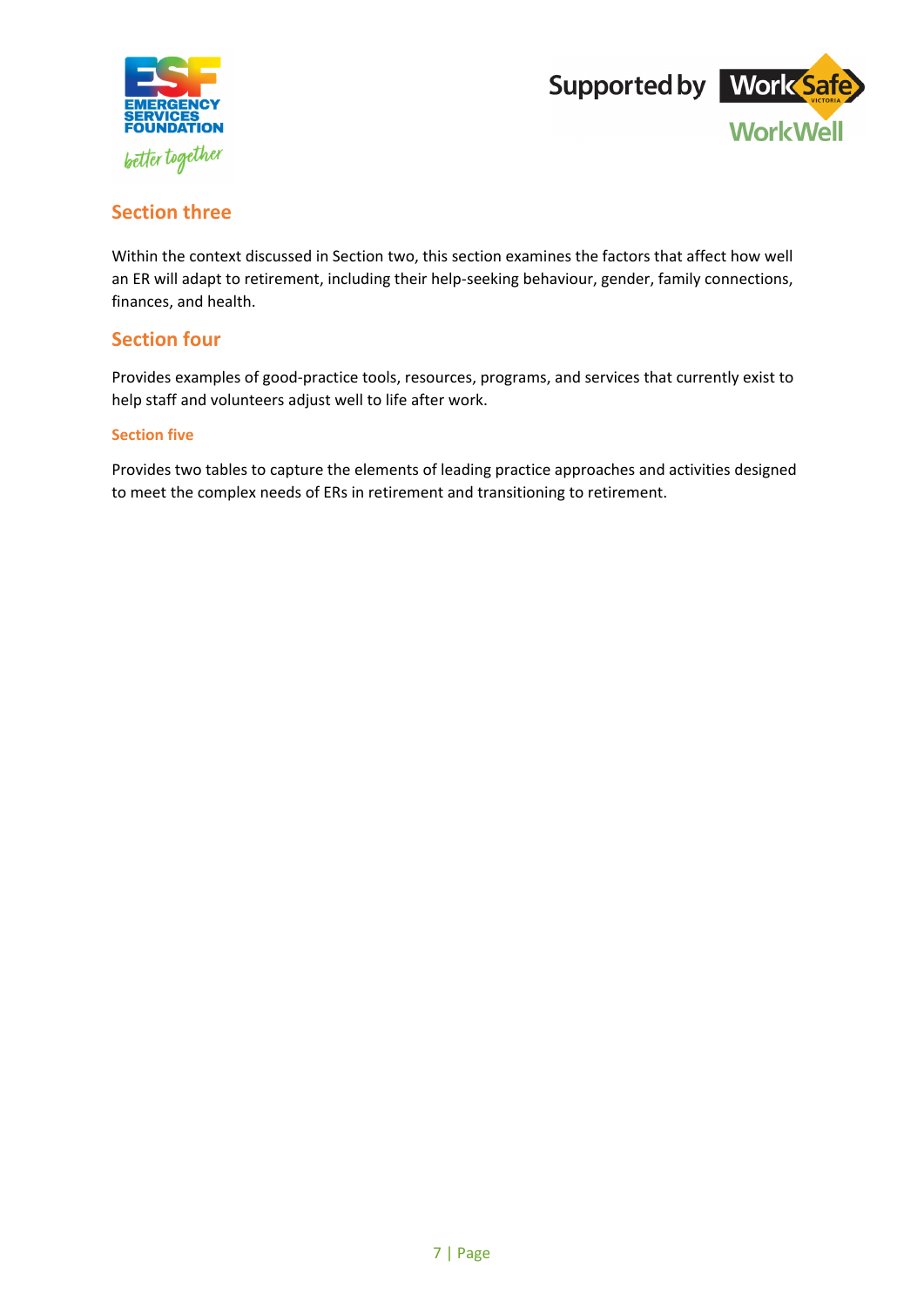## **Section one: Setting the scene**

## **Why should we support workers and volunteers leaving the emergency services?**

Under existing Australian legislation, there is no legal obligation to support older workers and volunteers in transitioning to retirement. There is, however, a growing recognition that agencies have an ethical obligation to provide care and help for the men and women who have dedicated years of their life to serving our communities.

The ethical basis of caring for older workers and volunteers is embedded in both a human-rights approach to workplace mental health and mounting evidence that ER work creates a higher risk of trauma when compared to the general Australian population (Beyond Blue 2018; Barrat, Stephens & Palmer 2018; Australian Parliament 2019; Legislative Assembly Parliament of Western Australia 2012).

Beyond Blue research (2018) found that one in three ER employees experience high or very high psychological distress, much higher than just over one in eight among all adults in Australia. The study reported that one in four former employees experience probable PTSD (compared to one in ten current employees), and one in five experience very high psychological distress. The report also found that ER employees who had worked more than 10 years were almost twice as likely to experience psychological distress and were six times more likely to experience symptoms of PTSD.

This landmark study not only highlights the negative impact of emergency services work on health and wellbeing, but it also shows that this risk *increases over time*. The longer ERs work, the greater and more acute their mental health complications and there is an increase in post-traumatic stress disorder (PTSD), depression, and binge drinking among emergency service retirees (Beyond Blue 2018).

Age disaggregated data from international settings also points to the effect of ER work over the years. For example, a study of paramedics in Ireland found that retired workers scored less on a quality‐of‐life scale compared to retirees from other sectors. This cohort also had significantly more trauma symptoms (Bracken‐Scally, McGilloway & Mitchell 2014, Bracken‐Scally & Gilloway 2016). Poor mental health among older and retired workers has been found in numerous studies of firefighters, police and paramedics in Europe, America, and Canada (Sharp et al. 2020; McCreary 2019; Caudill & Peak 2009; Ruiz & Morrow 2005; Tuohy, Knussen, & Wrennall 2005).

This picture of mental health complications becoming increasingly acute over time is both the reason for agency duty of care and a complicating factor in retirement experiences. It demands that agencies provide better support for their older workers and retirees and points to the importance of activities and initiatives that promote mental health and prevent mental distress across the career cycle. Early intervention is a gold standard approach because of its potential to prevent stress and trauma accumulating prior to retirement.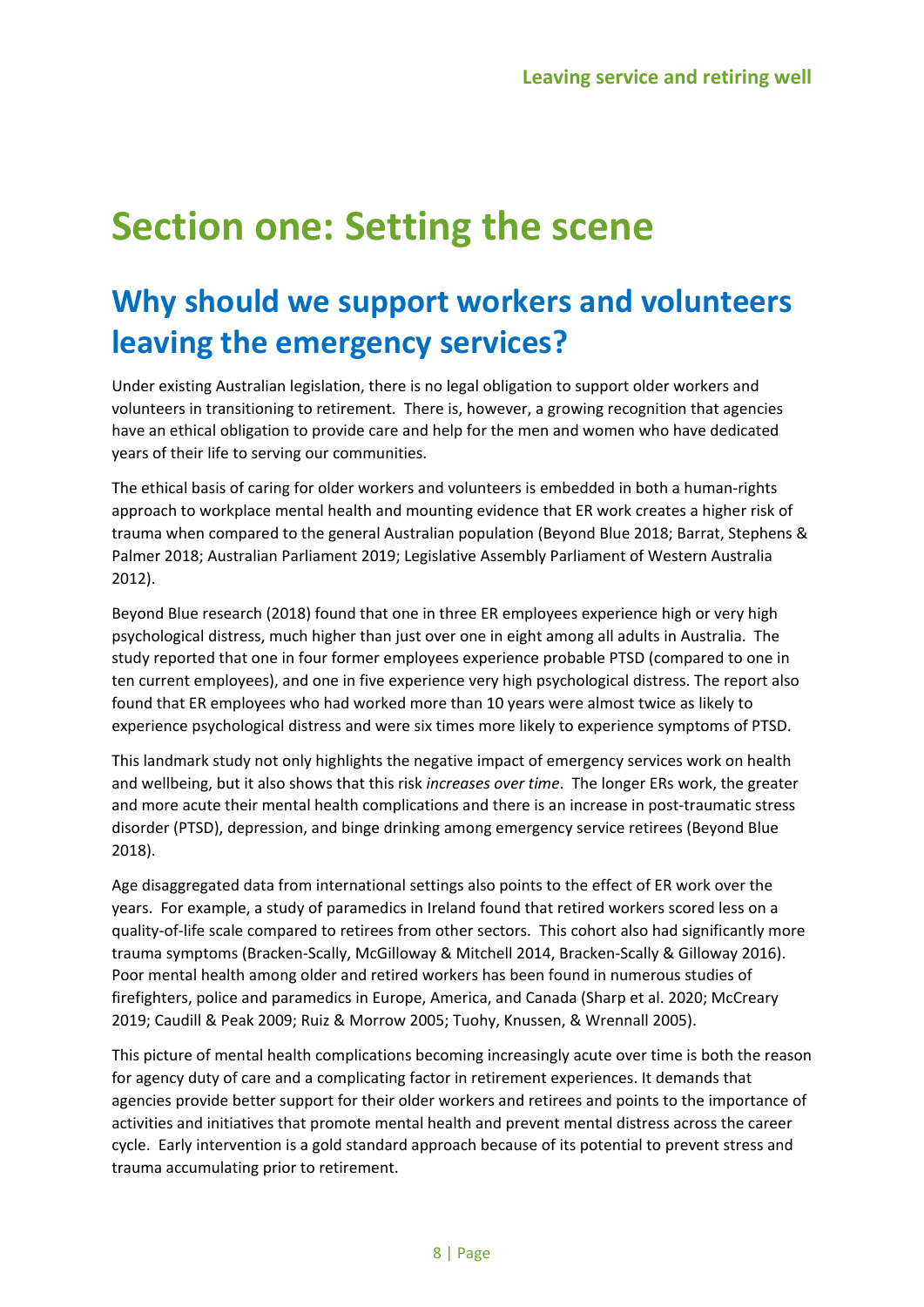

Supported by Work Safe



## **Increasing demand for retirement support**

Demand for supporting older workers, including during the transition to and after retirement, is growing in Australia. Demographic factors, such as rising life expectancy and a retirement population that is increasing in size, is converting the 'baby boom' of the 1950s into the 'baby bust' of the 2020s. Considering this demographic shift, in combination with the high probability of complex mental health issues, there is a clear need for an updated sector‐wide approach to retirement transitions.

The demand for better retirement transitions is front and centre of recent reports, inquiries, and research studies. Key among these is the study by Beyond Blue (Beyond Blue 2018) mentioned above. This includes a list of recommendations to government, among which is a call to provide support for those leaving the emergency services and post retirement.<sup>1</sup> The report also recommended agencies take a career cycle approach to mental health, a topic discussed later.<sup>2</sup>

The Victoria Police Mental Health Review (2019) came to similar conclusions in a single agency context. One of their recommendations was that all retiring employees be screened and offered a 'treatment plan' that responds to issues identified in the screening.<sup>3</sup> Another recommendation was to expand the Retired Peer Support Network and diversity activity to support the quality of treatment for those undergoing clinical care for work-related conditions.<sup>4</sup>

A major study by Don McCreary for Movember (2019), on the effectiveness of programs and services to support veteran and first responder mental ill-health, recommended "better targeted programs for veterans" and the "need to take a lifespan or career-based approach when focusing on mental ill health and suicide prevention in veterans and first responders" (p. 80).

Another scoping review of ER mental health and wellbeing programs across the UK (Sharp et al. 2020, p.12) also identified "a need to better understand the mental health and wellbeing needs of retirees specifically around transition, retirement and post‐service employment/career advice, and explore appropriate future provision of support to enable successful transitions out of ER roles".

 $1$  See Beyond Blue (2018), Recommendation G4: "The Australian Government should lead the establishment of a funded national approach, implemented locally, to better support post‐service employees and retirees from the police and emergency services workforce".

<sup>&</sup>lt;sup>2</sup> See Beyond Blue (2018), Recommendation e) for Agencies: "Address the different stages of the personnel's lifecycle (recruitment, operational and nonoperation services and leaving the service and post‐service)".

<sup>&</sup>lt;sup>3</sup> See VicPol Mental Health Review (2019), Recommendation 31: "(a)Il retiring Victoria Police employees should undertake a formal mental health screening, and where significant work‐related mental health issues are identified, then a treatment plan should be devised and funded by Victoria Police".

<sup>4</sup> See VicPol Mental Health Review (2019), Recommendation 32: "The Retired Peer Support Network should be expanded and sufficiently funded to maintain an adequate infrastructure to manage referrals and monitor service quality. Along the lines of how the Department of Veterans Affairs operates, some function should also be established to manage funding and clinical quality assurance of indicated treatments for work‐related conditions".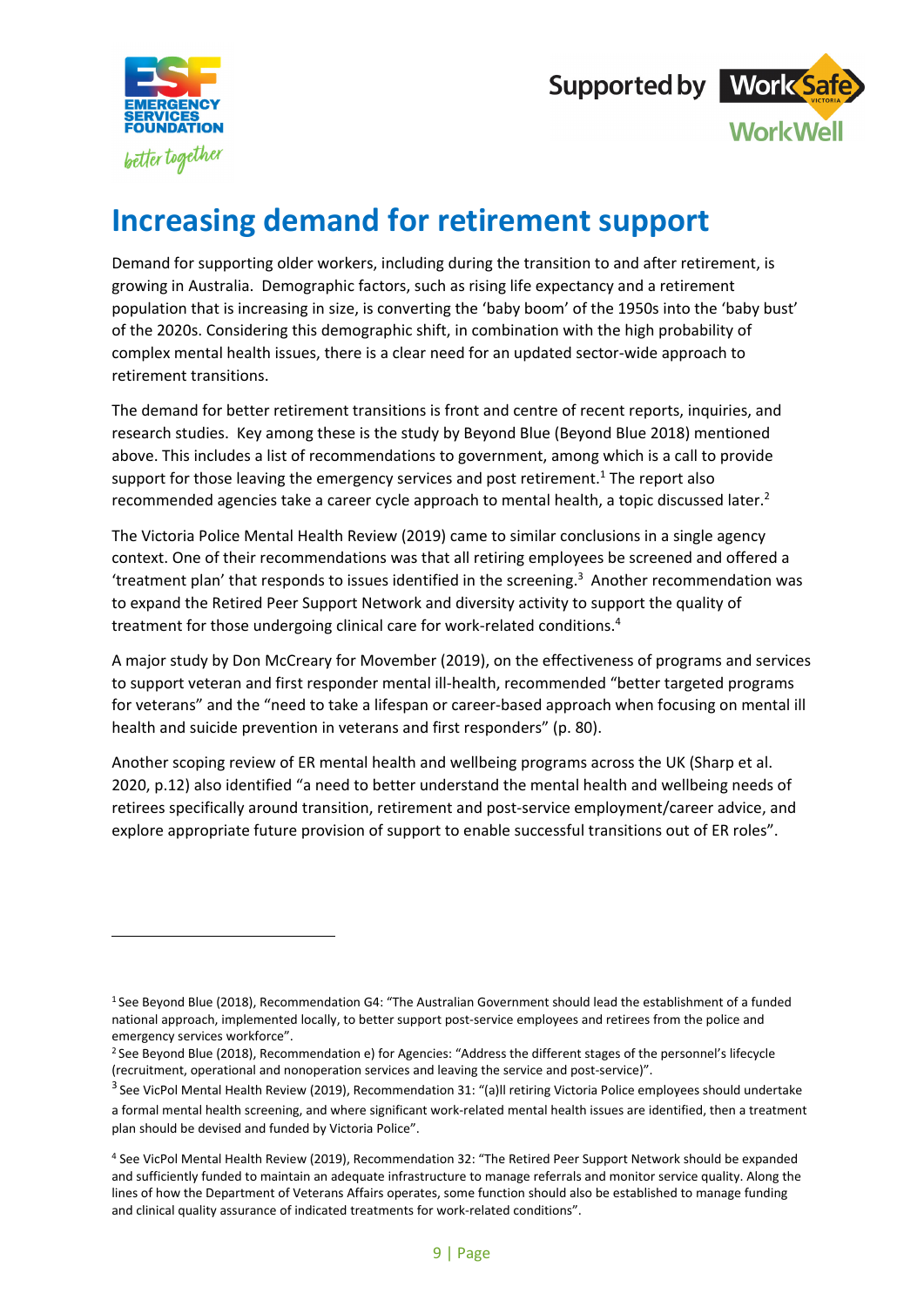### **What kind of support is needed?**

In their scoping review of mental health and wellbeing support across the career cycle, Smith, Dean and Holmes (2021) argue:

*one way to ease the stress associated with retirement transition is through first responder organizations providing programmes that prepare employees for retirement, even several years before they reach retirement age. These retirement preparation programmes should be evidence‐based and include information about what age they are required to retire by, if there is an option to extend their retirement, and promote retirement as a positive, exciting and inevitable life transition.* 

By outlining the ideal approach of programs that help with retirement planning, Smith, Dean and Holmes (2021) point to one of the more significant findings of our review. Namely, that there is a disconnect between what exists and what older and retired ERs want and need. As indicated earlier, in general, retirement support often appears as increased interaction with financial planners and superannuation funds. While some agencies may extend their Employee Assistance Program's (EAPs) to retirees, this is usually for paid workers and rarely for volunteers.

Financial advice and psychological interventions are important, but do not address the full spectrum of wellbeing challenges at this time of life. The research highlights that a loss of social connection, of meaning and beliefs about who one is (i.e. identity) presents as a significant challenge for retirees, and should be factored into retirement planning and support. A few agencies have retired officer associations, and there are piecemeal activities or services on offer, such as outings, yoga, or special events.

Reports and studies converge on the idea that ERs need tailored and holistic approaches to retirement to support their wellbeing. This includes individualised support that brings families/significant others into preparation and planning activities and responds to needs in relation to physical and mental health, relationships with family and friends, and meaning and purpose.

From a retiree perspective, planning for retirement is the mutual responsibility of individuals and organisations, requiring conversations at multiple career stages (Conroy et al. 2019). Leading up to retirement, flexible work and other job crafting should be provided to support the needs of individuals, and phasing retirement in stages is preferable over abrupt endings because of its strong links with good socio‐psychological outcomes (Scherger 2021).

Emergency services workers, irrespective of their agency, share many common challenges in preparing for retirement (Connor et al. 2019). The case for building sector‐wide consistency for supporting retirement and transitions goes beyond shared experience. Such an approach would help avoid duplication and level the field by ensuring that all ERs, regardless of the agency they are with, has access to leading practice support.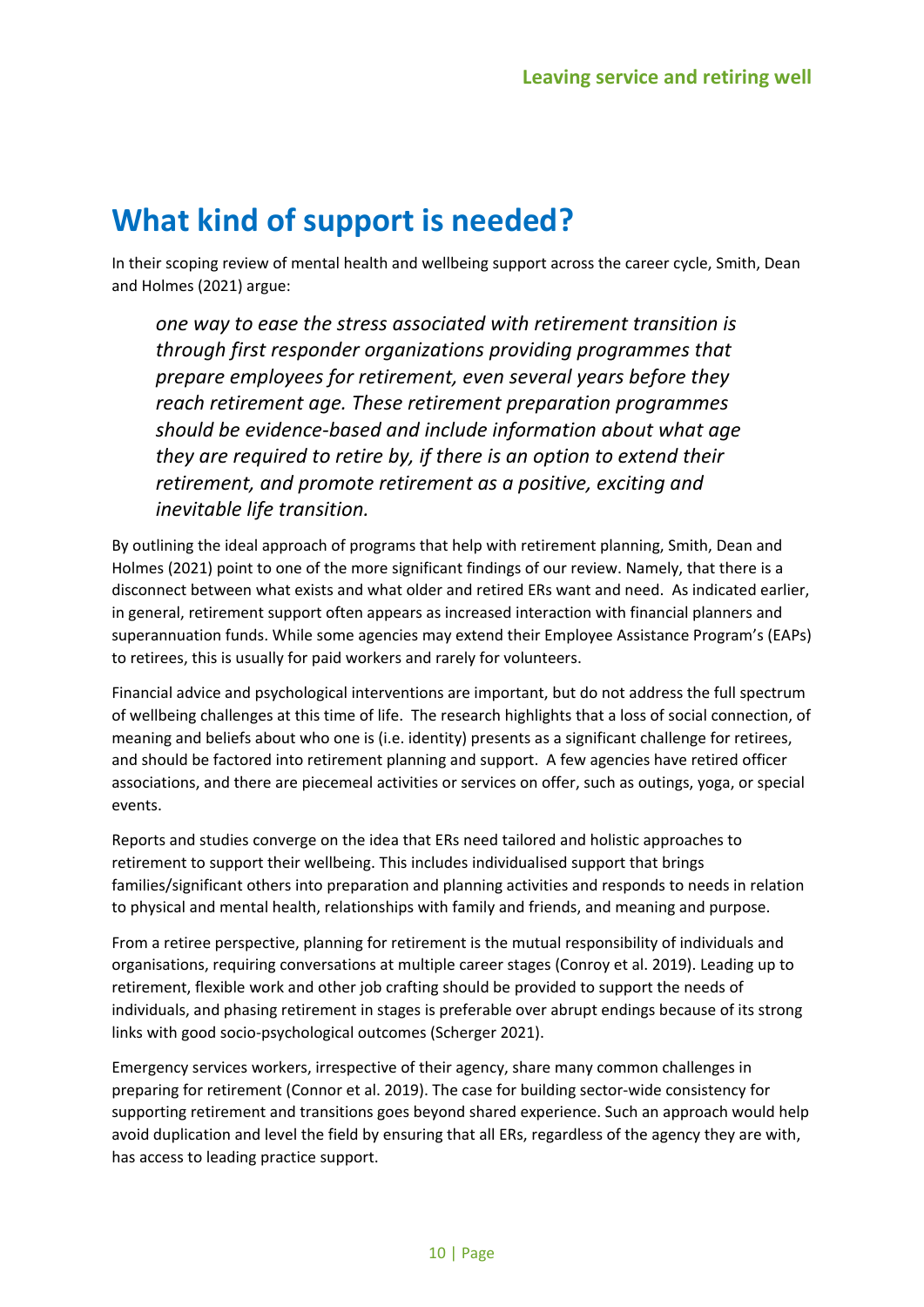Supported by Work Safe





## **Section two: Key themes ‐ Trauma, psychosocial losses, and experience diversity**

In this section we elaborate on three key themes that were prominent across the research literature: the long‐term impact of work‐related trauma and stress; issues of losses related to sociopsychological aspects of the job; and the diversity of retirement experiences.

### **Theme 1: Trauma and work‐related stress**

By the time an ER retires, they are likely to be carrying a high stress load from the unpredictable, dangerous, and often traumatic environments in which they have worked. In their study of ER experiences of retirement, consultants from Right Management (2021, p.3) wrote, "Those who struggled with the transition often had physical and / or mental health issues – sometimes work related". Exposure to trauma can be co-morbid with injury on other areas of wellbeing. As Kragt (2019) points out, retirement is a complex web of interconnected issues.

The emotional load of regular exposure to trauma is one of the most distinctive characteristics of emergency service work, as noted in the research: "They see the devastation, smell the odour of lost life, and hear the cries of families and victims alike" (Eriksson, Foy & Larson 2004, p. 246). Work design, it is important to remember, can have as much of an impact on wellbeing as exposure to violent and traumatic incidents. A key finding of Beyond Blue's research, to reiterate a point made earlier, is that operational *and* organisational factors have equal weighting on ER mental health (Beyond Blue 2018).

There is increasing recognition of the role 'moral injury' plays in the build‐up of stress and expressions of PTSD (Jordan et al. 2017). Jinkerson (2016, p. 123) defines moral injury as a "particular trauma syndrome including psychological, existential, behavioural, and interpersonal issues that emerge following perceived violations of deep moral beliefs by oneself or trusted individuals". Moral injury is almost exclusively used in military contexts, but there is increasing awareness of its risk of distress and impairment for ERs (Lenz et al. 2021). Responding to emergencies can involve making snap decisions or observing or participating in an event or situation that conflicts and challenges one's personal values. Common stressors associated with moral injury include feelings of betrayal, inability to prevent death or harm, and ethical dilemmas (Lentz et al. 2021).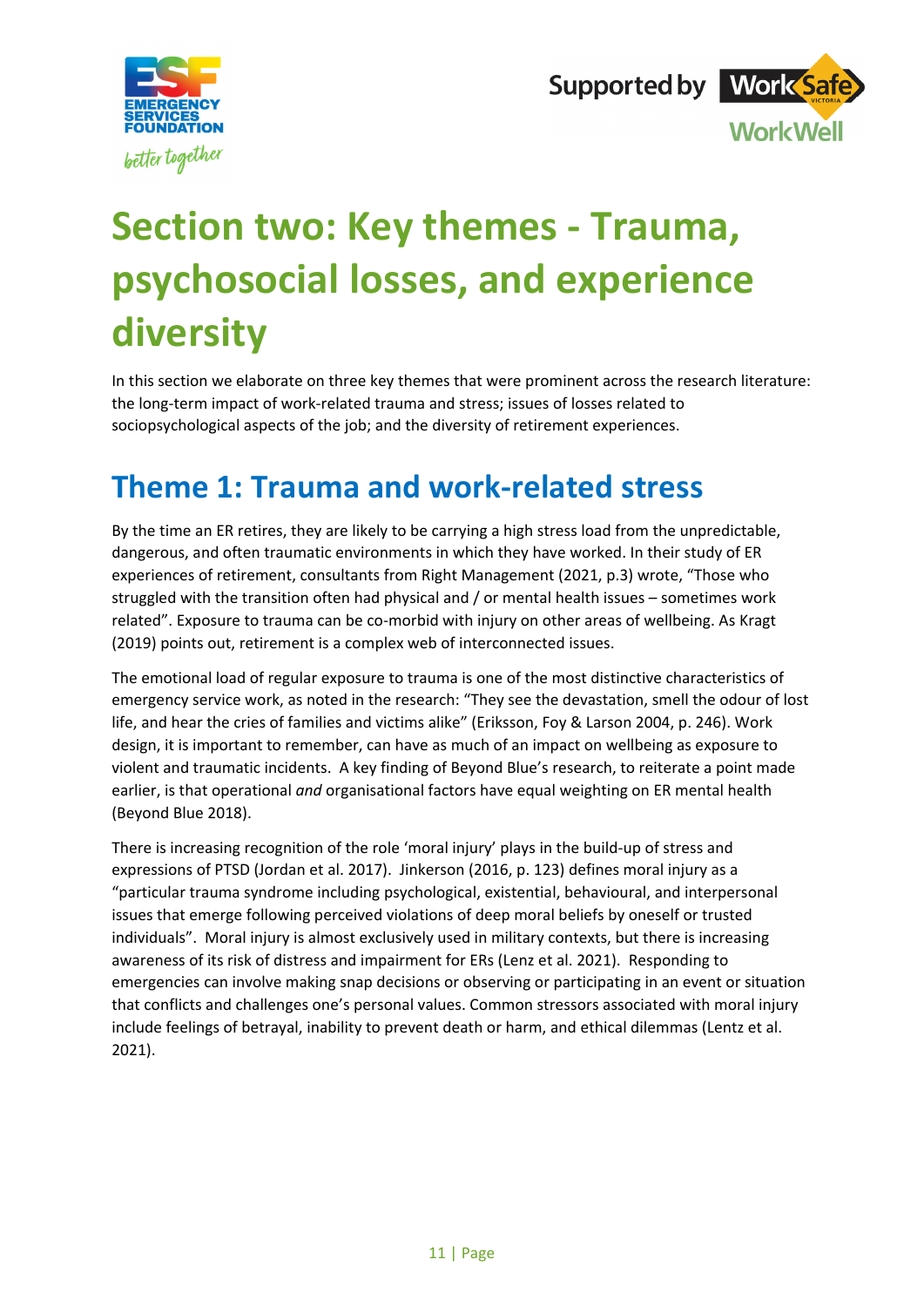Trauma is accumulative and its expression can be delayed, sometimes a reaction to stress does not occur at the time of the incident, but may occur days, weeks, months, or even years after the event (Bonanno, Westphal & Mancini 2011). The effects of trauma are complex, depending on a myriad of factors including genetic, personality, childhood experiences, demographic positioning and subjective responses to critical incidents (Declercq et al. 2011). Research by Jennifer Wild (forthcoming) also highlights the interaction of regular life stressors and hardships on ER mental health.

There is evidence that some agencies are impacted by trauma to a greater degree than others. Australian and International literature, for instance, tells us that police experience rates of suicide that are three times that of civilians (Violanti et al. 2006), lower life expectancy (five years less than the general population) (Brandl & Smith 2013; Caudill & Peak 2009; Raub 1988) and increased alcohol consumption (Ruiz & Morrow 2005; Richmond; Kohan & O'Connor 2002).

Unresolved trauma and its symptomatic expressions give rise to unique pressures in retiree populations within the emergency services. The high probability of trauma, and its effects on retirement adaptation, highlight the critical importance of addressing it in transition. It could be argued the wellbeing wheel could be adapted for the emergency services by adding 'trauma' as another spoke. Preferably, agencies should continue to explore and prioritise early interventions that target workplace factors ‐ also known as psychosocial hazards (SafeWork 2019). Mitigating trauma prior to accumulation, rather than dealing with a backlog upon retirement, will reduce harm.

### **Theme 2: Attachment and Loss**

Nancy Carbone, from the Friends of Firefighters Association in New York, describes ex‐firefighters as feeling that leaving the firehouse is a "a death-like experience" (Conroy et al. 2019). Such dramatic and evocative turns of phrase is not uncommon in the transition to retirement literature. For example, interviews with retired Queensland Police conveyed a sense of dramatic rupture, of interacting and having fun at work with colleagues one day, then being pushed aside and forgotten the next (Carney, Bates & Sargeant 2021, p. 7).

Other quotes that illustrate a feeling of loss after leaving service include:

#### *One day a rooster, the next a feather duster. (Right Management 2021)*

*I was cut off at the knees once I retired. (Right Management 2021)* 

*You take people who have been in very trusted positions ... but the day I retired, from that day on I wasn't trusted ... the organisation has no trust for an ex (Carney, Bates & Sargeant 2021. P. 7).*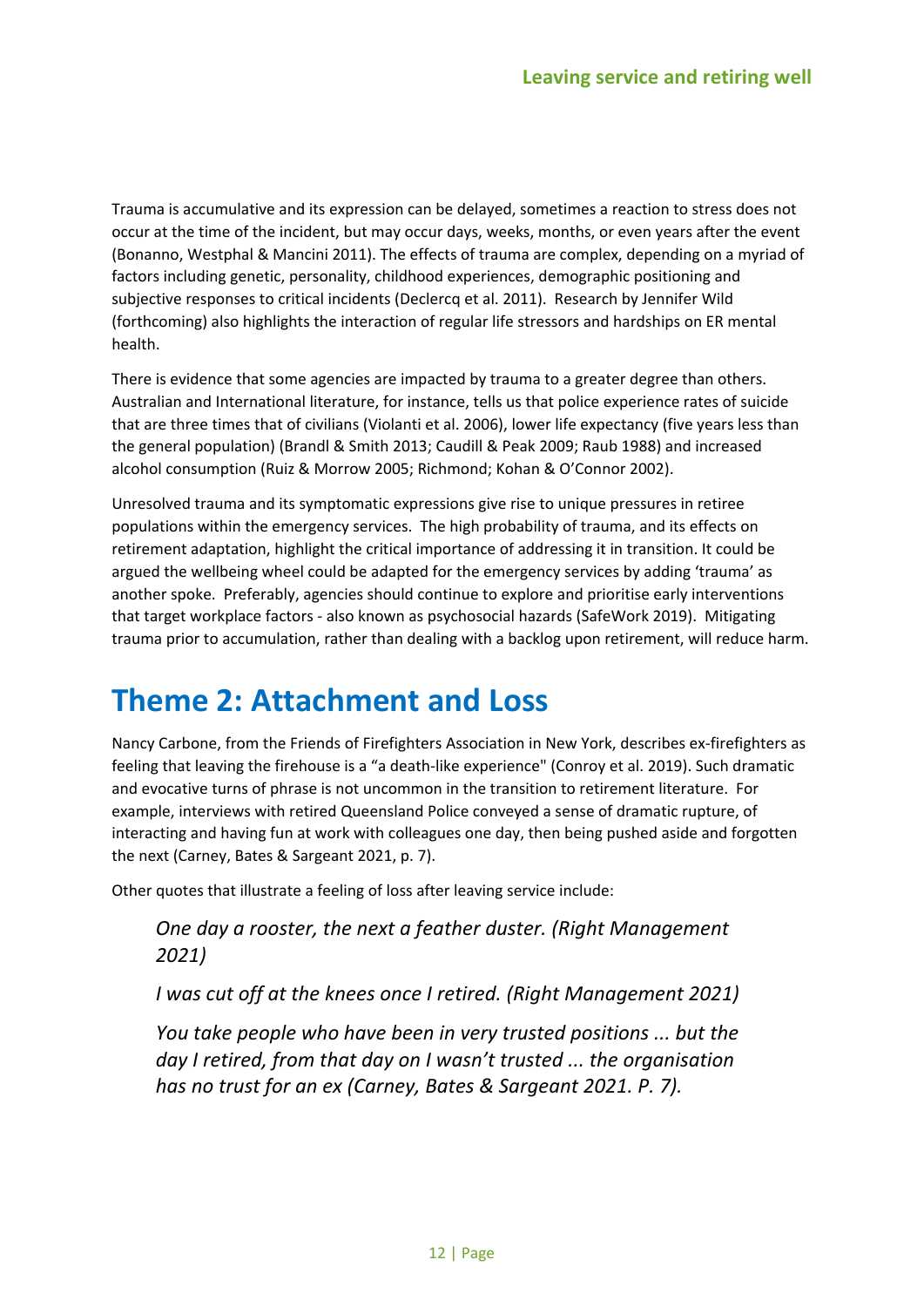



Metaphors of death, of having your body cut in two, of becoming a cleaning implement capture extreme emotions at the time of leaving service. Without doubt, workers in a range of professions experience the relinquishment of a work identity as a loss, related to other losses such as the loss of social contacts, daily routines, and purpose (Price 2000; Pinquart & Schindler 2007). However, for ERs, the unique features of their work, including the intensity of bonds formed with team members and a strong attachment to the job, creates conditions for feelings of loss to be particularly acute.

A study of South and Western Australian firefight service (Kragt 2019, p. 2), for example, found that many retired firefighters "experience feelings of being rejected after having dedicated their life to the service. Many struggled with social isolation and a diminishing sense of self‐worth after retirement, which may lead to mental health issues". Other researchers, studying different agencies internationally, have similarly found that when ERs leave work, they often struggle with sense of isolation, loneliness ad a lack of purpose during the transition from employment to retirement (Violanti, Vena & Petrolia 1998; Ruiz & Morrow 2005; Holmes & Smith 2008; Langworthy & Travis 2003; Brandl & Smith 2013; Carney, Bates & Sargeant 2021).

The theme of loss in an investigative study of paid and volunteer Victorian ER experiences of retirement (Conroy et al. 2019) provides a useful framework to explore the psycho‐social challenges of retirement. Specifically, the study found that ERs described loss in three expressions: the loss of identity (expressed as loss of uniform), of meaning, and of social connections. Loss, moreover, was an inevitable and existential outcome of attachment. Loss, in other words, was defined through and created by attachment to the agency, to work activities, and to colleagues.

A brief overview of social identity theory provides an explanatory framework for how feelings of loss in retirement are intimately linked to the nature and culture of emergency service work.

#### **Social identity theory**

Sociologists and psychologists have been interested in identity, or an individual's conception of self, for more than a century. In the last two decades, organisational researchers have also become interested in the topic which is not surprising considering that people spend a considerable portion of their lives at work, or otherwise engaged in work-related activities. Social identity theory (Tajifel & Turner 1979) has been influential in the field of organisational psychology because it foregrounds the importance of shared meanings in understanding human behaviour.

Social identity theory proposes that social group membership is formative for identity or a sense of self. Social identity theory is based in the theory of symbolic interactionism which holds that "selfconcept emerges through social interactions with others and enables a person to develop a sense of my and mine, as well as a sense of 'we' and 'ours'" (Reitzes & Mutran 2004, p. 65). It is also related to, but broader than role theory (Gecas 1982; Mead 1934). Where role theory emphasises how social roles (including work-related) structures expectations of behaviour and understandings of self, social identity theory looks beyond the individual to group membership.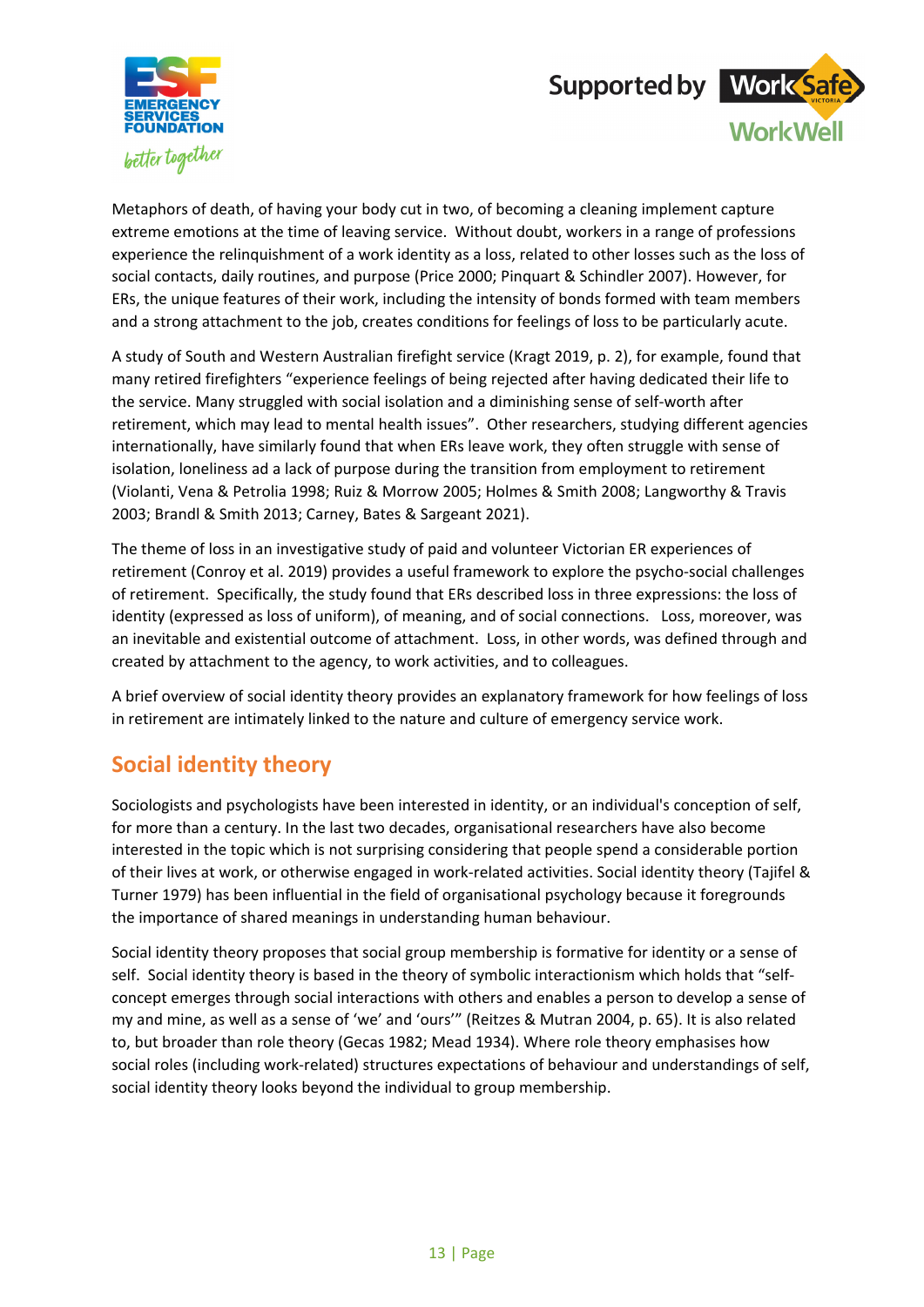Social identity theory has been used to good effects in research on emergency service work (McNamara et al. 2021) and retirement adjustments (Haslam et al. 2018). Its central tenet that interaction and identification with a group is a psychological process that creates sense of self, including self‐understanding and self‐worth can further our understanding of retirement adjustment. So too does the notion that being part of a group creates a sense of "we", and that the perceived attributes of the group are defined in opposition to other groups. We see this, what social psychologists refer to as 'in group‐out group' mentality, playing out in police and firefighter retiree reluctance to socialise with ordinary retirees from other sectors.

#### **Loss of identity**

The theory of social identity explains why a person's sense of self is disrupted when valued social identities are lost or changed. As Kragt (2019, p. 25) state, "Occupational identity is constructed and sustained within a community of workers as they aim to differentiate themselves from other occupational groups". She demonstrated this with reference to firefighters in the UK who define themselves as:

*different to other occupational groups based on notions of emotional strength, physical and technical competence, and collective understanding of risk and responsibility. The adrenaline buzz of responding to fire calls was central to how firefighters defined themselves.* 

Experiencing discontinuity or loss of work groups can be especially difficult for those whose occupational identity is central to their sense of self (Haslam & Ellemers 2005). In explaining their distress and declining wellbeing in the transition to retirement, many ERs invoke the pivotal moment when they lost their uniform. Having to hand in the badge or hang up their uniform was an emotionally charged experience (Conroy et al. 2019) prompting an existential search for a new identity and purpose. Retired Victorian ERs often refer to themselves as a retired police officer /fire fighter/paramedic" (Right Management 2021). This suggests that even when ERs leave their role, their role identity remains with them.

The loss of identity has been found to be difficult for volunteer as well as paid workers. Nichol et al. (2020) found that many volunteers in the emergency services were formally paid staff of emergency service organisations. This created the unique situation of facing a 'second retirement' (i.e., the first from paid employment and then from volunteering). This, they argued, framed retirement as an especially charged decision because it involved "Giving up lifelong commitments that bring so much pride and joy". This is, they note, "why some volunteers resist retirement" (Nichol et al. 2020, p. 3).

Certain sectors, including elite sport (Menke & Germany 2019), the military (Van Hooff et al. 2018), and the emergency services (Conroy et al. 2019), are characterised by stronger occupational identities than others. To appreciate why, it's worth pointing out some socio‐cultural features that build and bond these groups. The emergency services, as for the military and elite sport, have work cultures with strong traditions, esteemed duties, special languages, and clearly defined roles and hierarchies. This is the basis of psychological processes that foster group over individual identification (Berger 1995).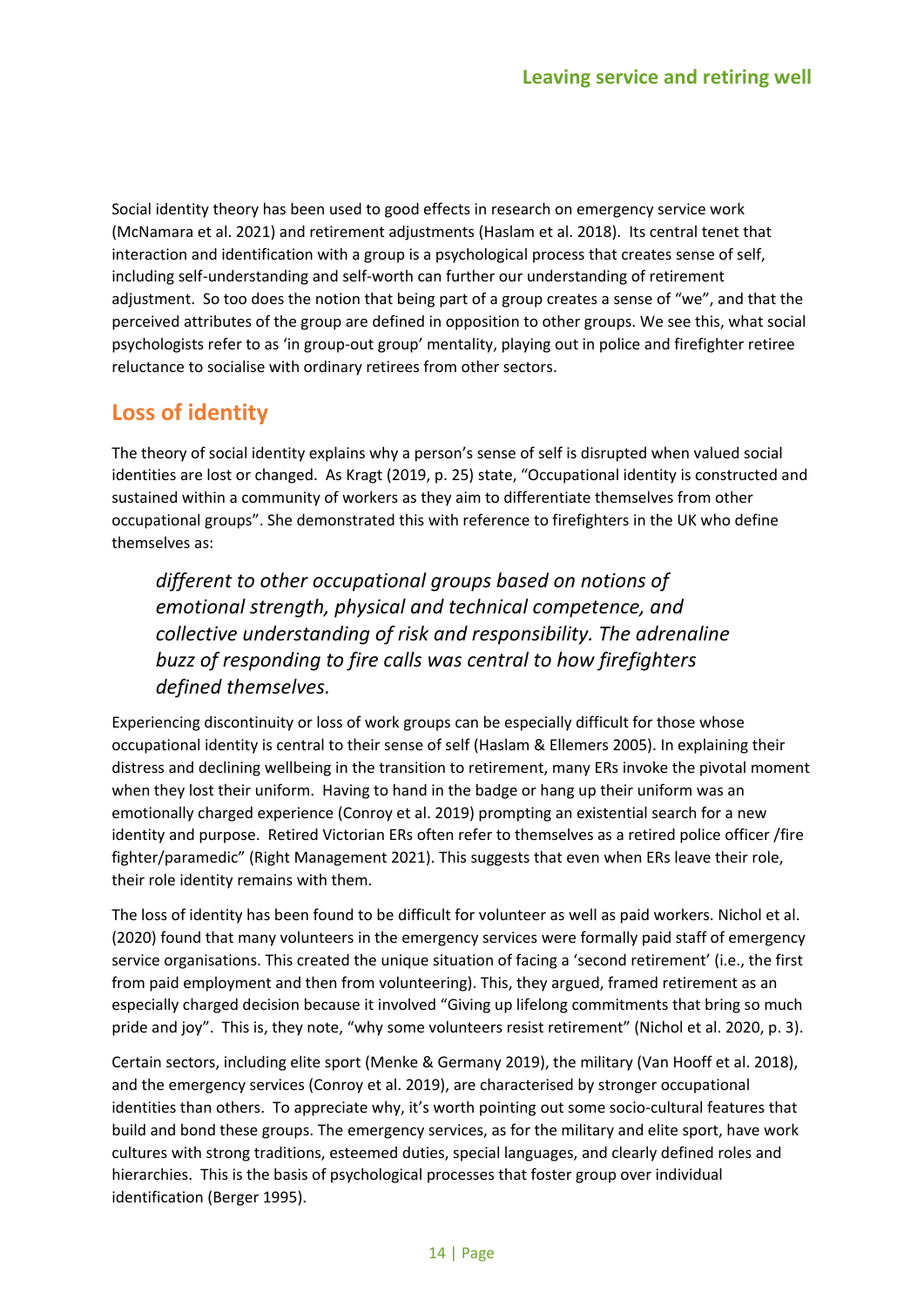



Police, firefighters, ambulance, search and rescue, or other agencies, including those that provide psychosocial support after emergencies, tend to operate in environments with roles and ranks, uniforms and logos, and acronym‐laden technical languages. The use of symbols, and bodies in uniform, is an especially powerful conduit for deindividuation and the building of a group‐based identity. Social and symbolic sharpening of an in‐group, as defined in relation to an outgroup, is further generated by participating in special events, such as award ceremonies, academy graduations, and memorials for those lost in the line of duty.

A coherent social identity is important for good mental health and wellbeing (Christiansen 1999; Sharma & Sharma 2010). This is because it satisfies basic psychological needs, specifically, the need to belong, the need for self‐esteem, the need for control and the need for meaningful existence (Greenaway et al. 2016). Consideration of the mental health impacts of a ruptured identity therefore needs to be addressed in programs and services to support retirement transitions.

#### **Loss of meaning**

Emergency work carries a heightened risk of psychological distress and mental injury and ill‐health (Beyond Blue 2018) yet there are few jobs more meaningful. Volunteers (Nichols, Novak & Gedgaudas 2021) in Victoria spoke of how helping friends and neighbours outweighs the difficult events they witness. Research establishes that helping people in distress and keeping communities safe, as a form of giving to society, promotes mental health and wellbeing (Haidt 2016). Moreover, as one of the founders of positive psychology Martin Seligman (2012) identifies, engagement in meaningful activities and purposeful roles as two of the five core elements needed to achieve wellbeing.

For ERs, retirement presents a challenge because it cuts individuals off from their source of meaning and purpose. The need to have something that drives you and makes you feel good about yourself is a basic human need that ERs derive indirectly from helping others, and directly from the gratitude they often receive from members of communities, the media, and formal awards. Social identity theory reminds us that being part of an agency group is fundamental to feelings of meaning and purpose. This is because people map the positive attributes and value of a group, they identify with – such as an agency's mission ‐ onto their own sense of self (Gecas 1982; Hogg & Terry 2000).

Another unstudied but fascinating area for research is the interaction between psychosocial and physiological factors of ER work on feelings of meaning, purpose, and self‐worth. An anecdote ESF heard describes one older SES volunteer who wanted to retire but was reluctant. His reasons were captured along the lines of, "just one more flood. I'll wait for one more flood than I'll retire" (Mammone, pers comm.).

Conversations in the meeting where Mammone shared this story turned to questions of the 'high' of turning out, which is associated with sympathetic nervous system biochemistry, is connected to a sense of purpose and reluctance to retire. Ongoing adrenaline is damaging to mental and physical health, but it is also pleasurable and perhaps a hook that plays a role in experiences of transition to a less exciting time of life.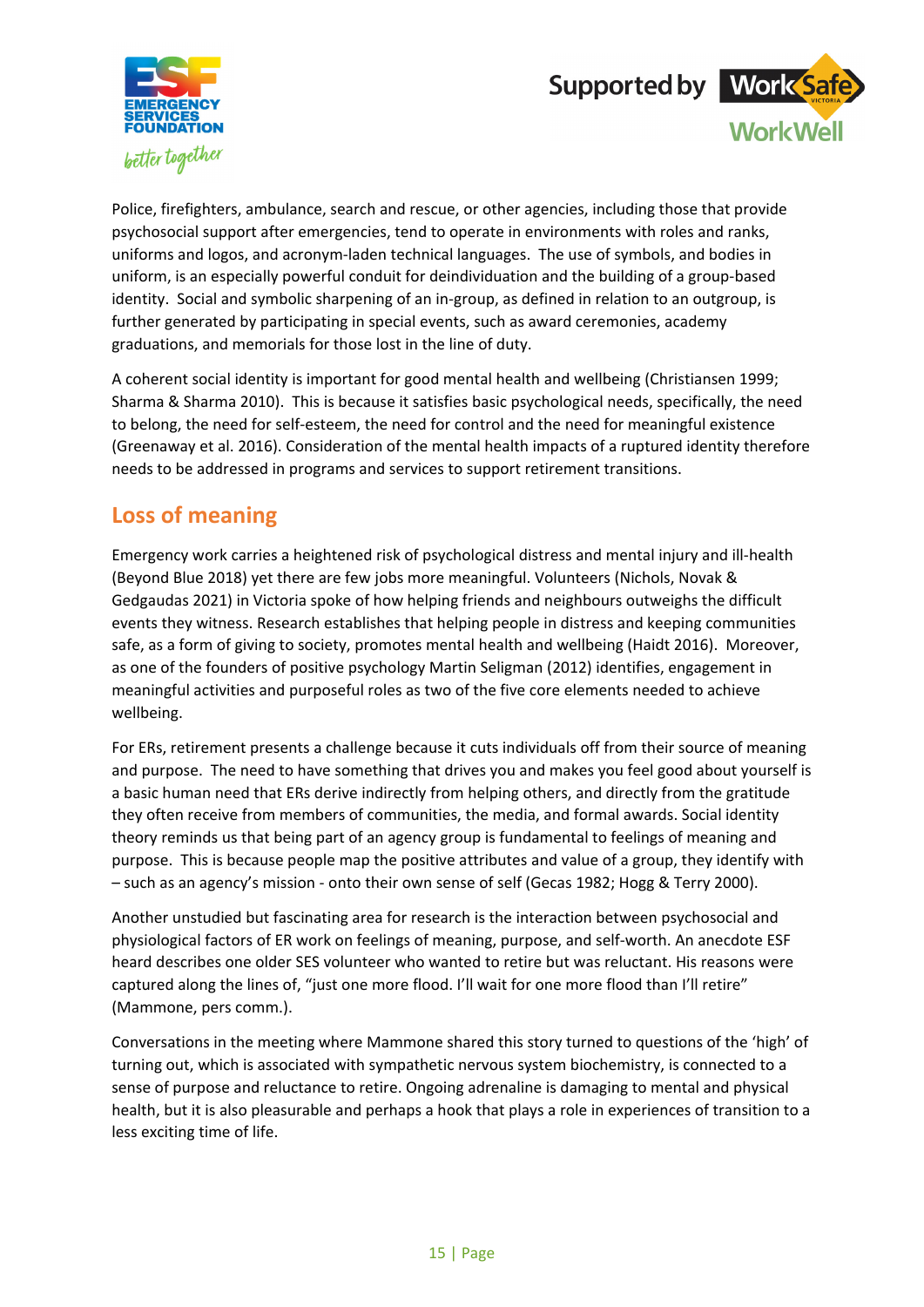The critical importance of passion or purpose in retirement for mental health and wellbeing is a universal finding in the literature. A major and recent study on the emotional experiences of Australians aged over 84 found that maintaining engagement with activities was essential, but the more valued or meaningful the activity the greater the emotional wellbeing activities (Windsor et al. 2021). Relying on data from a long‐term study of ageing Australians, these researchers looked at areas like exercise, housework, reading and volunteering and found that activities that produced the most positive emotions were those that people thought were important. Positive emotions, in turn, boosted mental and physical health.

The implications here is that ERs facing retirement may need support finding new sources of meaning (Conroy et al. 2019; Nichols, Novak & Gedgaudas 2021; Transitioning Well 2021). It has been suggested by Conroy et al (2019) that tailored planning with a retirement coach would provide avenues for meaning, and pathways to select ideas. For example, finding new employment, volunteering, opportunities for learning and or new skill development, mentoring etc.

#### **Loss of social connectedness**

According to Beyond Blue (2018), close work relationships can act as a protective factor for workplace mental health in the emergency service sector. What buffers wellbeing at work becomes a risk factor in retirement as the intensity of attachment to work colleagues often renders their loss in retirement as especially painful (Cameron & Griffiths 2017). The theme of feeling unmoored from their community, of floating adrift, and of being alone or lonely are dominant themes across the literature on ER retirement (Patterson et al. 2001; Ruiz & Morrow 2005; Cameron & Griffiths 2017; Regehr 2001; Wagner & O'Neill 2012)

A key finding of the study of the Victorian emergency management sector by Conroy et al. (2019, p.1) was that "Losing daily contact with people they worked closely with for many years often results in loneliness". Right Management (2021) similarly found that the loss of community and camaraderie was considered the greatest challenge of retirement for the Victorian ex‐ERs they interviewed. The strength of attachment to colleagues can prevent volunteers from retiring (Nichols, Novak & Gedgaudas 2021) and has been described by ERs as like losing family (Bracken‐Scally, McGilloway & Mitchell 2014).

To better appreciate the challenges of losing social connection, the 'we' and 'us' aspects of work group membership are worth foregrounding. In a study of retirement of US police officers, Caudill & Peak, (2009) noticed a common way of describing transitioning from service was as going from 'insider' to 'outsider' status. In Ruiz and Morrow's (2005) study of US police retirees, the more negative the retirement process, the more embittered officers felt by becoming outsiders. They found a situation where officers who had not adapted well to retirement felt a yearning for connection with the agency. Conflict arose from their sense of loyalty to the organisation precisely at a time when they feel resentment for being snubbed by it.

Mutual work to protect property, life and limb fosters a tight knit group with, it is often said, a shared and dark sense of humour. Humour can be seen as a coping mechanism for working at the edge of life and death, but it is also formative of feeling as part of a group that is very different to others (Thoits & Virshup 1997).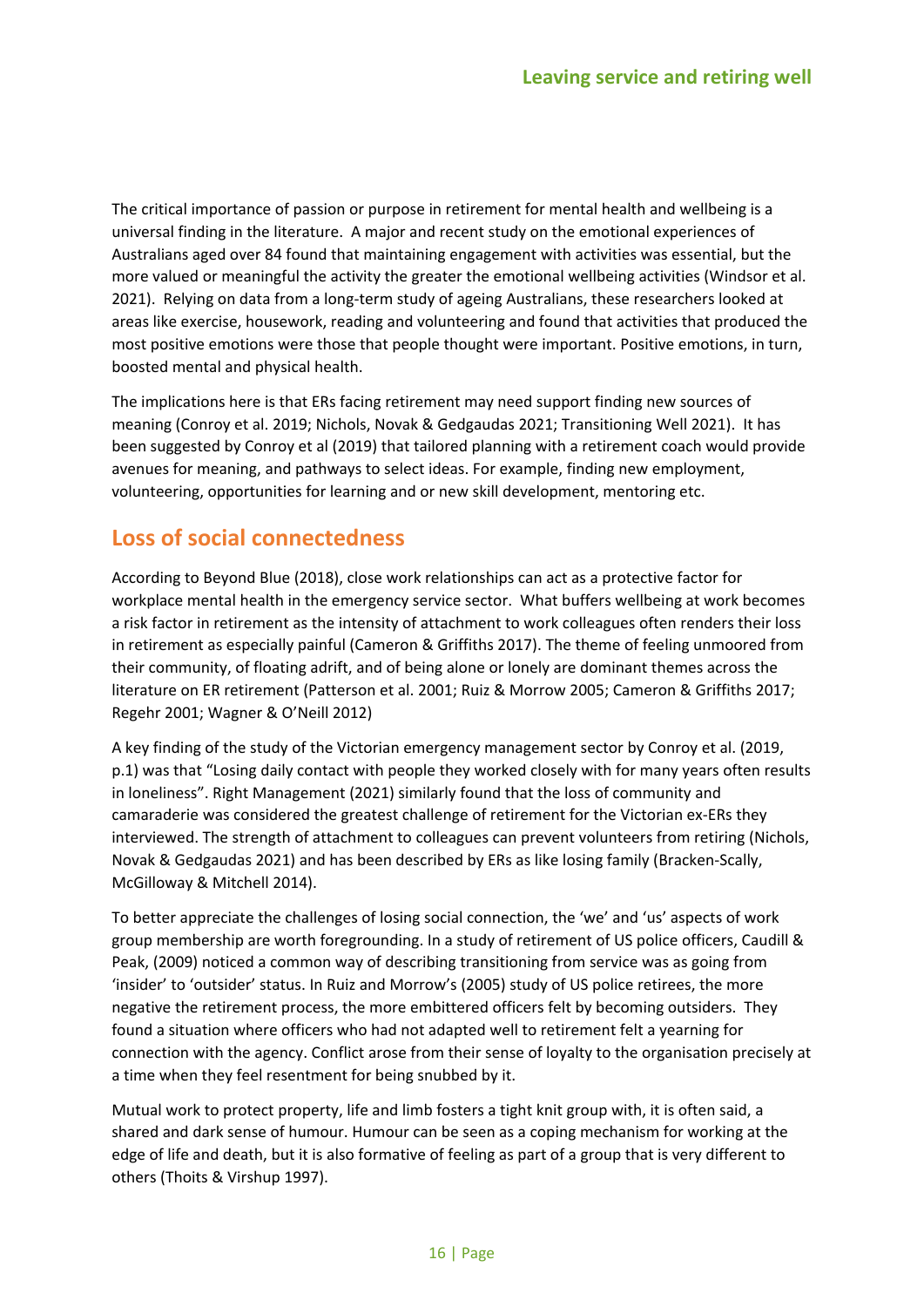



Feelings of leaving a work family, the research tells us, can manifest as disconnection or alienation from others, and even downright distrust. This has real world impacts when ERs leave the agency. A study of ex-firefighters in the UK found that after leaving the station, firefighters found it hard to connect with general community members (McNamara et al. 2021). Their experiences of work life, McNamara (2021 et al., p. 2) concludes, "hindered firefighters from engaging with other social groups, which many saw as incompatible, and left them socially isolated in retirement".

This feeling of moving from an esteemed to a foreign ('other') category is also found in military research, with researchers noting that strong ties to the military tend to have weak existing connections to the civilian world (Thompson et al. 2019). Findings from military research, where "weak social connections are strongly associated with increased post‐release psychological distress and suicidality" (McCreary 2019, p. 39), should compel the search for supporting retirees to build social connections and provide opportunities for social interactions in retirement.

## **Theme 3: Diversity of retirement experiences**

There is a broad range of retirement experience among ERs. Some adjust with little difficulty and see leaving a stressful working environment as the start of a more relaxed way of life (Stenholm & Vahtera 2017; Carney, Bates & Sargeant 2021). Similar with retirees in other sectors, many embrace the later stages of life as a time of less responsibility, to explore new hobbies and interests, to complete work around the house, and expand their social networks (Carney, Bates & Sargeant 2021). As for the general retiree population, they are likely to find their sleep patterns improving (Myllyntausta et al. 2017) and especially after working day and night shift rosters.

Experiences of retirement are influenced by many factors including socio‐economic status indicators, personal attributes, and the nature of work. One study found that the quality of retirement for ex‐ Queensland police depended on factors including the role they had whilst policing, the type of social interactions they had pre- and post-retirement, and their financial position (Carney, Bates & Sargeant 2021).

Retirement journeys, moreover, are rarely entirely positive or entirely negative. Across the literature retirees report periods of ease and difficulty, which can ebb and flow with different degrees of severity. Non‐linearity is partly because mental health is dynamic, an idea distilled in the 'mental health continuum'. This is an often‐used model that captures how people have good and hard phases of life, as if moving up and down a continuum which has 'wellness' and 'illness' as its end points.

Understanding how people can maintain well‐being and health as they transition and retire depends on examining positive as well as negative experiences of retirement. For example, research tells us that having supportive social and familial networks reduces the effects of retirement to some extent, along with having interests external to service (Carney, Bates & Sargeant 2021). In the US, for example, police officers experiencing the smoothest transition to retirement viewed policing as "just a job"; it was their family system that provided structure to their lives (Ruiz & Morrow 2005). These findings align with the general retirement literature where retirees who have fostered interests and friendships outside their agency are found to cope better with retirement that workers who invest heavily in work for social and other emotional needs (Transitioning Well 2021).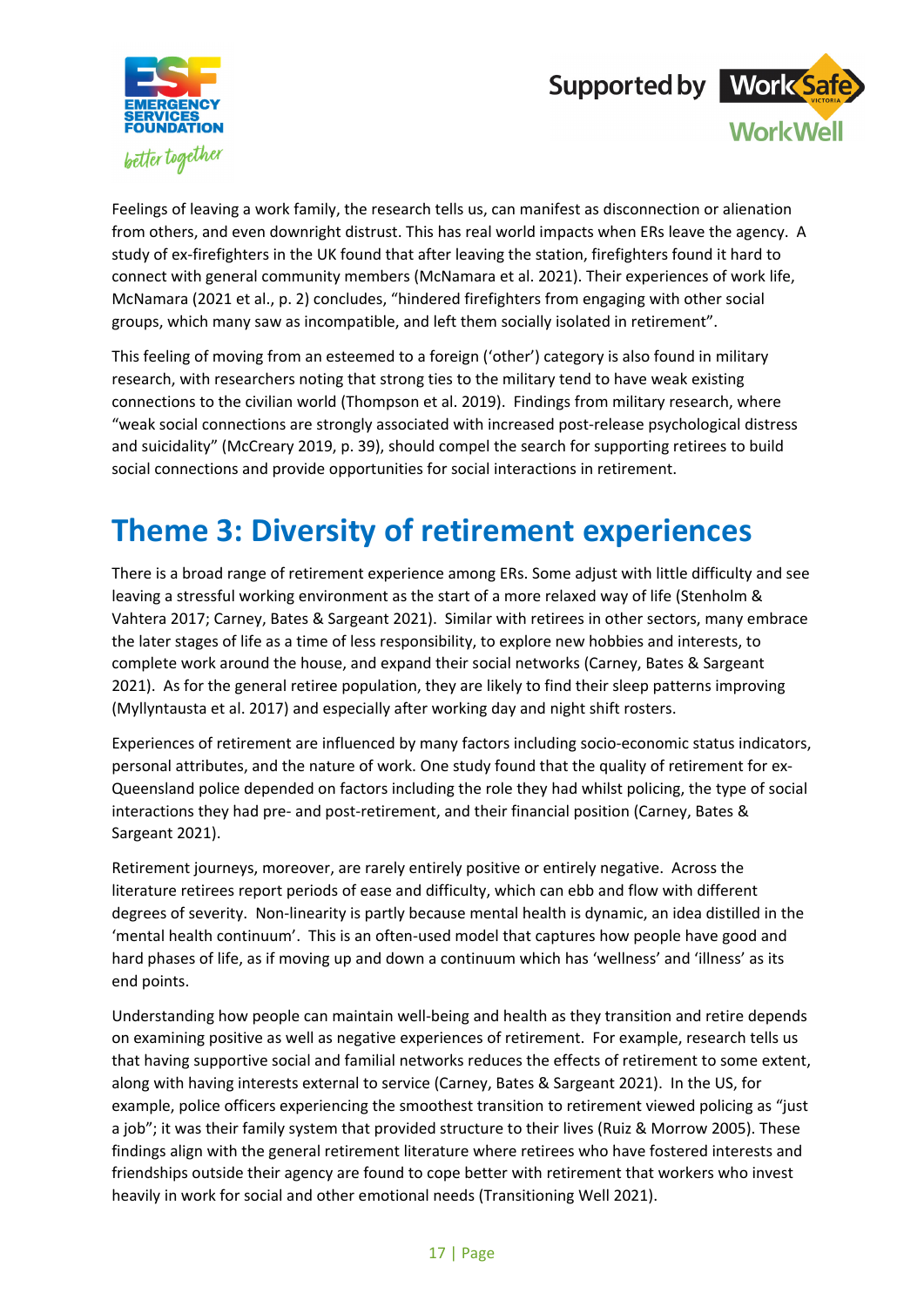The successful use of job-related skills in future activities, such as work or volunteering, has been linked to life‐after‐service wellbeing (Bracken‐Scally, McGilloway and Mitchell 2016; Kragt 2019). The option to 'unretire' and re‐enter the workforce in some capacity is becoming more common in Australia (Transitioning Well 2021) and many first responders continue working in some capacity after leaving service (Kragt 2019). People choose to do this for both personal and financial reasons (Kulik, Perera, & Cregan 2016).

In their study of ER retirement experiences, Right Management (2021) found several specific factors that positively correlated with successful transitions and wellbeing, including:

- **Early planning for retirement**, not only around finances and superannuation but how they might spend their time in a meaningful way.
- **Having a sense of purpose and meaning** beyond their service role, either by engaging in paid or unpaid activities.
- **Feeling supported and treated with respect**, either by their previous employer, friends from work, partners, family members, friends, and their community. Recognition of service and contribution leading up to an ER's retirement date was connected to feeling supported.
- **Being physically and mentally** healthy.

The value of retirement planning extends beyond effective preparation because it promotes an overall positive attitudes to retirement and specifically, a sense of mastery and self‐efficacy over retirement behaviours (Kragt 2019). Mastery refers to the belief that we can exert influence over areas of our life, an orientation positively related to retirement adjustment among Australian retirees (Donaldson, Earl, & Muratore 2010). Self‐efficacy is the belief that we are equipped with the skills and abilities to master certain activities. Retirement self‐efficacy means the willingness to explore and try‐out stages of retirement (Hershenson 2016). Mastery and self‐efficacy boost retirement satisfaction (Hershenson 2016) to the extent that research points to them being even stronger predictor of retirement adjustment than psychological and physical health (Kragt et al. 2017).

The point here is that attention to the diversity of retirement experience, and focusing on positive coping and adjustment, is consistent with a strength‐based approach to retirement programming. It is also consistent with positive psychology, a sub‐discipline that focuses on 'flourishing' or the upper potential of human behaviour and existence.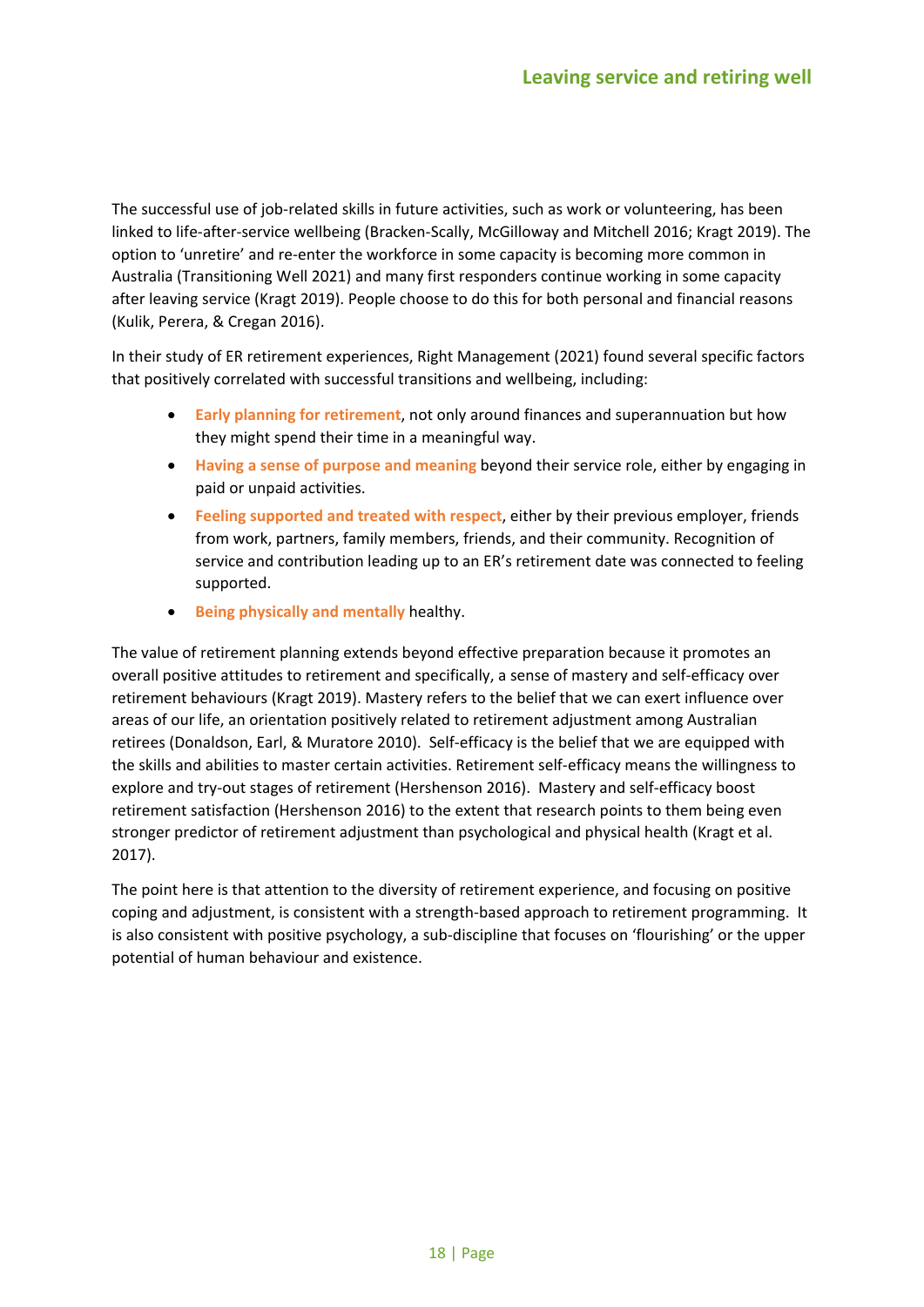Supported by Work Safe





## **Section three: Factors that influence experiences of retirement**

Now that we understand the specific context in which ERs work and the potential impact of work on retirement, here we discuss several determinants that play an important role in how well a person might adapt to retirement. A smooth adjustment to retirement depends on a complex interplay of factors, and what follows explores only a few.

## **Stigma and help seeking**

Mental health challenges in older workers often remain hidden due to stigma or concerns about job impacts or judgements from others if people speak up. Offering psychological help and wellbeing at specific times, including in exit interviews, seems an obvious solution to help with trauma accumulation yet because of mental health stigma, this solution is not so straightforward. Stigma surrounding mental health ensures first responders are reluctant to seek help for fear of appearing weak (Lawrence et al 2019). Stigma around mental health, the Beyond Blue (2018) study found, is stronger when it applies to the self than to others. This is linked to another challenge to help seeking. That is, older workers tend to demonstrate an inability or reluctance to recognise that they are suffering mental distress, injury, or illness (Beyond Blue 2018)

Self-stigma is exacerbated by cultural values of pushing through in adversary, colloquially known as 'soldering on' or 'stiff upper lip'. This cultural orientation to wellbeing is generational, and there is evidence of a shift to more open and frank discussions about mental health in younger ERs (Kragt 2019). Older workers, children of parents who went through or remember the Great War and Great Depression, are less reluctant to seek mental health services or other help (Lavorgna 2021). Culture is dynamic, and there is evidence that mental health is less taboo even in the older generation as influencers such as the media, sports and other celebrities espouse the importance of good mental health.

Organisational processes play a role in creating stigma. Workers and volunteers report not seeking out mental health services at work because they fear a lack of confidentiality. Admitting weakness, they fear, will see them being held back from promotion or operational work, a risk that is also carried in accessing support programs that are linked to management (Good Practice Framework 2018). Beyond this challenge to help‐seeking, many older workers and retirees do not know what resources are available (Beyond Blue 2018; Conroy et al. 2019, p. 6). Consequently, older workers that face mental health issues and need support might not be aware of the signs of struggle, know how to access support, or fear asking for help.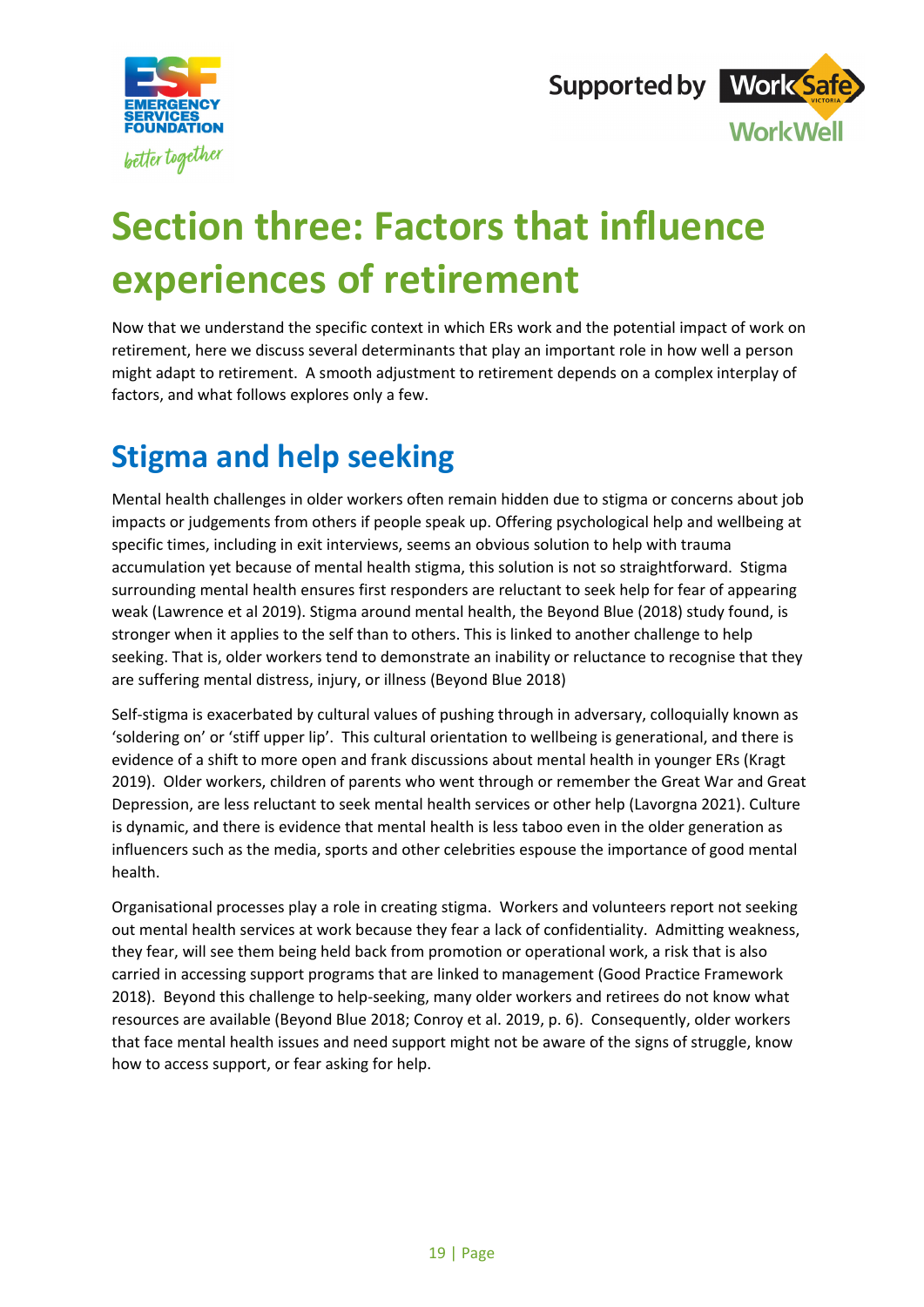In a study on help‐seeking in the Victorian emergency management sector, Lawrence‐Wood et al. (2021, p.13) explain what is needed to improve access to mental health supports and assistance:

*… particularly against the background of possible stigma and other cultural and occupational barriers, approaches that allowed individuals to access support in a non‐specific way confidentially were viewed as important. Whole of organisation or group‐based education and training were seen as useful ways to give information without individuals having to publicly express need.* 

*There was also a more general endorsement of the need for embedded training and education at all levels of organisations as a means of increasing mental health literacy, normalising conversations about mental health, and ultimately shifting the culture and narrative around mental health within emergency services.* 

Though general, this advice on how to tackle stigma and promote help‐seeking at all organisational levels and across the career‐span is critical if ERs are to retire with less mental health burden.

### **Gender**

While the gendered impacts of retirement on ERs have not been formally studied, there is evidence to suggest women fare better than men when it comes to staying healthy and socially connected. This evidence is anecdotal and appears as a theme in studies on retirement in the emergency management sector.

In an ESF‐sponsored study, male volunteers were found to be more invested in their work identity, as symbolised by their attachment to their uniform, than women (Nichols, Novak & Gedgaudas 2021). This study found one SES manager stating that women tended to be happier than men throughout their life, and another argued that women are more adaptable and emotionally open. This, it was believed, made them more willing to discuss issues when they arise rather than bottling them up. In the words of one volunteer, "men rarely admit to needing help and hold onto too much pride, whereas women are more willing to ask and seek out help … Men are proud and often do not want to ask for help" (Nichols, Novak & Gedgaudas 2021, p.7).

These findings, through based on perceptions, are corroborated by empirical studies of retirement in other sectors. An Italian study of farmers that explored the self‐reported health impacts of retirement found that men's health declined shortly after retirement while no effect was found for women (Coppola & Spizzichino 2014). Better health outcomes for women post-retirement are identified in other studies (Barnes & Parry 2004; Richardson 1999), suggesting that gender roles and identities are central to this process.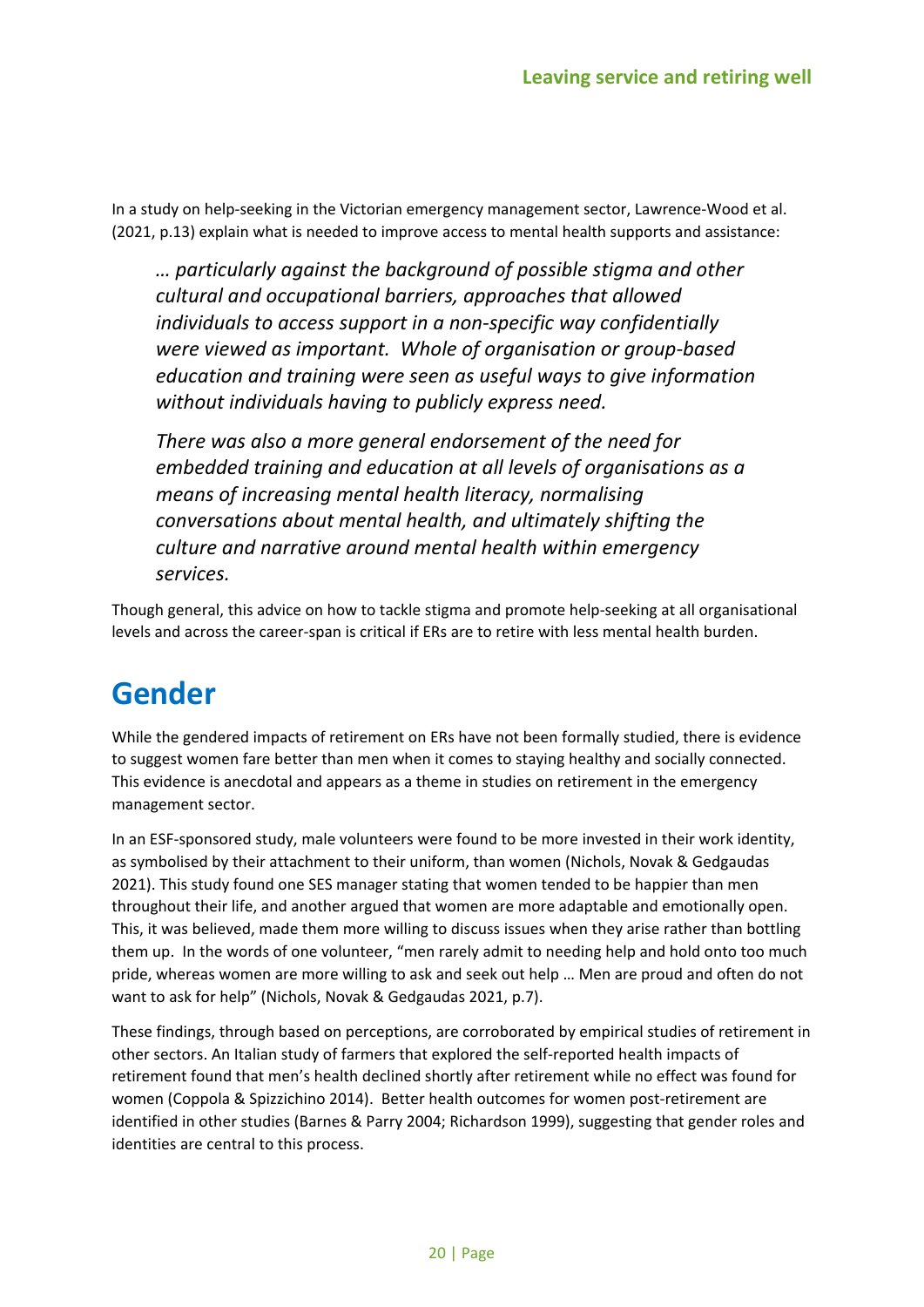



Women and men have different patterns of lifetime employment, vary in their friendship and other social networks, and demonstrate patterns of engagement with caring roles within the family. Gender, therefore, is an important influence on how individuals adapt to retirement and the quality of life achieved during this phase of the lifecycle. One study found that a positive correlation between retirement adjustment and traditional gender roles (Barnes & Parry 2004). This finding, which suggests that time invested in activities and relationships outside work buffers mental health in retirement, holds an important lesson for retiring well. It also highlights that those who invest their identity and meaning in work, irrespective of gender, may feel less comfortable about retirement (Richardson & Kilty 1995).

The signs and symptoms of personal struggles with retirement have gendered expressions and men at risk may be more publicly visible (Richardson & Kilty 1995). Participants in the study of Victorian ERs could identify a man they volunteered with who would be lonely without the unit. This man had a high social dependence on his SES unit and this, the participants felt, made him reluctant to ever want to retire. Solutions, interviewees suggested, lay in creating accessible programs and providing adequate support to ensure that men and women who retired have ample access to groups and events for socializing.

## **Marriage and Family**

Retirement is a time when personal relationships, including the marital bond and relationships with friends and family, are subject to rethinking and may be realigned. This is not only the case for ERs (Kragt 2019; Conroy et al. 2019; Carney, Bates & Sargeant 2021), retirement transitions in other populations are also influenced by quality of relationships. Spending less time at work gives space to spend more time with friends and time at home. Spending more time with adult children and grandchildren is a common theme in retiree wellbeing. Many find they use their time to support their children by doing minor renovations, home maintenance and childminding. Caring for grandchildren so their children can work is a highly valued activity, generating a strong sense of purpose.

An increase in the amount of time that spouses and families spend together inevitably leads to change in relationships. Studies report that marriages can come under strain after retirement and especially in the early stages (Barnes & Parry 2004). Pressures build from unresolved marital issues and resentments, as well as spending more time together. In the words of Jack, a 62-year-old retired policeman stated, "I love my wife, but I couldn't live with her all day, and she couldn't live with me all the time" (Carney, Bates & Sargeant 2021, p. 9).

The researchers of this study on Queensland police did not interview Jack's wife but if they did, they might have found that she, like other women unaccustomed to having their partner at home for long stretches of time, experienced his retirement as a loss of personal space and encroachment into their domain (Mason 1987). This highlights how gender and generation mediate the interactions between retirement, wellbeing, and family life. Frustration in the domestic sphere is more likely to manifest in marriages with a traditional division of labour, a form more typical of older generations.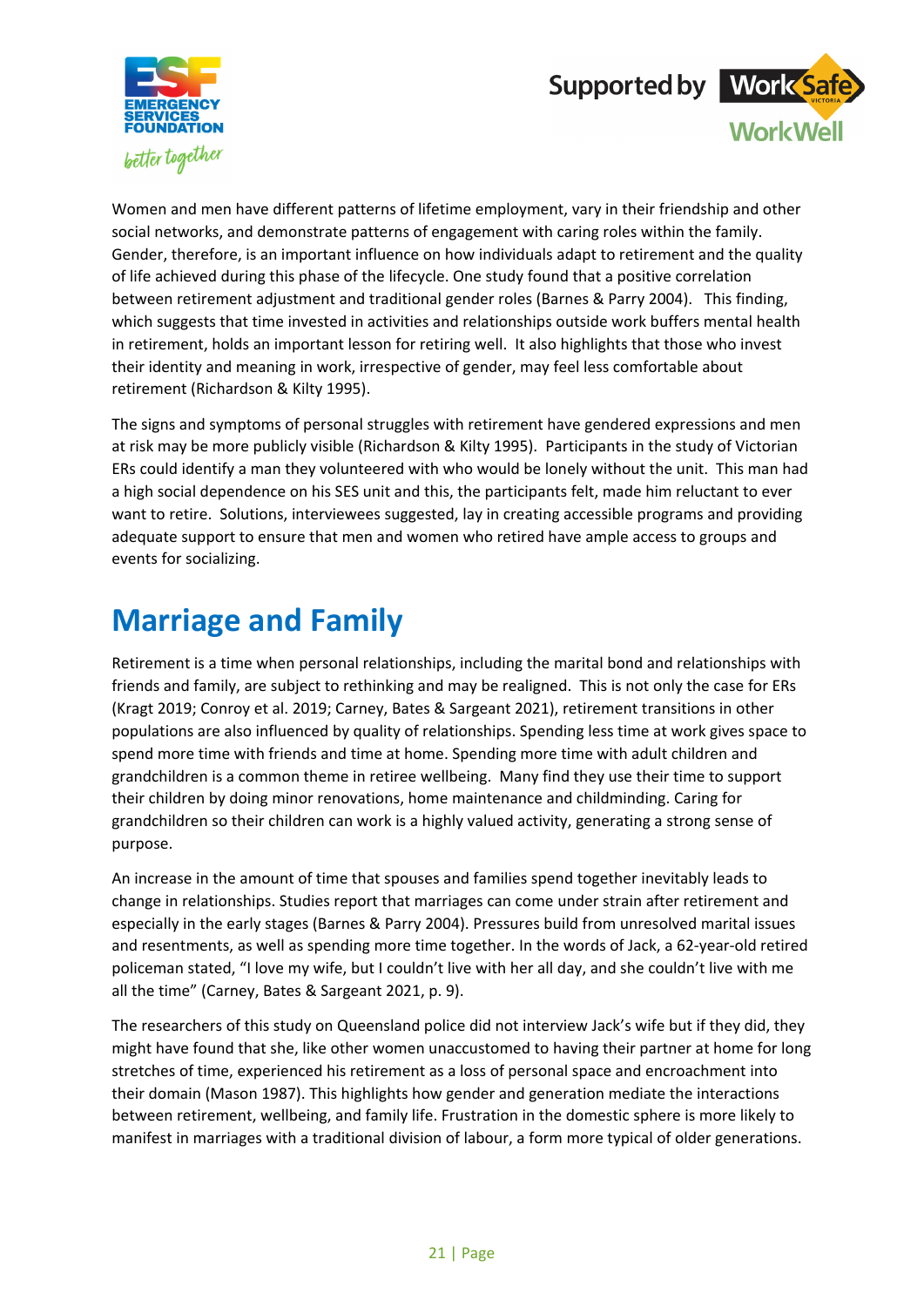Adjusting to retirement can lead to an improvement or stabilisation in relationship quality and in general, relationships tend to polarise after retirement, either becoming more satisfying or much less so (Barnes & Perry 2003). Recent figures from the Australian Bureau of Statistics (ABS 2019) show a higher proportion of divorces where the marriage lasted 30 years or more ‐ a surge that is expected to be compounded by COVID. This is consistent with the U.S where the overall rate of divorce in the United States has declined over the past 20 years but the 'grey divorce', or divorce rate of people over 50, is on the rise (Cheng 2019).

This evidence has at least three key implications for retirement programming:

- 1. Resources to support transitioning should integrate information about how retirement can be a time of realigning roles and responsibilities in the family.
- 2. Retirement programs should reach out to and include support people. Support people might not be a spouse, and it is important that the definition of family be inclusive and avoid hetero‐normative bias.
- 3. The design of retirement support will depend on the existence and quality of family. For some, prompting the development of a new series of social networks, drawing upon attachments based in religious, voluntary, community or leisure associations is important. For others, retirement will be about strengthening and deepening existing relationships.

### **The timing and nature of retirement**

#### **After the honeymoon phase**

Optimistic views of retirement can hold it as a 'holiday that never ends'. Upon entering retirement, it is not uncommon to find people enthusiastically trying new activities, taking up new hobbies, or travelling throughout Australia and overseas (Pinquart & Schindler 2007). New retirees might also increase their involvement with the community and voluntary organisations. Some undertake new jobs or job-sharing roles that take them out the home. This is known as the 'honeymoon phase of retirement', when amidst all the activities and 'busyness', the real effects and impacts of retirement are delayed.

After about 6‐12 months, the honeymoon phase gives way to a time of disenchantment, when retirement may not be as fun as expected and can even bring feelings of being unmoored, adrift or without purpose (Transitioning Well 2021; Richardson & Kilty 1995). It is no coincidence that, generally, this is the time that many retirees return to part‐time employment (Transitioning Well 2021). A sixty‐three‐year‐old retired Queensland police officer told Carney, Bates & Sargeant (2021, p. 10) that after a year of retirement, life at home became strained. It felt "like you might be getting on each other's nerves a little bit".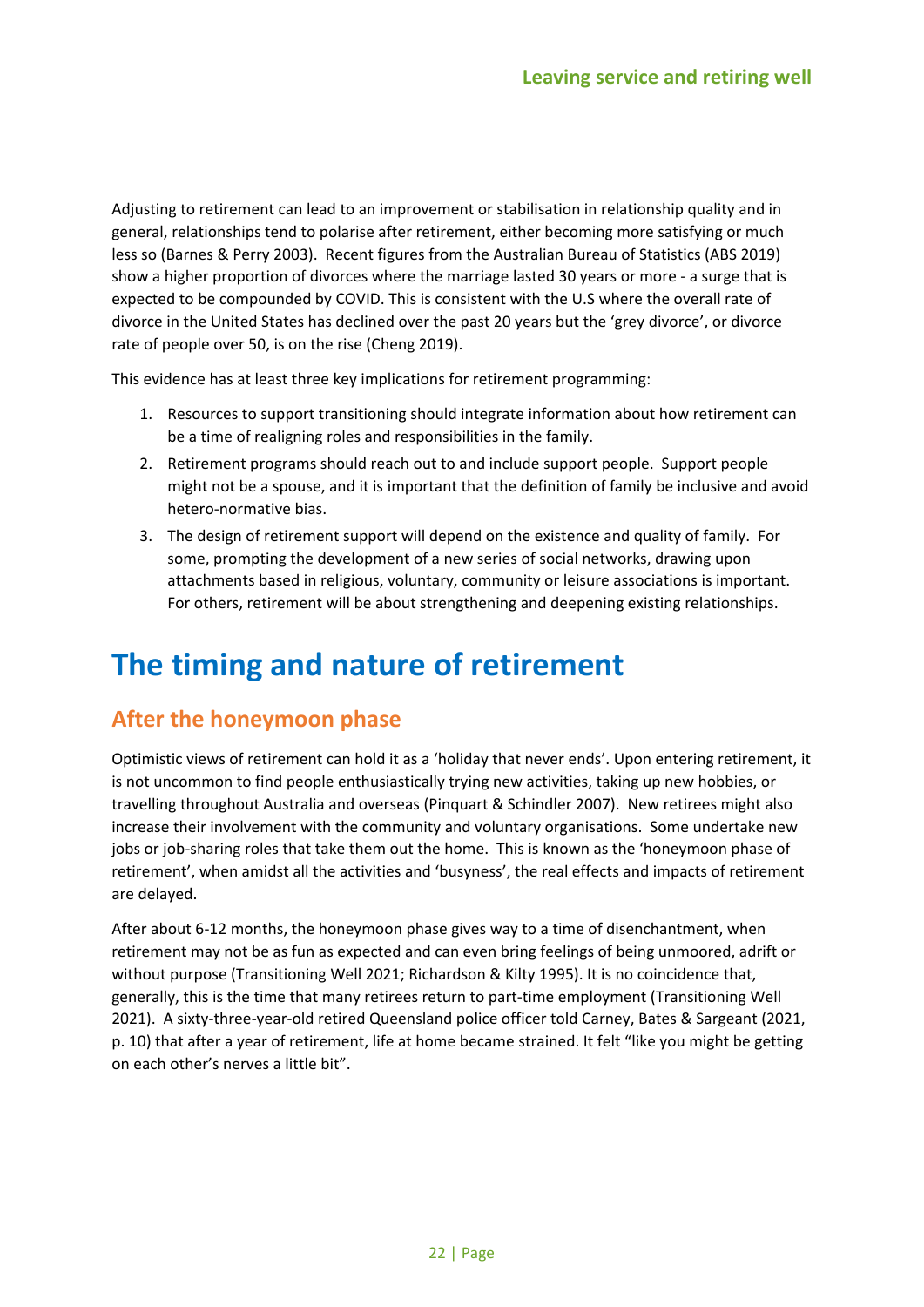



When designing support for retiring ERs, it is important to recognise the stages of retirement. Support should be extended to two years after retirement, a time of decreasing retirement satisfaction when personnel are at a higher risk time for marital instability and depression. The goal should be to helps ERs navigate difficulties with the support of family, friends, and professionals and support theme to settle into a new rhythm and routine, which includes building a new identity, establishing day‐to‐day activities, and a new social role. It might also include new friendships and support networks.

#### **Voluntary vs involuntary**

Medical discharge or policies that enforce a mandatory retirement age have a higher probability of poor mental health outcomes for ERs (McCreary 2019). For police, as an example, a mandatory retirement age creates more obstacles than for police officers who retire at a time of their own choosing (Cameron & Griffiths 2016). This has also been found in the general population, for example, a study that analysed the US Health and Retirement Survey (1992–98) found that involuntary job loss (including retirement) was associated with ongoing health issues and depressive symptoms, particularly for those in the lower socio-economic group (Gallo et al. 2000; Gallo et al. 2006).

Qualitative data can shed light on the link between mental health effects and involuntary job loss, including retirement. Queensland police retirees described the emotional and psychological impacts of mandatory retirement (Carney, Bates & Sargeant 2021, p. 8). Tim, a 69 retired officer explained, 'I found retirement extremely distressing' and so, when faced with the impeding date, he 'stuck his head in the sand'. For this retiree, it felt like "retirement had come out of nowhere" (Carney, Bates & Sargeant 2021, p. 8). Lack of control, a factor linked to depression (Haidt 2016), is a key reason why mandatory retirement can create difficulty and distress. Denial of pending retirement is, in this light, a coping mechanism used by people trying to deal with stressful situations (Lazarus & Folkman 1984).

#### **Abrupt vs gradual**

In a study of retiree experience (Right Management 2021), Victorian emergency service personnel described the sudden end to working life in evocative terms such it being "a big drop, like falling off a cliff". Such descriptions highlight the shock of transition and are echoed in the retirement literature in general where is recognised that abrupt departure tends to be distressing and to lead to poor mental health outcomes. The solution here is to phase retirement, which is to support the gradual transition out of work.

Phasing retirement includes lowering weekly hours worked and responsibilities a few years prior to actual retirement or delegating current responsibilities. It also includes moving to part-time or jobsharing arrangements or transferring to an office‐based position or other less stressful and physically demanding role. Phasing retirement by crafting flexible work arrangements allows for adjustments to a change in status and circumstance, creating space for workers to plan and proactively approach their transition. For example, they might invest time in a new hobby or interest or pursue new work or study options.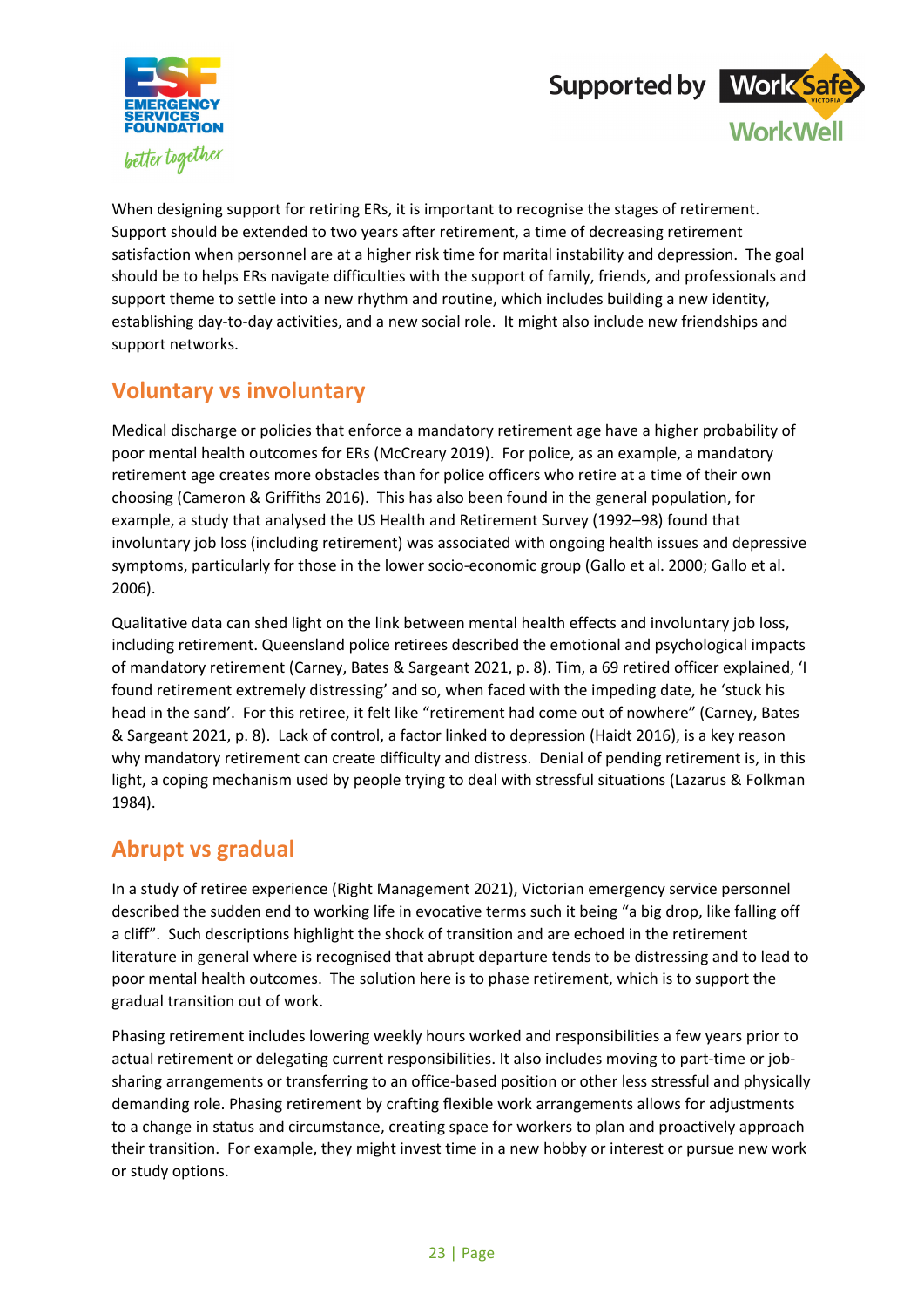The enormous potential benefits of introducing phased retirement are evident in a study of paramedics in Ireland in which it was noted that a transitional phase of "pre‐retirement" allowed employees to adjust to retiring more easily. This type of approach allows responders to reduce their hours slowly over time, making the transition to retirement smoother (Bracken-Scally, McGilloway & Mitchell 2016).

Despite gradual or phased retirement being established best practice, this model is still uncommon in Australia (Transitioning Well 2021) and almost unheard of in the emergency management sector. In a study conducted by Kragt et al. (2017), 63% of firefighters in Australia said they would consider part-time work and deferring retirement by a few years, instead of opting for an abrupt retirement.

Interestingly, Right Management (2021) found that older workers often carve a space for gradual retirement by navigation options already available to them. For example, they interviewed some ERs who had taken long service leave as a kind of 'retirement trial'. Using long service leave to help with retirement transitions is an example of a positive coping mechanism to support gradual easing into retirement.

### **Finances**

For ERs, at least 30 years of service is required to reach the maximum superannuation payout. The structured nature of superannuation provides most Australians with a strong financial foundation for retirement and yet, financial security is still raised as a challenge in terms of achieving retirement wellbeing (Kragt 2019; Carney, Bates & Sargeant 2021). Anxiety about financial wellbeing is associated with retirement satisfaction or dissatisfaction (Mariappanadar 2013; Segel-Karpas & Werner 2014) and mental wellbeing (Bridges & Disney 2010).

Financial security will depend on many factors, such as rank upon retirement and the type of superannuation held and policy details (Conroy et al. 2019; Carney, Bates & Sargeant 2021). Divorce figured highly in discussions of the financial impacts of retirement. Retired Queensland police who had experienced divorce lamented the burden of having to split superannuation and other assets with their ex-partner (Carney, Bates & Sargeant 2021). The stress of financial pressure from divorce can be felt irrespective of whether the divorce occurred pre- or post-retirement (Caudill 2004; Munnell, Huo & Sanzenbacher 2018).

Even though existing services tend to focus on superannuation, finances are a key theme in the research on retirement in the emergency services. As Grant, a 61‐year‐old retired police officer, states, a successful retirement "boils down to how much super you have" (Carney, Bates and Sargeant 2021, p. 11). Worrying about finances transcends actual earnings or marital status, which indicates that social and psychological factors, such as values that link masculinity to providing, are at play (Hershey, Henkens, & Van Dalen 2010). Noah, a 63‐year‐old retired policeman, told researchers, "even though I went out with good super ... I still worry about money ... and worry about how long [it is] going to last". Carney, Bates & Sargeant 2021, p. 12).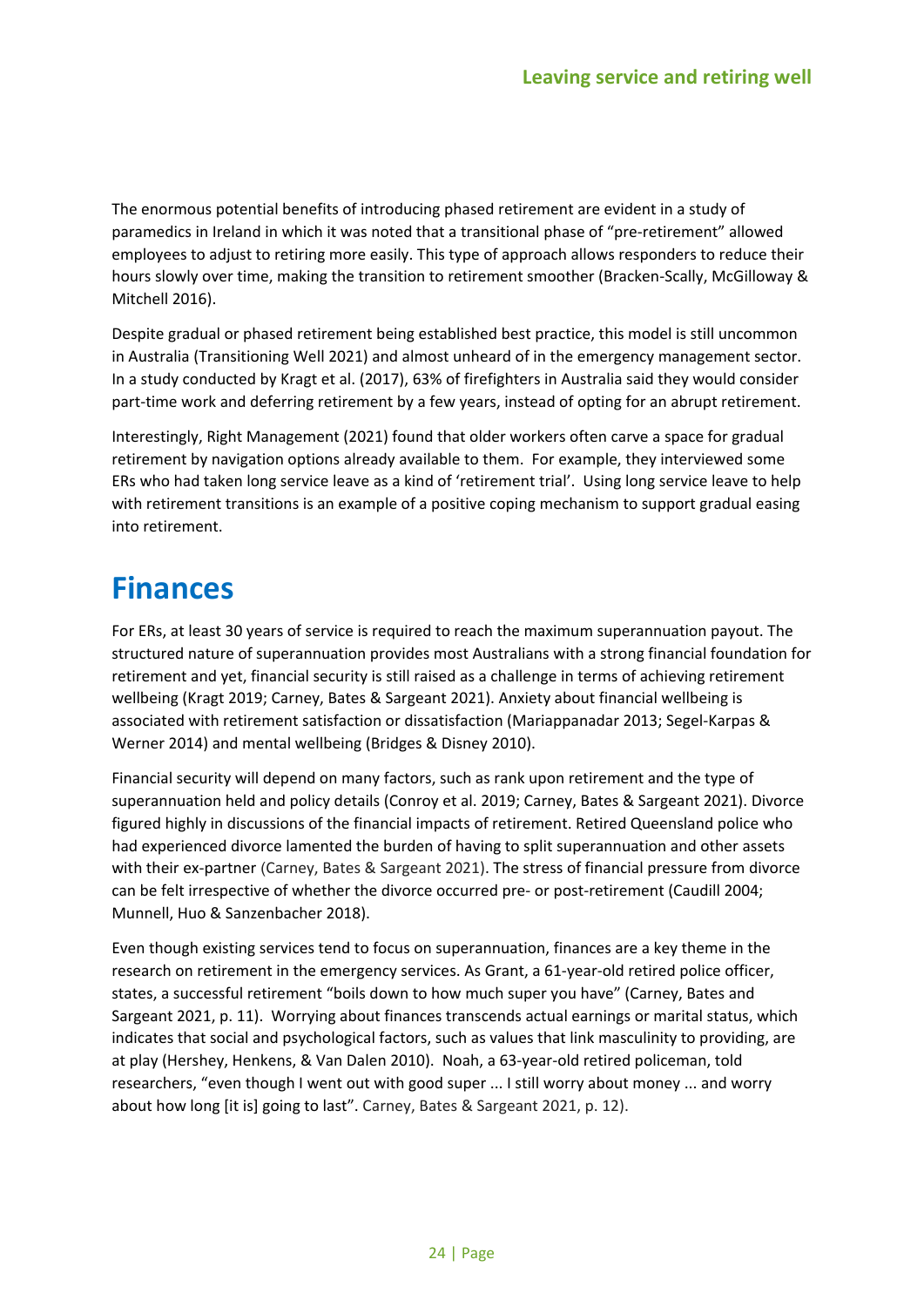



## **Physical health**

Lifespan research highlights the importance of lifestyle and health behaviour for late-life physical, mental and cognitive health (Lamers et al. 2013). This is significant because decreasing levels of fitness over time can make operational work a struggle (Kragt 2019) and the shift from operational work to retirement is associated with a decline in physical activity and physical health (Conroy et al. 2019, p. 2).

We cannot generalise about a decline in physical health in the later phases of career and into retirement. Attitudes towards exercise vary and many individuals of different ages prioritise fitness, nutrition, and sleep. It is well recognised however that getting older presents health challenges, and that health quality is relatively poor among emergency service workers. For instance, a study commissioned by NSW Ambulance found paramedics exhibited high rates of injury and illness with markers of poor health, compared to the Australian population in general (MacQuarrie et al. 2018)

Physical health and fitness are not only important for physiological health; they build mental strength and resilience to wellbeing shocks (Ohrnberger, Fichera, & Sutton 2017). IN a study of stress and chronic disease in aging and retired workers it was found that prolonged stress was associated with overall morbidity and numerous physical and mental illnesses (Salonen, Arola, Nygard, & Huhtala, 2008: see also McFarlane 2010). The demands of ongoing caseloads, shift extensions or missed meals takes a toll on ER wellbeing (Gayton & Lovell 2012). The sector tends to be characterised by physical extremes, where ERs are either spending a lot of time sitting (MacQuarrie & Whitfield 2019), or else involved in intensely physical operation work.

Twenty‐four‐hour shift rosters affect melatonin production, which has been found to be a preventative and antiproliferative hormone for cancer cells (Ward et al. 2019). Shift work is linked to poor health and fitness outcomes, including in areas of weight and sleep, and these effects are accumulative (Matheson, O'Brien & Reid, J 2014.). Shift work disrupts family life since it challenges the ability to sleep, share meals and socialise together. These activities, formative of family bonds, are protective factors for mental health. Shift workers have been found to have higher rates of divorce than those working traditional hours (Johnson 2004; Carney, Bates & Sargeant 2021).

Several agencies have fitness initiatives (whether through sports groups, or gym access), health check‐ups and access to nutritional information and support. Yet Paramedic respondents at NSW Ambulance reported barriers to accessing such supports including a lack of time, family commitments, and a lack of motivation. (MacQuarrie & Whitfield 2019).

A review of health interventions to support retiree wellbeing found that programs to enhance older people's engagement in physical activity led to better wellbeing outcomes. (Rodríguez‐Monforte et al. 2021). Links between physical and mental health are both direct and indirect. An example of the former, is how chemicals and hormones released an exercise are found to boost mood (Ohrnberger, Fichera, & Sutton 2017). An example of their indirect relationship is how physical activity can improve your social networks (Stenholm et al. 2016).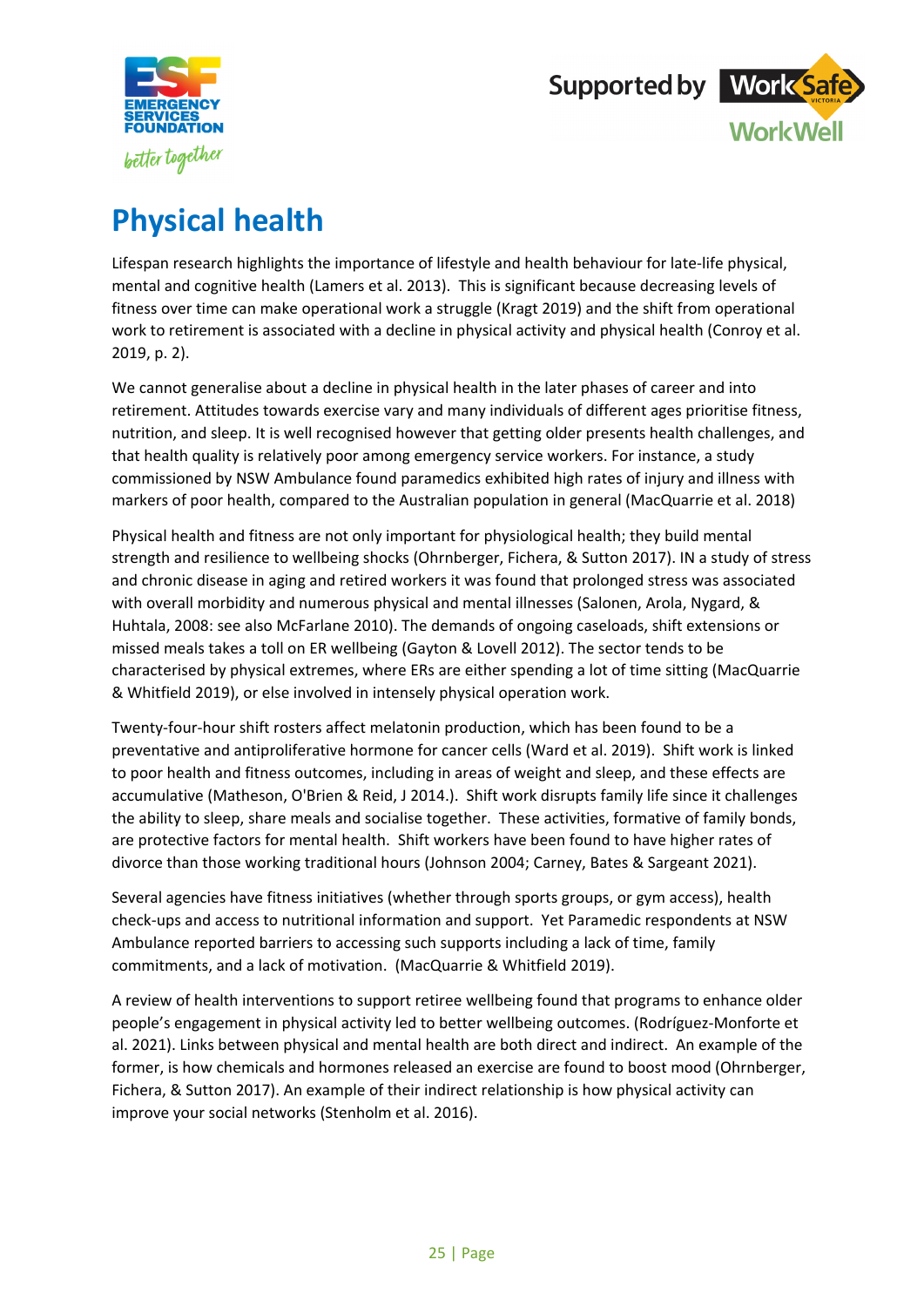### **COVID‐19**

At the time of writing this report, Australian emergency service workers had been part of the frontline response to a novel coronavirus pandemic for 20 months. Recent studies highlight the enormous impact of this work on trauma and mental health (Roberts et al. 2021; Smallwood et al. 2021a). A study by Roberts et al. (2021) found that working through the pandemic has resulted in significant changes in ER work, including work intensification, and increasing task complexity. Other research points to increased degrees of moral injury (Smallwood et al 2021b)

The impacts of COVID 19 are not only operational. Interviews with recently retired Victoria ERs (Right Management 2021) illustrate how the public health response has created special challenges to their retirement adjustments. The authors write:

*The COVID lockdowns have impacted people's retirement decisions and their transition experience. Many of the typical 'rites of passage' could not occur, and people have not had access to supports that may have assisted them. Lockdown has also impacted their experience of retirement, with activities often found on retirees' 'bucket lists' not possible (such as travel, home renovation, social activities).* 

The issue of retiring during or after a pandemic is complex and worthy of consideration, where it applies, for retirement support.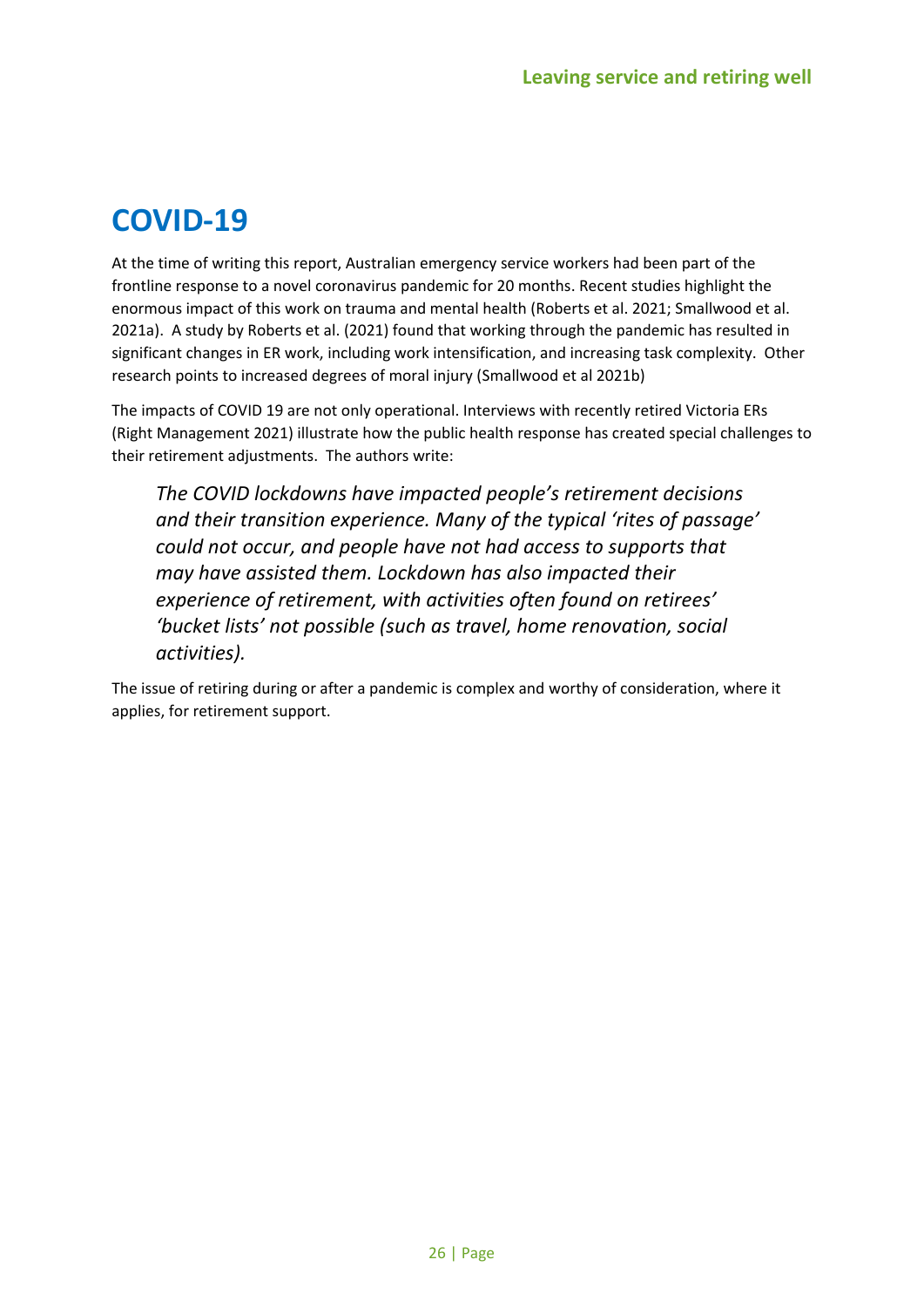





## **Section four: Innovative resources and programs for retirement and transitions**

## **Retirement resources**

In this section we provide examples of existing good‐practice notes, tools, resources, programs, and services designed to help staff and volunteers adjust successfully to life after work. Most examples are from Australian emergency services, with a couple from overseas, and the ADF. What we present here is not an exhaustive scan however, collectively these examples provide an evidence base of best and leading practice which stand as proof of concept for helping emergency service personnel better transition to and integrate into retirement.

### **Good practice framework for mental health and wellbeing in first responder organisations (Beyond Blue)**

In 2016, Beyond Blue developed the first version of the *Good practice framework for mental health and wellbeing in first responder organisations*. In 2020 this framework was revised to draw on insights gained during from the Beyond Blue Police and Emergency Services Program 2017‐2020. This revised framework recommends:

- Making support services available to police and emergency services personnel leaving the organisation.
- Screening police and emergency services personnel before they leave the service to help identify and lessen some of the risks associated with this transition.
- Providing advisory services to help police and emergency services personnel with this transition.
- Providing mental health supports for police and emergency services personnel once they have left the service, or for a period following their transition out of the service.

#### **Support at work accommodation plan (SES)**

The SES has developed a tool to support people to stay at work when, for various reasons (e.g., medical, parenting or ageing‐related needs), they need special support. The tool was developed from the Canadian model *Guarding Minds at Work* and provides a checklist to helps people identify their needs and develop a plan, in collaboration with their manager, to modify their work demands and design. This tool is a best practice example of a resource that can be used to design flexible work and even phased retirement, two elements of best practice retirement support.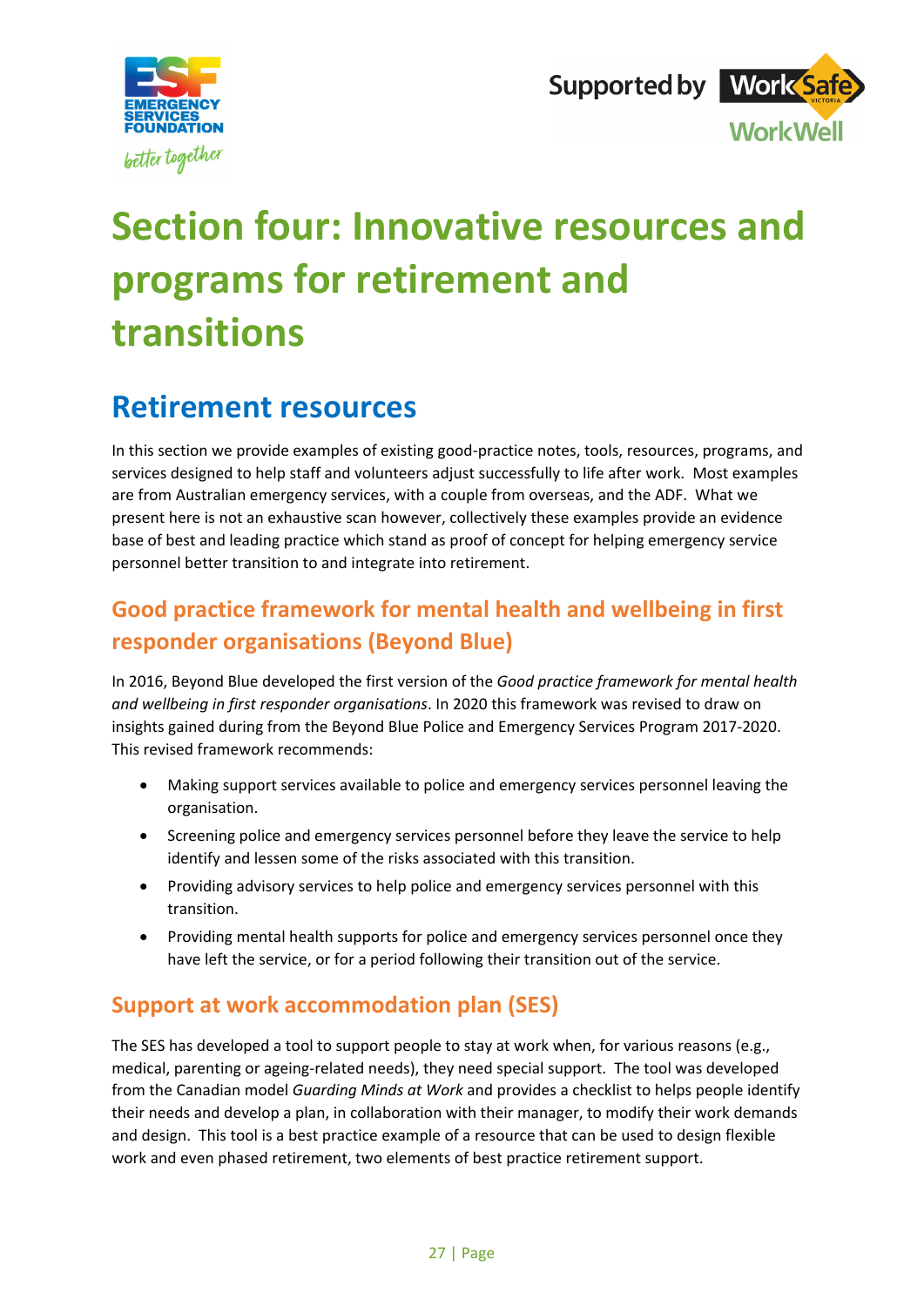The tool is also strength‐based, focusing on capabilities rather than limitations or details of an employee's or volunteer's medical condition. The plan aims to:

- Helps discuss work‐related triggers for emotional or cognitive issues.
- Support a thoughtful approach to finding accommodations that may best support the employee.
- Facilitate the employee's wellbeing while meeting the requirement for a safe and productive workplace.

#### **Looking Forward to Retirement (Ambulance Victoria)**

The *Looking Forward to Retirement* toolkit is a comprehensive, highly detailed resource designed to assist Ambulance Victoria employees plan for their retirement at specific intervals (ten, five and one‐ year pre-retirement). This includes things to consider for a meaningful retirement, as well as advice on, and links to, further resources related to a range of wellbeing needs (financial, personal, social and professional). The toolkit includes a retirement plan of work sheets for transition to retirement discussions and planning. This resource seems particularly effective when combined with Ambulance Victoria's retired peer network.

#### **Transitioning Well (Transitioning Well)**

The *Transitioning Well* project by Transitioning Well provides resources to help organisations support their older workers in proactively planning their transition to retirement. They have created the **career navigation framework,** which is a useful tool for navigating key career transition points, especially during late career. This framework is primarily a self‐reflection tool that can be used at transition points across our life spans, such as: deciding our next career phase, family‐transitions, embarking on further study, moving into a new career, taking a travel break, changing employer, or becoming self‐employed, and transitioning to retirement.

Their hub, also contains miscellaneous materials that include:

- **Creating business case for your workplace**: These materials contain ideas and arguments to help persuade organisational leaders to support older workers, with videos, infographics and white papers that build the case.
- The **menopause information pack** for organisations (MIPO) is a research-based, free, open access suite of resources to help workplaces support menopausal transition.
- Investing in mature age workers includes a range of **resources and information on mature age employment** from the Department of Education, Skills and Employment, and the Australian Human Rights Commission. This includes factsheets, worksheets and conversation guides on a variety of topics (e.g. late career, flexible work conversations, fitness for work, reasonable adjustments, wealth and values).
- **Policy and management templates** for four key policy areas (retirement, flexible work, equal opportunity and fitness for work) along with management and implementation guides for each.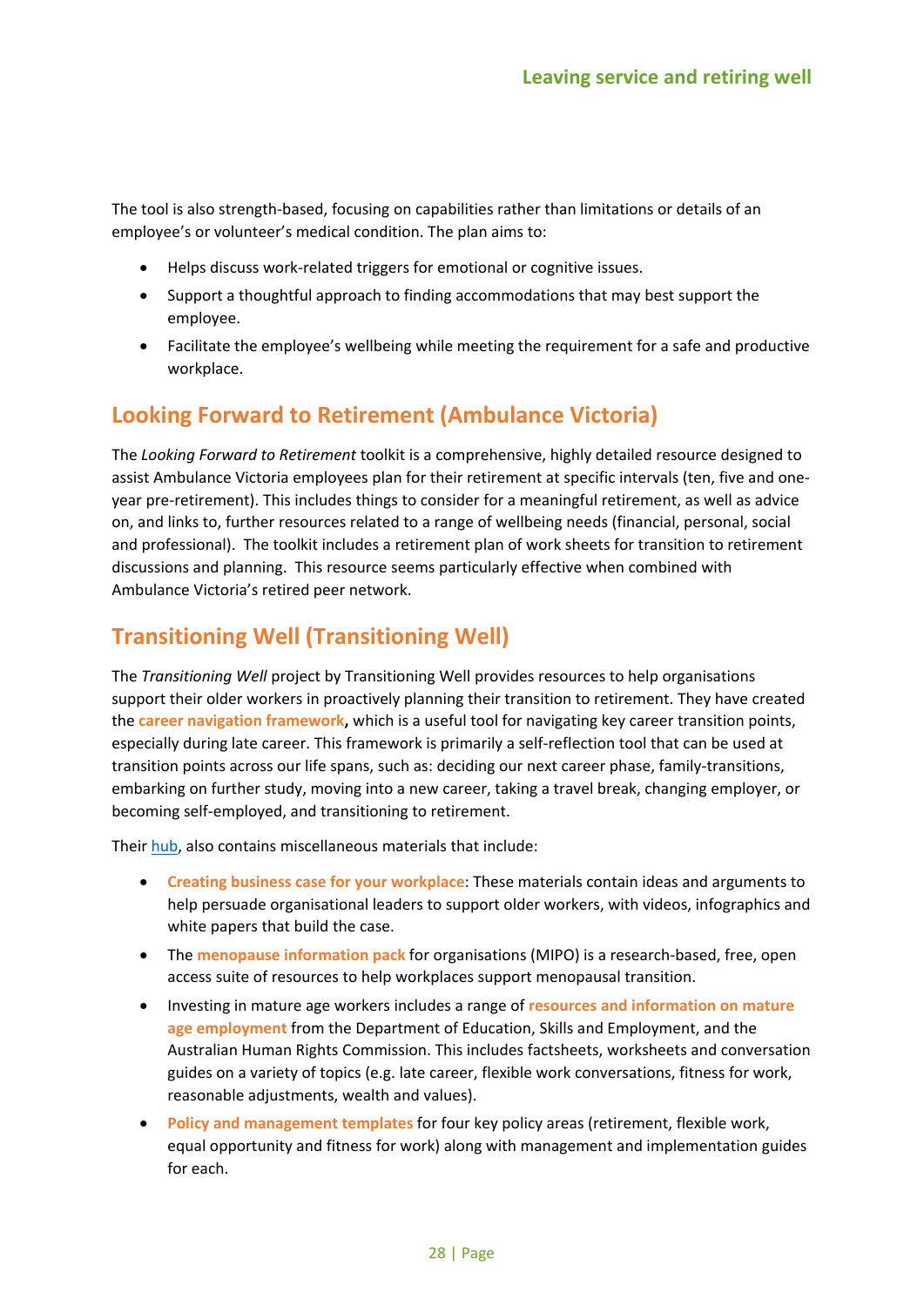



- **Building organisational data**: This includes three resources developed to support organisations in identifying useful metrics and design a "dashboard" report template. These aid in the strategic use of data to understand employee demographics, gain insights into the needs of older workers, monitor the implementation of initiatives, and guide interventions.
- The **late career framework** helps identify strengths and opportunities in navigating transitions to retirement. This framework uses 'late career factors', including work, wealth, home, and health as starting points for deciding whether to ramp down (slow), maintain work-as usual (stay), undertake career growth or entrepreneurship (speed up), or rethink late career and retirement goals (shift).

#### *Guarding Minds at Work*

Guarding Minds at Work provides a comprehensive set of free resources to help assess and address the psychological health and safety of workplaces. This hub has quality resources about transitions and retirement, including an interview framework for capturing employee perspectives and knowledge to support a smooth transition to retirement and additional resources to help your employees transition well and retire with a sense of pride by identifying their accomplishments. This includes a series of questions to help you proactively plan for the quality‐of‐life in retirement, including in areas of relationships, purpose, recreation, and wellbeing.

### **Programs and services**

Innovative programs that support workers in transitioning to retirement reflect many of the same principles. For example, they are holistic, tailored to individual needs, support ER social and identity needs, connect with them over the long term, and involve families.

In this section we provide some examples of innovative international programs and services, followed by those from the Australian context. Several of these are from the defence sector. This recognises the advances that have been made around transitions in the sector and from which we can draw lessons for successful transition to retirement in the emergency services.

#### **International**

#### *Police Treatment Centres (UK)*

Police Treatment Centres work with retired as well as active members of the police force in the UK to promote and improve health and wellbeing, and address physical and psychological injuries, conditions, and illnesses. These centres run information sessions for police considering retirement and are accessible to retired police officers.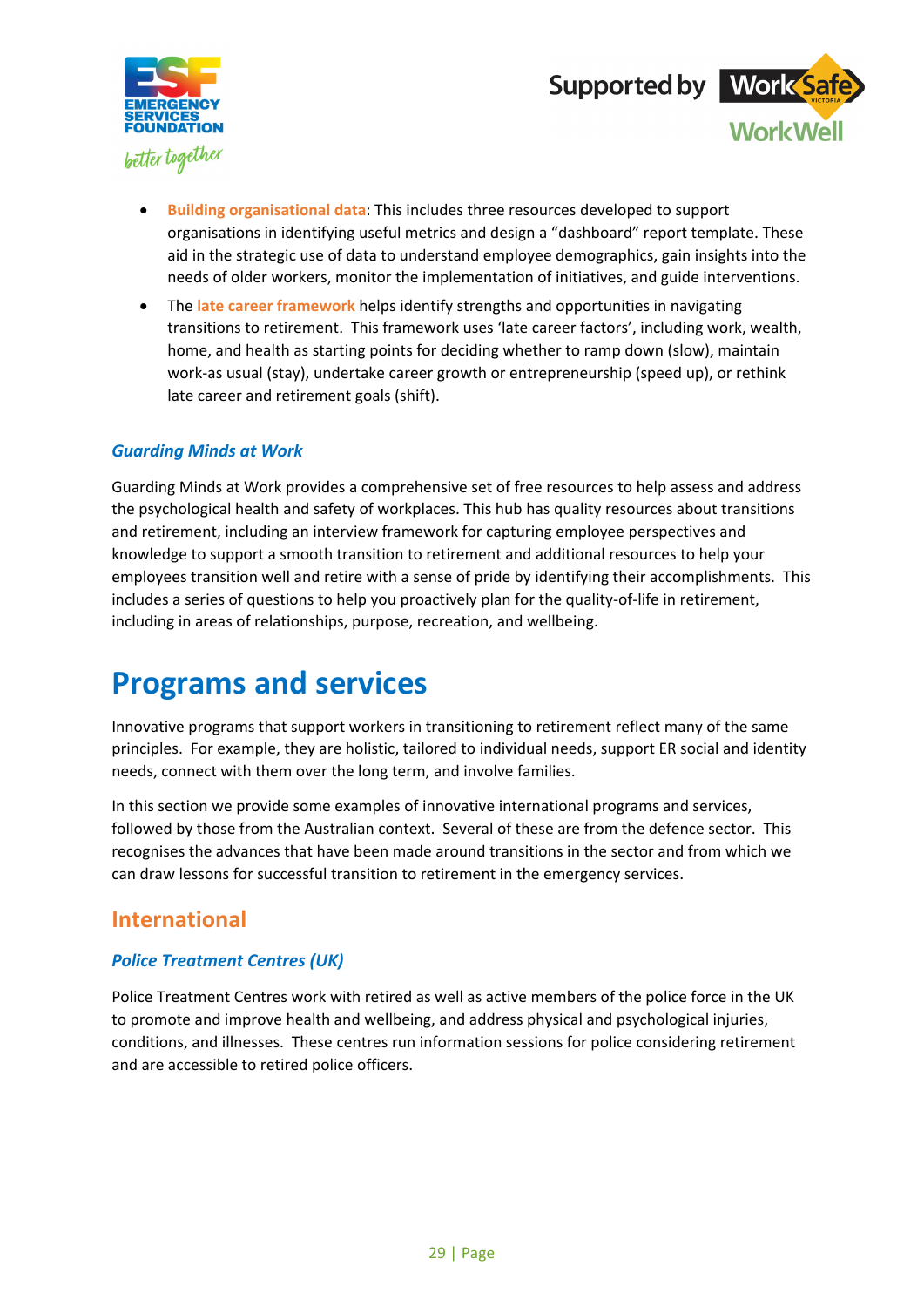Members can access counselling, and special programs and sessions to address different issues and needs. For example, the Psychological Wellbeing Program runs for two weeks to support officers with mild to moderate anxiety, depression, and stress related issues. Other sessions focus on stress management, coping strategies, relaxation, sleep, and mindfulness, as well as a variety of classes and workshops for wellbeing. The strength of the treatment centres is that they allow for individualised support, are tailored to issues of policing, and embed help in a structured program that recognises the shared challenges.

#### *The Fire Fighters Charity (UK)*

The Fire Fighters Charity supports past and present employees and provides services for dependents and volunteers in the UK. To be a beneficiary for life you must have completed five years or more in the fire service (or two if you were made redundant). The charity helps this cohort by designing an individualised program made up of three kinds of support: for mental health, physical health, and social wellbeing. They have an in‐house team of psychological therapists, clinical psychologists and physiotherapists and are about to offer a nursing service. They are Care Quality Commission (CQC) registered for nursing and personal care so will soon provide 24/7 nursing care for individuals with complex needs. The Fire Fighters Charity offers these supports over the phone, online, or at one of their three centres. They also offer home visits and have "living well groups" in communities, which are run by volunteers. Other services offered revolve around supporting beneficiary families, including those who have children with complex needs, or families who are struggling and might need some "quality time together".

#### *Hong Kong Police Force*

One of the main ways the Hong Kong Police Force cares for members after they retire is through post-retirement employment. The Resettlement Services Unit is a dedicated team that provides free services to employers to recruit retired police officers into security, housing estate management and investigation. Retirees can also get involved in other activities, including the Retiree Association and the Hong Kong Police Old Comrades' Association. The Hong Kong Police Force also provides access to comprehensive information about the benefits and services provided by the government.

#### *Friends of Firefighters (New York)*

The US Friends of Firefighters organisation runs two programs that are particularly popular with retired volunteers: On‐the‐Arm Breakfasts and Firehouse Kitchen Talks. Both of these programs allow firefighters to feel at home, reconnect with each other and share their experiences.

As with the Fire Fighters Charity in the UK (above), these initiatives are successful because they address the social isolation many men in particular feel after leaving the camaraderie and connections they developed in their former agency. Facilitating events in which ex‐ERs can reconnect and reminisce enhances and promotes wellbeing.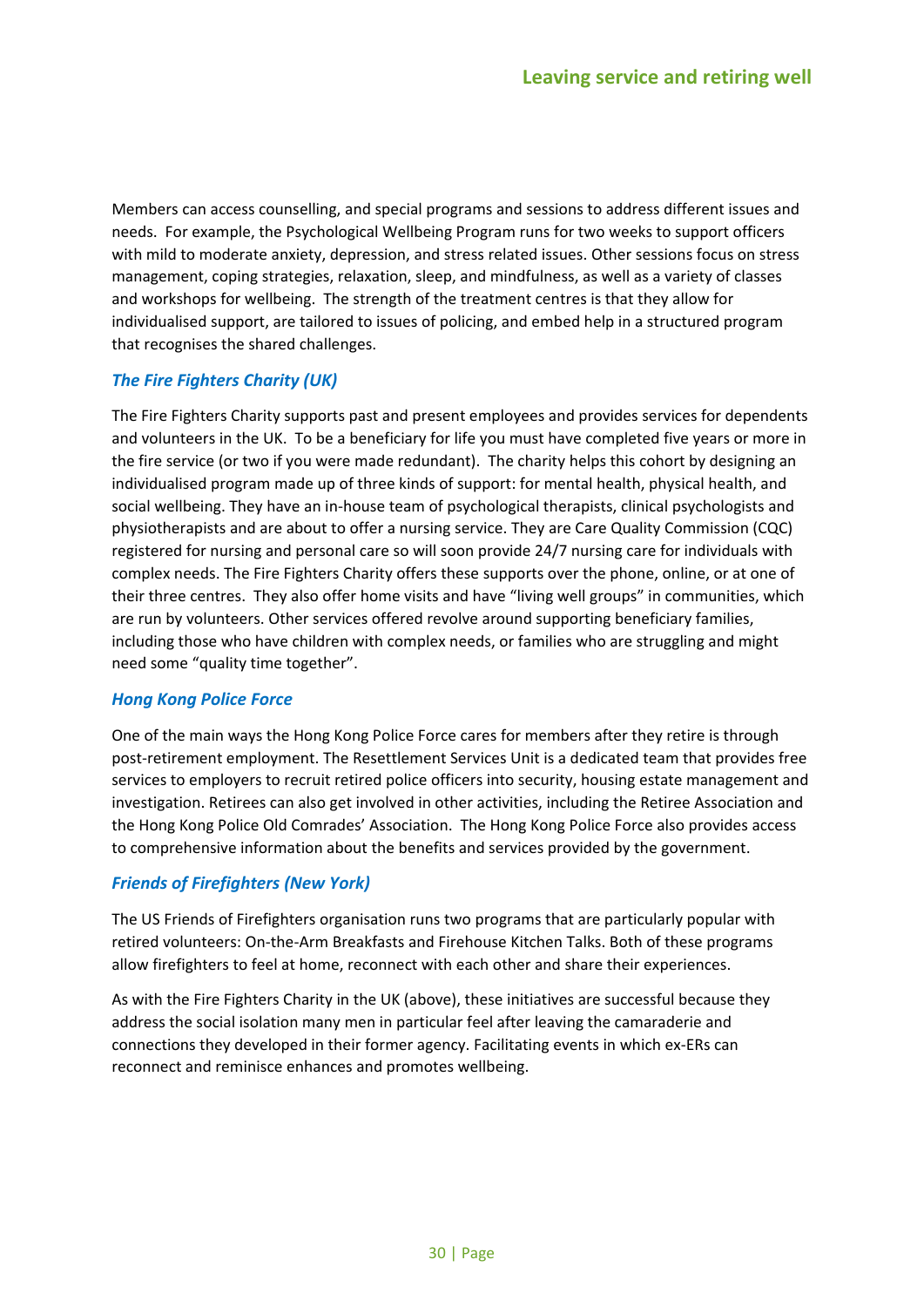



#### *Shaping Purpose (Canada)*

Shaping Purpose is a Canadian Veterans' Affairs program for ex-military going through a life transition. It is a four‐day intensive retreat to help people connect to their 'gifts', 'passions', and 'values'. Gifts are skills applicable to the civilian world, passions are interests and activities that are crucial for ongoing wellbeing, and values are criteria for judging what is important and what motivates action. Participants create a 'Life Plan', which is a framework designed to help Canadian Armed Forces (CAF) members and their families to plan active, connected and contributing lives post transition. During the Shaping Purpose retreat, facilitators guide individuals through a series of lectures, group discussions and exercises leading to the personal planning process. An evaluation concluded that the Shaping Purpose program has demonstrated effectiveness as a planning and preparedness activity for transition (Shields, Frender & Kuhl 2018).

#### **National**

#### *Soldier On*

Soldier On is a national volunteering program that provides support for ADF personnel and their families, especially for those injured physically or psychologically in the line of duty. The program also supports the Australian Federal Police, Australian Border Force, Department of Foreign Affairs and other Australian security agencies.

The acronym 'HELP' captures the principles of the program: **H**ealth and wellbeing; **E**mployment support and transition; **L**earning and education; **P**articipation and social connection. Programs and services aim to give "skills, opportunities and support to continue to serve through purposeful work and impactful projects that help people and communities", and include:

- *VET Connect*: Disrupts isolation by bringing together male veterans in a series of residential weekends. These give opportunities for social connection, developing new skills and working toward goals for the future.
- *Family Ties*: Provides avenues to strengthen family bonds that may have been affected by service and provides tools for family to get, and stay, connected in the future.
- *Pathways*: Provides veterans and their families with free employment and education support, in collaboration with veteran‐supportive companies and education partners.
- *Facing Forward:* Provides defence personnel, both men and women, with the tools to adjust and accept their self‐image after leaving their service.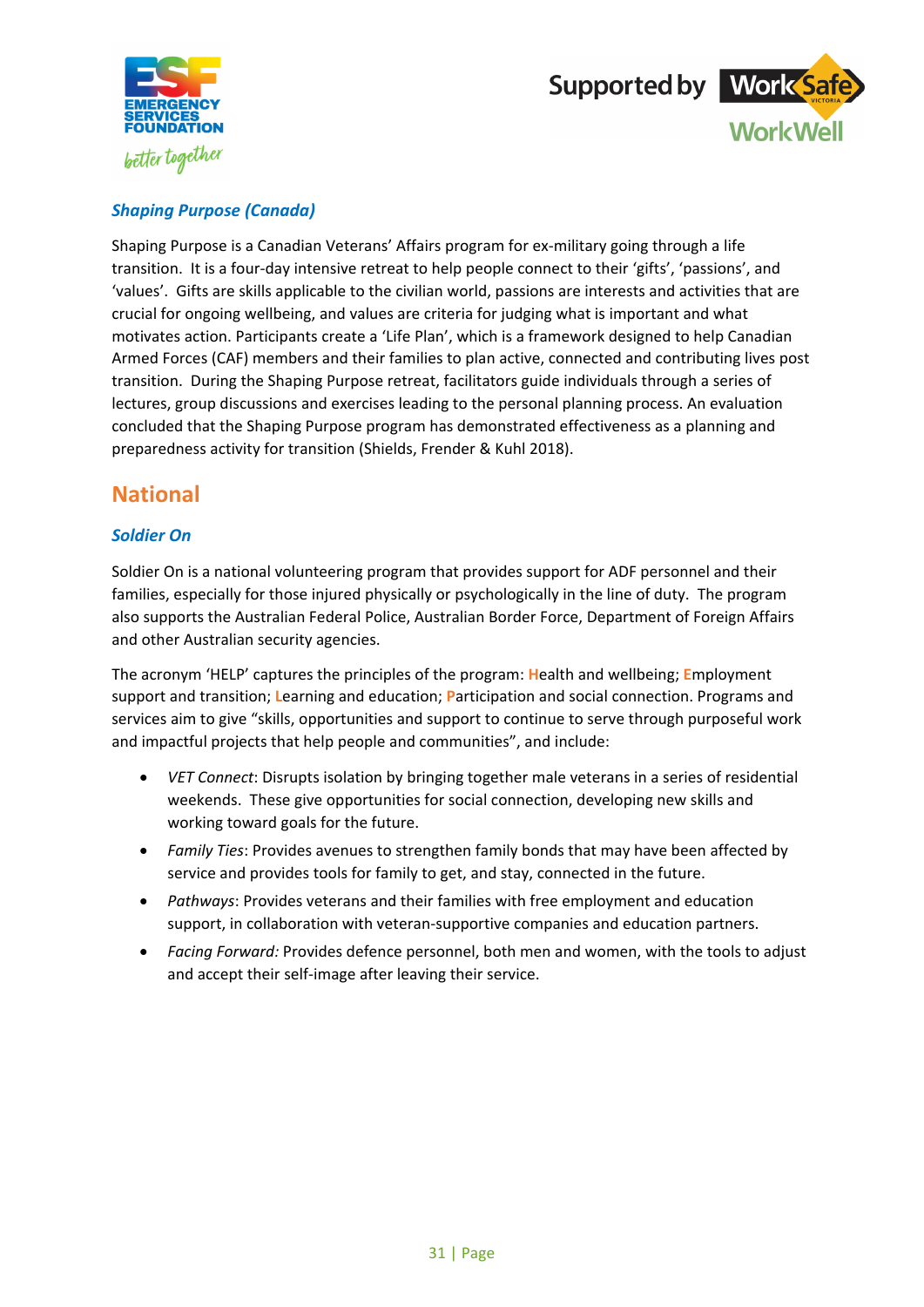#### *Fortem*

The Fortem initiative emerged from Soldier On and is an enterprise that delivers activities to support the mental health and wellbeing of first responders and their families. This includes:

- *Transition and Employment Program*: Supports first responders and their family members looking for new life and career opportunities following service with state and commonwealth emergency and security agencies.
- *Wellbeing Activities*: Available online and in person almost every day, with an interactive calendar to join on the website.

#### *NSW Police Legacy*

Is a charity that supports the families of serving and retired police officers impacted by loss by providing support and social connection for the families of deceased officers. It was established as an Association in 1987 to care for the police family and became incorporated in 1991. The NSW Police Legacy provides:

**Financial assistance** by way of education grants, welfare grants and special assistance. It also provides compassionate support to police families through various programs.

**Counselling and Referral** by way of six sessions with a registered psychologist, and information and referrals to other support services. They have a c

**Children and Family Program** which offers welfare checks, individual support, and access to programs including children's camps, the Kokoda Trek, and the Parents of Police Officers Support Network.

**Aged Care Program** with care alert funding for over 65s, welfare checks, and individual support for legatees.

**Social events** including local area lunches for police legatees (held up to three times a year in 25 different regions across the State), Annual Christmas Luncheon, Annual Family Day Picnic, Children's Christmas Party

**BACKUP for Life** provides counselling services, mentorship programs, workshops, and financial assistance to help retired police officers (and their immediate family) re-enter civilian life. Developed in 2016 by the New South Wales Government and Police Legacy, this program is tailored to the unique issues of policing. BACKUP for Life workshops include Holistic Health and Wellbeing Workshops, Career Confidence Workshops, Career Transition Programs, and training for those wishing to become mentors for their mentoring program.

**The Retired Police Officer Identification Card** was launched by Commissioner Andrew Scipione AO, APM at the inaugural NSW Police Legacy Backup for Life Expo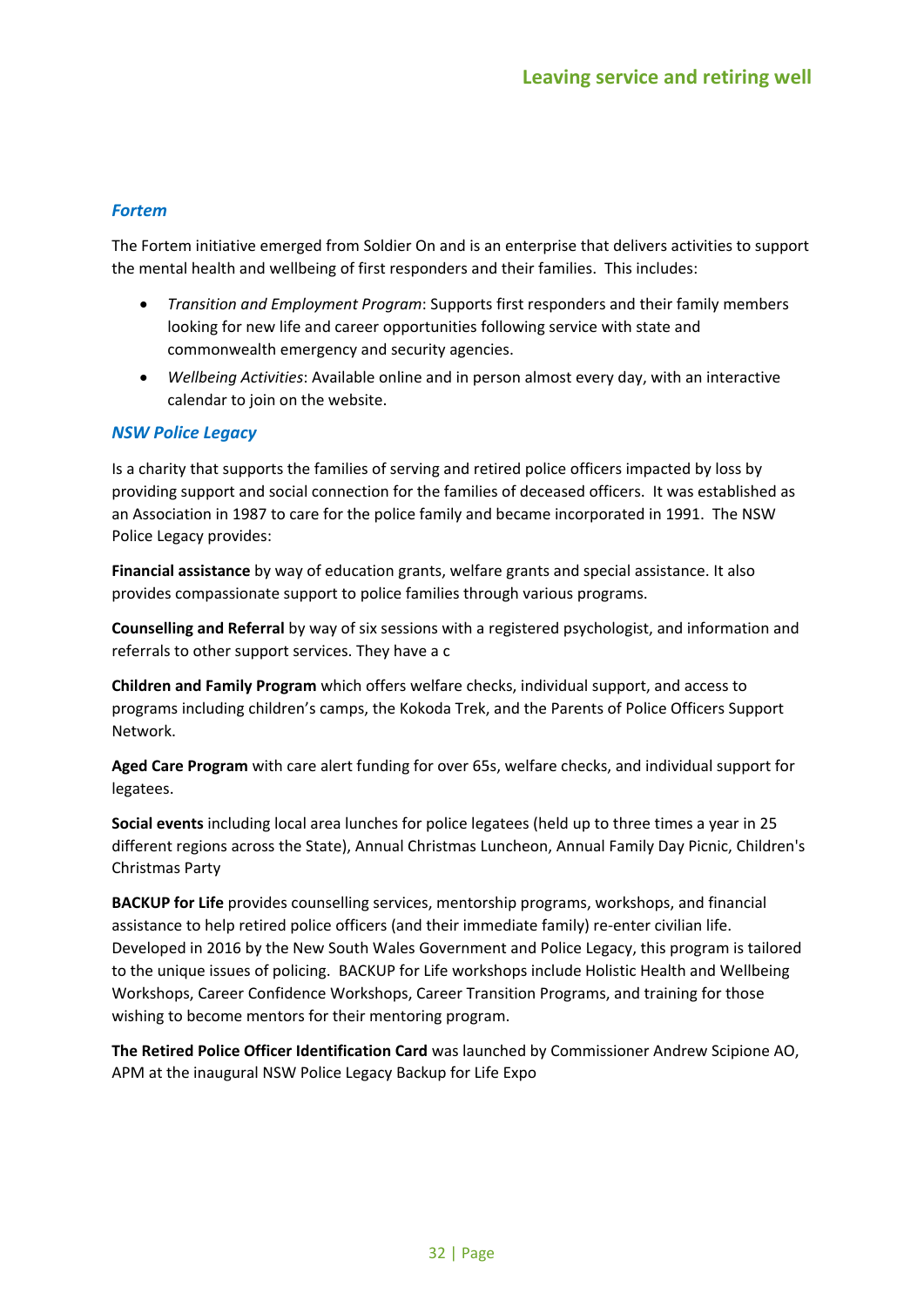



#### *Retired and Former Police Association of New South Wales Inc*

Was founded in 1931 to "foster friendship, fellowship and welfare" for all former police and police widows. Has around 4000 members and 24 branches. The Association runs events, activities are run at different branches. The Association also offers care for its members in the form of 'Welfare Officers' people who undertake voluntary calls or visits members who are doing it tough.

#### *Police Veterans Victoria Inc.*

PVV is a not-for-profit organisation that supports Victoria Police Veterans and their families. Their dedicated focus is improving mental health amongst Victoria Police Veterans. They recognise that family members can also be impacted, and our service is extended to them. Supports offered include EAP, social worker, wellbeing services, and secondary supports (RUOK, Beyond Blue, Open Arms, Black Dog, Lifelife, Brave Health Group). They also have Veteran Peer Support Officers. These are police veterans trained to provide confidential support and referral services to those that may be experiencing mental health issues. Peer support people are not counsellors, nor do they make psychological assessments. They are 'friends' with access to various resources including psychologists, chaplaincy and other support services.

#### *Life Options*

Life Options is a unique life planning and career management program designed and run by Right Management for individuals who are looking to explore how they want to plan for the next phase of their life. It helps individuals who are considering options that include retirement, part‐time/full‐ time work, self‐employment, volunteering or a blend of both work and other life activities. It offers a flexible process that helps individuals assess what is important to then and what they enjoy doing and identify meaningful life and work activities. With the support of a dedicated coach, individuals develop a plan to take action to achieve your new goals based on your financial, lifestyle, wellness, social and family needs. This program is delivered face to face, virtually or via blended options.

#### *Transition Transformation Program*

Each year, ADF supports around 5,500 to 6,000 permanent members to transition to civilian life. For some, this transition can be a significant life changing event and period of uncertainty. Recognising these difficulties, in 2017 the ADF embarked on a program of work, the Transition Transformation Program, to enhance the support offered to transitioning ADF members and their families. Through the Transition Transformation Program, the ADF learned that the support and services required by transitioning members and their families varied enormously depending on individual circumstances.

These findings have formed the basis for the new needs‐based approach to transition for ADF members, which encompass the broader range of services available under the Defence Force Transition Program (DFTP). The ADF looks at transition through a personal human security lens and transition programs are continually refined and analysed through this lens. This is intended to optimise the long‐term outcomes for transitioning members and their families, resulting in a more seamless transition and continuity of care for members between the ADF and the Department of Veterans' Affairs.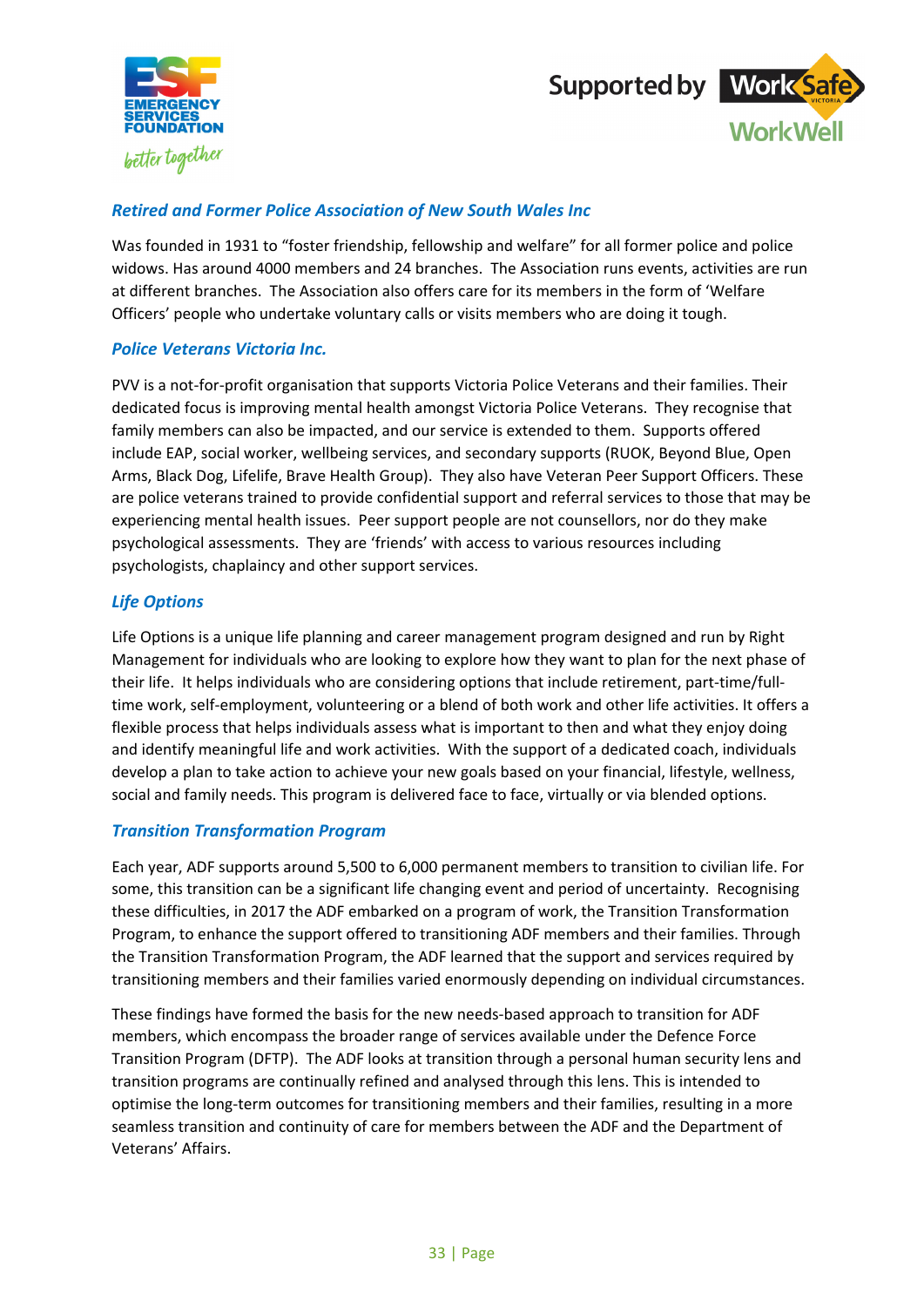#### *Go Beyond*

Based on a six‐year study by the Gallipoli Medical Research Foundation (GMRF), in partnership with RSL Queensland, the ADF developed a three-part model to help their personnel transition to civilian life. This comprises:

- 1. An online assessment tool called Military‐Civilian Adjustment and Reintegration Measure (M‐CARM) designed to assess adjustment and reintegration to civilian life following military service. This tool is the first of its kind to be developed and trialled within Australia. On completion of the survey, an individual profile is produced, identifying areas in which that individual may require support.
- 2. Individuals use the needs assessment profile to enrol in Go Beyond, a free self-directed online training program that gives information and advice to support identified needs. The program connects a person with the latest research information, learning modules, worksheets, practical exercises, and recommended ways to move forward. All exiting personnel receive a comprehensive brochure with information and useful links on finance, health and wellbeing, future, and family. The program also offers symposiums or seminars that are expo‐style events for planning and supporting life after service. This includes bridging members into new support organisations and ensuring members understand their skills and career options. Another major support offered by ADF is a 'transition coach', who provides tailored services up to 12 months after leaving the military.
- 3. The Career Transition Assistance Scheme (CTAS) includes a job search workshop, career transition training, and a management coach to further prepare members for life after the military. This transition training and skills guide helps workers understand how their ADF skills translate outside of the military (ADF Transition 2019).

Through these supports, it is clear the ADF understands the needs of ex-military members and the importance of accessible resources.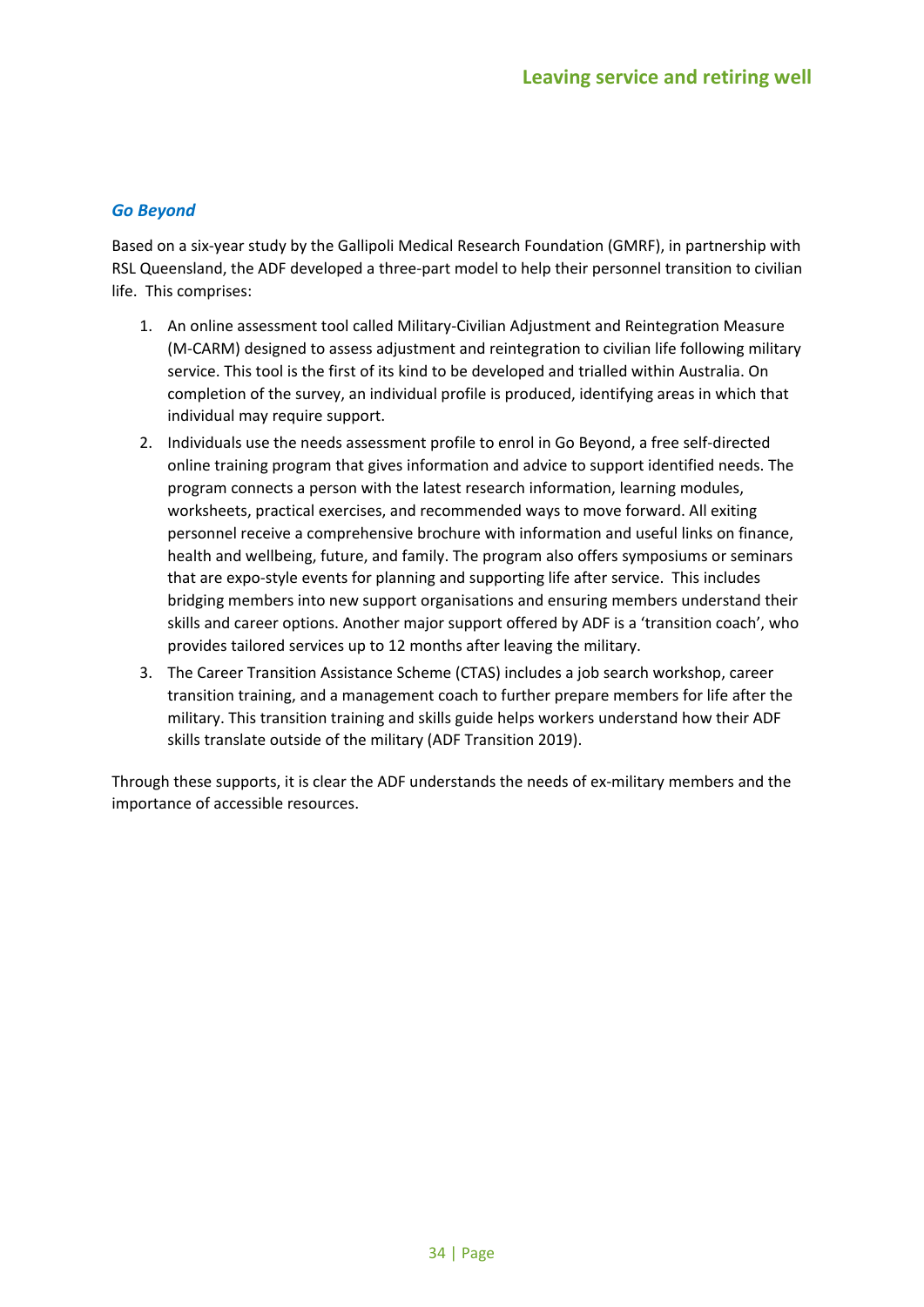

Supported by Work Safe **WorkWell** 

## **Section five: Elements of best practice retirement and transitions support**

The research presented here highlights that transitioning to retirement is a complex and potentially disruptive experience requiring planning and support in a range of social and psychological dimensions. Retirement is a significant moment in life that needs to encompass more than just financial planning and setting retirement goals. We need to work with the whole person on social dimensions to support wellbeing in the long‐term (Bracken‐Scally, McGilloway & Mitchell 2016; Danke, Kacherski & Werosta 2018; Conroy et al. 2019).

This section of the report provides the results of the literature scan summarising ideas and innovations to promote and support better wellbeing in retirement. Despite the diversity of research in terms of which ER cohorts and topics are investigated, researchers put forth common approaches and activities to enable better wellbeing outcomes for older, transitioning, and retired workers and volunteers.

Table 1 focuses on *approaches*, or cross-cutting elements that frame and support retirement transitions. Table 2 outlines *activities* that, if implemented and embedded in a suite of services, would facilitate successful transitions and adjustments to life after service.

| <b>Approach</b>                                            | <b>Description</b>                                                                                                                                                                                                   | <b>Rationale and Reference</b>                                                                                                                      |
|------------------------------------------------------------|----------------------------------------------------------------------------------------------------------------------------------------------------------------------------------------------------------------------|-----------------------------------------------------------------------------------------------------------------------------------------------------|
| Holistic planning and<br>preparation/early<br>intervention | Encourage and support individuals to<br>invest time and effort into planning for<br>social, physical, emotional, financial,<br>psychological etc needs retirement,<br>prior to (and many years before)<br>retirement | Early planning and preparation for different<br>dimensions of wellbeing are linked to better<br>mental health outcomes post-retirement              |
|                                                            |                                                                                                                                                                                                                      | Transitioning Well (2021)                                                                                                                           |
|                                                            |                                                                                                                                                                                                                      | Kragt (2019)                                                                                                                                        |
|                                                            |                                                                                                                                                                                                                      | Smith, Dean and Holmes (2021)                                                                                                                       |
|                                                            |                                                                                                                                                                                                                      | Conroy et al. (2019)                                                                                                                                |
| Better evaluation of<br>programs                           | Initiate more systematic research<br>evaluation of the challenges and<br>opportunities to inform better program<br>design.                                                                                           | There is a lack of sufficient evidence that<br>evaluates retirement programs                                                                        |
|                                                            |                                                                                                                                                                                                                      | Kragt (2019)                                                                                                                                        |
|                                                            |                                                                                                                                                                                                                      | McCreary (2019)                                                                                                                                     |
|                                                            |                                                                                                                                                                                                                      | Conroy et al. (2019)                                                                                                                                |
| Tailored support                                           | Provide an individualised approach for<br>supporting mental health and wellbeing<br>challenges for each ER                                                                                                           | 'One size fits one'. While ERs share common<br>challenges, transition and retirement support<br>needs to be tailored to individual<br>circumstances |
|                                                            |                                                                                                                                                                                                                      | Smith, Dean and Holmes (2021)                                                                                                                       |
|                                                            |                                                                                                                                                                                                                      | (Conroy et al. 2019)                                                                                                                                |

#### **Table 1: Best practice approaches for retirement and transitions support**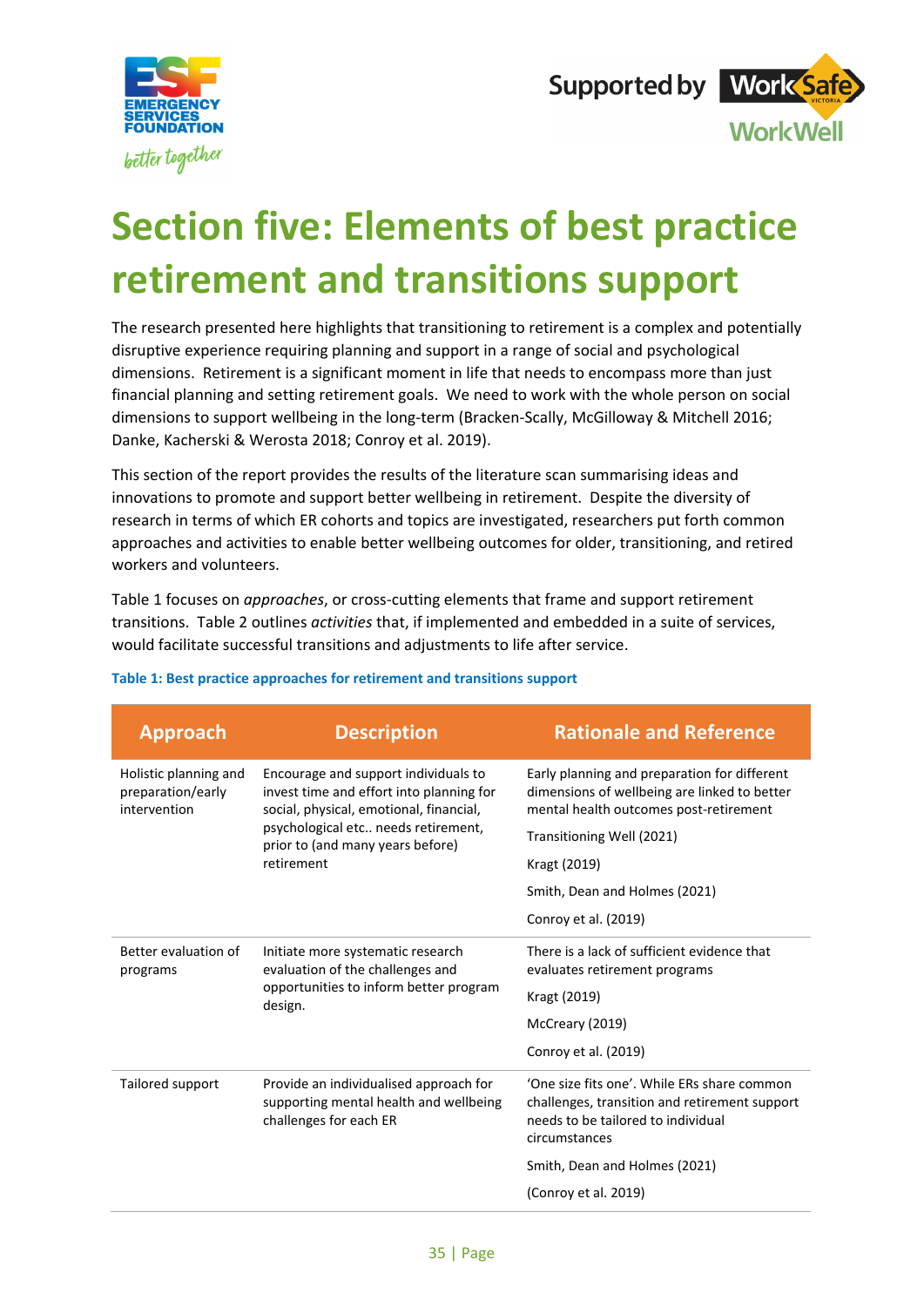| <b>Approach</b>                                 | <b>Description</b>                                                                                                                             | <b>Rationale and Reference</b>                                                                                                                                                         |
|-------------------------------------------------|------------------------------------------------------------------------------------------------------------------------------------------------|----------------------------------------------------------------------------------------------------------------------------------------------------------------------------------------|
| A systems approach                              | Build retirement support into<br>organisational processes and protocols                                                                        | Retirement adjustments are supported by<br>organisational practices and policies that<br>address retirement preparation and planning<br>throughout the career, and close to transition |
|                                                 |                                                                                                                                                | Transitioning Well (2021)                                                                                                                                                              |
|                                                 |                                                                                                                                                | McCreary (2021)                                                                                                                                                                        |
| A career span<br>approach                       | Provide ongoing mental health support<br>and retirement conversations<br>throughout the career cycle and into<br>retirement transition.        | Wellbeing in retirement is promoted by<br>mental health check ins, career<br>conversations, job crafting and other<br>interventions at different career stages                         |
|                                                 | Managers and leaders play an integral                                                                                                          | Conroy et al. (2019)                                                                                                                                                                   |
|                                                 | role in creating psychosocially safe<br>environments where conversations<br>around retirement and wellbeing are<br>normalised.                 | Smith, Dean and Holmes (2021)                                                                                                                                                          |
| Voluntary, not<br>mandatory,<br>retirement      | If they exist, abolish mandatory<br>retirement age policies                                                                                    | The choice to retire at a time of one's<br>choosing is associated with better mental<br>health outcomes than involuntary retirement.                                                   |
|                                                 |                                                                                                                                                | Carney, Bates and Sergeant (2021)                                                                                                                                                      |
|                                                 |                                                                                                                                                | Cameron & Griffiths (2016)                                                                                                                                                             |
| Include family                                  | Involve families, in diverse shapes and<br>sizes (including support people) in<br>planning for retirement and the<br>transition to retirement. | Decisions about retirement are often made<br>with partners and other support people.<br>Retirement is an experience that impacts<br>families and other loved ones.                     |
|                                                 |                                                                                                                                                | Smith, Dean and Holmes (2021)                                                                                                                                                          |
|                                                 |                                                                                                                                                | Sharp et al. (2020)                                                                                                                                                                    |
|                                                 |                                                                                                                                                | Conroy et al. (2019)                                                                                                                                                                   |
| Extend support 24<br>months post-<br>retirement | Check in and extend support services to<br>retirees for at least 2 years after<br>retirement, and up to five years                             | The year after retirement is a high- risk time<br>for wellbeing challenges, including depression<br>and marital instability                                                            |
|                                                 |                                                                                                                                                | Carney, Bates & Sargeant (2020)                                                                                                                                                        |
|                                                 |                                                                                                                                                | Van Hooff et al. (2018)                                                                                                                                                                |
| Phase retirement                                | Allows ERs to slowly reduce their hours<br>and workplace tasks and responsibilities<br>over time for a smoother transition to                  | To mitigate and manage the stress of sudden<br>departure, phasing retirement allows ERs to<br>adjust and orient to life after service                                                  |
|                                                 | retirement                                                                                                                                     | Smith, Dean and Holmes (2021)                                                                                                                                                          |
|                                                 |                                                                                                                                                | Carney, Bates and Sargeant (2021)                                                                                                                                                      |
|                                                 |                                                                                                                                                | Transitioning Well (2021)                                                                                                                                                              |
|                                                 |                                                                                                                                                | Kragt (2019)                                                                                                                                                                           |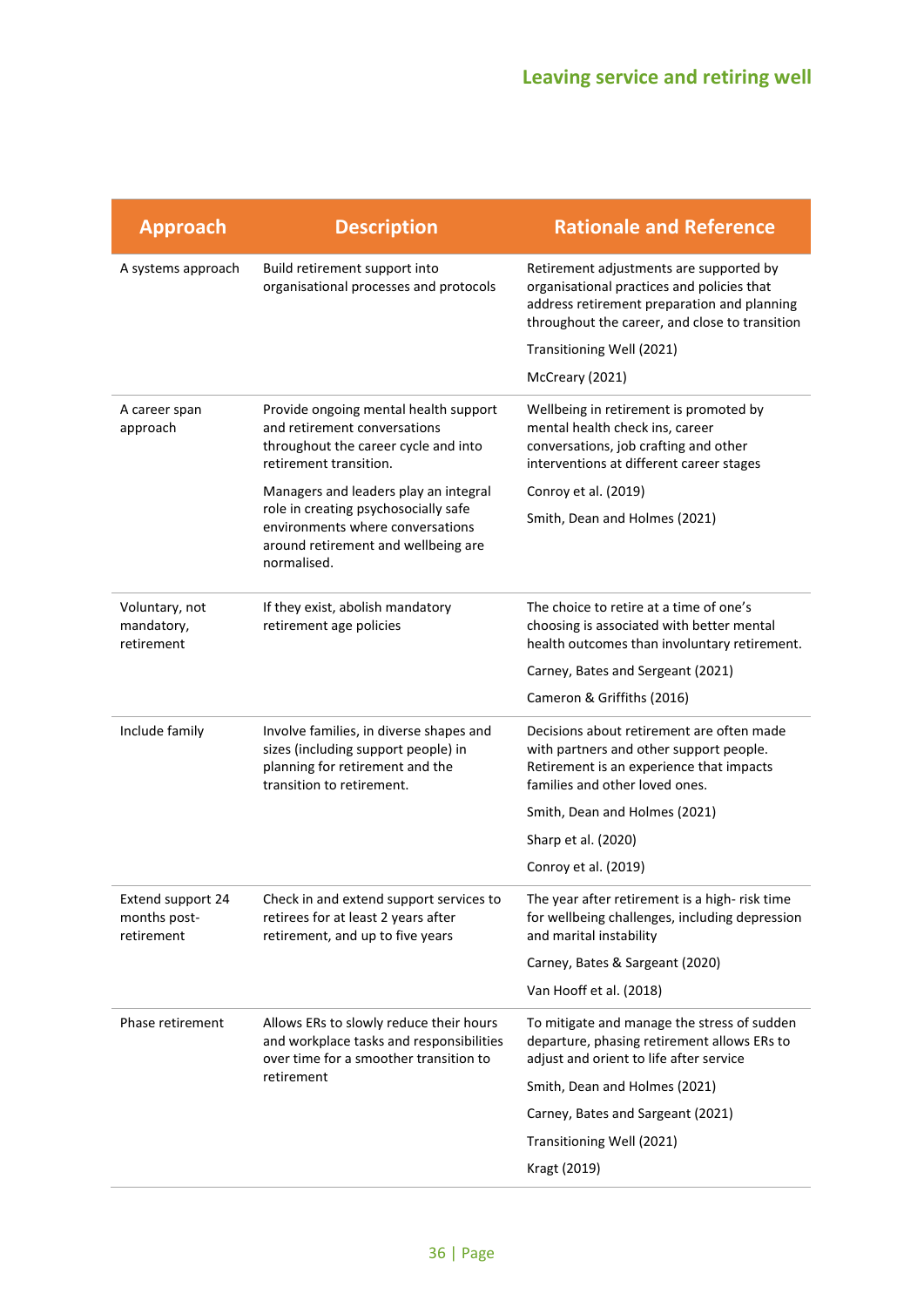

Supported by Work Safe



#### **Table 2: Best practice activities for retirement and transitions support**

| <b>Approach</b>                                                                                                                                                                                      | <b>Description</b>                                                                                                                                                                                                                                                                                                                                                                                                             | <b>Rationale and Reference</b>                                                                                                                                                                                                                                                                                                                                                   |
|------------------------------------------------------------------------------------------------------------------------------------------------------------------------------------------------------|--------------------------------------------------------------------------------------------------------------------------------------------------------------------------------------------------------------------------------------------------------------------------------------------------------------------------------------------------------------------------------------------------------------------------------|----------------------------------------------------------------------------------------------------------------------------------------------------------------------------------------------------------------------------------------------------------------------------------------------------------------------------------------------------------------------------------|
| Debrief/exit interview                                                                                                                                                                               | A conversation with a retiring ER worker or<br>volunteer about their experiences with<br>service, what their needs are going forward<br>and other issues                                                                                                                                                                                                                                                                       | Mandatory and structured<br>conversations with a departing member<br>is an opportunity to assess their needs,<br>and discuss issues related to post-<br>retirement wellbeing, such as how they<br>might like to be acknowledges for<br>service, interest in staying in touch after<br>retirement, getting involved in<br>mentoring opportunities etc.<br>Right Management (2021) |
| Readily accessible<br>Provision of comprehensive debrief to<br>support to address<br>identify accumulated and unresolved trauma<br>potential trauma and<br>at time of agency exit. Ongoing access to | Retired ERs often struggle with mental<br>health problems, including from trauma<br>accumulation.                                                                                                                                                                                                                                                                                                                              |                                                                                                                                                                                                                                                                                                                                                                                  |
| other mental health<br>issues at time of                                                                                                                                                             | counselling/ psychological support for<br>retired member and family                                                                                                                                                                                                                                                                                                                                                            | Conroy et al. (2019)                                                                                                                                                                                                                                                                                                                                                             |
| transition and in                                                                                                                                                                                    |                                                                                                                                                                                                                                                                                                                                                                                                                                | Right Management (2021)                                                                                                                                                                                                                                                                                                                                                          |
| retirement                                                                                                                                                                                           |                                                                                                                                                                                                                                                                                                                                                                                                                                | Kragt (2019)                                                                                                                                                                                                                                                                                                                                                                     |
| Flexible work options                                                                                                                                                                                | Develop an agreement to change the<br>standard working arrangements to better<br>accommodate the needs and preferences of<br>employees and volunteers who want to work<br>to an older age and ease their transition into<br>retirement. Can include keeping people<br>engaged in less physical work and explore<br>opportunities to transition from full-time to<br>part-time or casual (job-share/contractual)<br>employment. | Flexible work is one of the key<br>mechanisms that can support people to<br>phase out of work and into retirement                                                                                                                                                                                                                                                                |
|                                                                                                                                                                                                      |                                                                                                                                                                                                                                                                                                                                                                                                                                | It is also an important activity to craft<br>jobs to fit the needs, interests, and<br>capacities of older workers. As<br>employees become older, lifestyle<br>benefits are often prioritised over<br>financial benefits, and flexibility to take<br>time off to travel or look after<br>dependent parents, children or<br>grandchildren can become more<br>important.            |
|                                                                                                                                                                                                      |                                                                                                                                                                                                                                                                                                                                                                                                                                | Transitioning Well (2021)                                                                                                                                                                                                                                                                                                                                                        |
|                                                                                                                                                                                                      |                                                                                                                                                                                                                                                                                                                                                                                                                                | Nichols, Novak & Gedgaudas (2021).                                                                                                                                                                                                                                                                                                                                               |
|                                                                                                                                                                                                      |                                                                                                                                                                                                                                                                                                                                                                                                                                | Carney, Bates and Sargeant (2021)                                                                                                                                                                                                                                                                                                                                                |
| Pre-retirement health<br>checks                                                                                                                                                                      | Voluntary mental and physical health checks<br>for pre-retirees                                                                                                                                                                                                                                                                                                                                                                | Health checks can encourage<br>preventative health practices and<br>provide a documented benchmark for<br>potential health and mental changes in<br>retirement.                                                                                                                                                                                                                  |
|                                                                                                                                                                                                      |                                                                                                                                                                                                                                                                                                                                                                                                                                | Kragt (2018)                                                                                                                                                                                                                                                                                                                                                                     |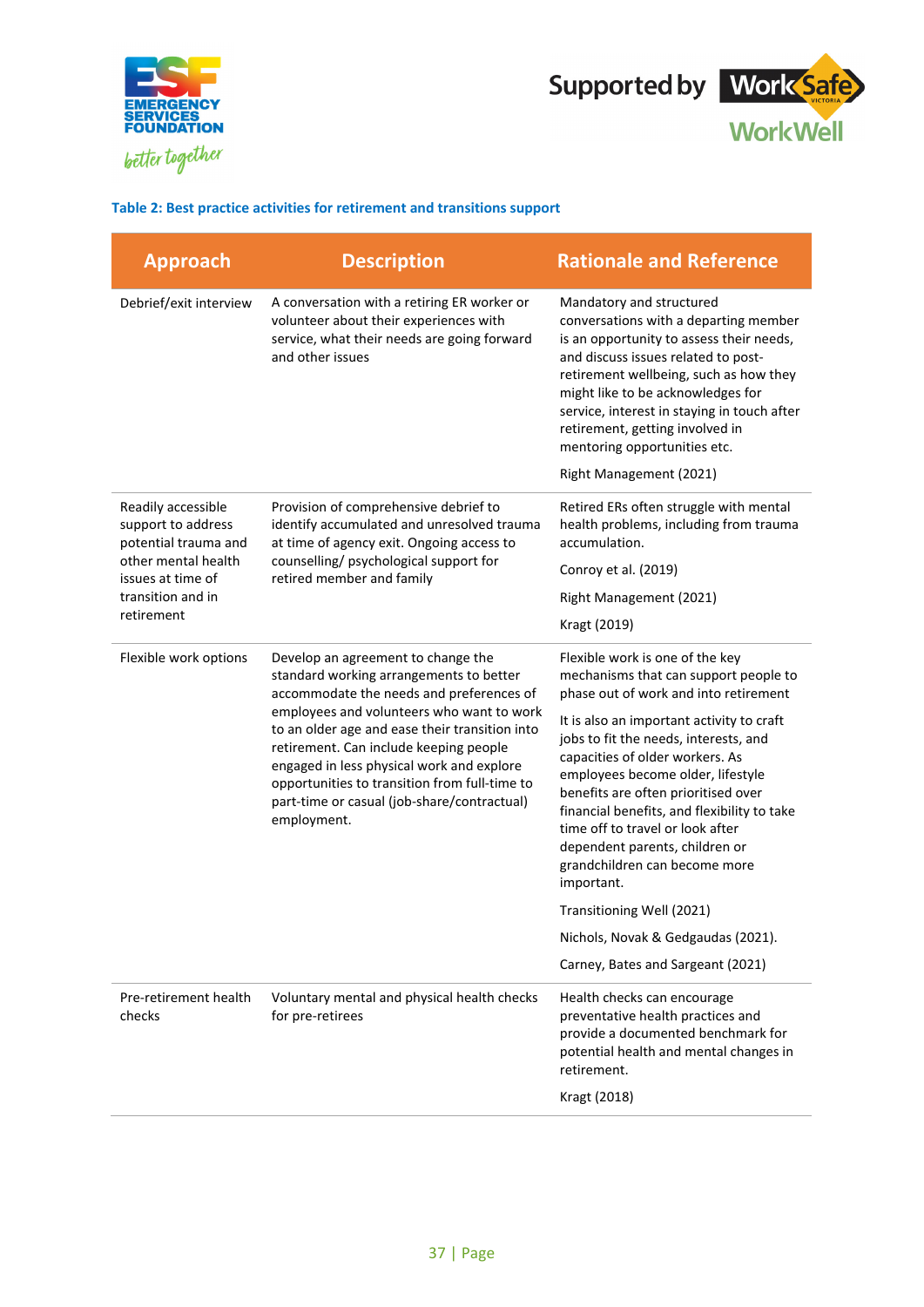| <b>Approach</b>                                                                 | <b>Description</b>                                                                                                                                                                                                                                                                                                                                                                | <b>Rationale and Reference</b>                                                                                                                                                                                                                      |
|---------------------------------------------------------------------------------|-----------------------------------------------------------------------------------------------------------------------------------------------------------------------------------------------------------------------------------------------------------------------------------------------------------------------------------------------------------------------------------|-----------------------------------------------------------------------------------------------------------------------------------------------------------------------------------------------------------------------------------------------------|
| Ceremonies or other<br>celebrations or<br>gestures that<br>recognise retirement | Events, communications, symbols, or<br>ceremonies that mark the end of career and<br>the beginning of retirement                                                                                                                                                                                                                                                                  | Providing formal (i.e. a retirement<br>ceremony) and informal (i.e. BBQ, shout<br>out) options for recognition of service,<br>are beneficial in supporting the ongoing<br>mental health and wellbeing of first<br>responders exiting the workforce. |
|                                                                                 |                                                                                                                                                                                                                                                                                                                                                                                   | Right Management (2021)                                                                                                                                                                                                                             |
|                                                                                 |                                                                                                                                                                                                                                                                                                                                                                                   | Smith, Dean and Holmes (2021)                                                                                                                                                                                                                       |
| Maintaining<br>connection with the<br>agency community                          | Provide option for ERs to maintain a<br>relationship with the agency and people they<br>worked with.                                                                                                                                                                                                                                                                              | Supporting retirees to stay connected<br>with the agency smooths the transition<br>to retirement and buffers feelings of<br>loss and disruption. From an<br>organisational view, it creates                                                         |
|                                                                                 | This could be formalised, by accommodating<br>retirees as volunteers, advisors, or partial<br>employees or informal such as by inviting<br>former employees to special events or<br>morning tea. In a formal mode, retirees<br>could work as mentors (see 'mentoring'<br>below), volunteer to train new employees or<br>otherwise be kept engaged within the<br>agency community. | opportunities to gain insights from<br>valuable ex-staff.                                                                                                                                                                                           |
|                                                                                 |                                                                                                                                                                                                                                                                                                                                                                                   | Kragt (2019)                                                                                                                                                                                                                                        |
|                                                                                 | Alumni programs (see next activity) can be<br>another way for people to maintain a<br>meaningful connection with their former<br>employer.                                                                                                                                                                                                                                        | Transitioning Well (2021)                                                                                                                                                                                                                           |
| Career specific<br>organisational groups                                        | Agency or sector specific organisations that<br>run activities or create opportunities for ex-<br>workers or volunteers to connect. They<br>might also, or have the potential to, be                                                                                                                                                                                              | Career-specific organisational groups<br>can help reduce feelings of isolation for<br>ERs after retirement and provide<br>ongoing support and connection.                                                                                           |
|                                                                                 | mobilised to offer voluntary welfare<br>programs, social meetings, and gatherings.                                                                                                                                                                                                                                                                                                | Carney, Bates and Sargeant (2021)                                                                                                                                                                                                                   |
|                                                                                 | Examples includes retired peer support                                                                                                                                                                                                                                                                                                                                            | Smith, Dean and Holmes (2021)                                                                                                                                                                                                                       |
|                                                                                 | networks or alumni programs.                                                                                                                                                                                                                                                                                                                                                      | Transitioning Well (2021)                                                                                                                                                                                                                           |
|                                                                                 |                                                                                                                                                                                                                                                                                                                                                                                   | Nichols, Novak & Gedgaudas (2021)                                                                                                                                                                                                                   |
|                                                                                 |                                                                                                                                                                                                                                                                                                                                                                                   | Conroy et al. (2019)                                                                                                                                                                                                                                |
|                                                                                 |                                                                                                                                                                                                                                                                                                                                                                                   | Kragt (2019)                                                                                                                                                                                                                                        |
|                                                                                 |                                                                                                                                                                                                                                                                                                                                                                                   | VicPol MH Review (2018)                                                                                                                                                                                                                             |
| Wellness officer for<br>retirement                                              | A dedicated position to focused on retiring<br>and retired agency workers and volunteers.<br>Duties could involve maintaining regular<br>contact with those approaching transition,<br>maintaining regular communication via e-<br>mail or a newsletter, collating and<br>distributing retirement-related information,<br>and following-up with the recently retired.             | Allocating resources to a position that<br>focuses on retirement wellbeing keeps a<br>line of sight, connects with people. and<br>co-ordinated activities to ensure greater<br>success in retirement adjustment.<br>Kragt (2019)                    |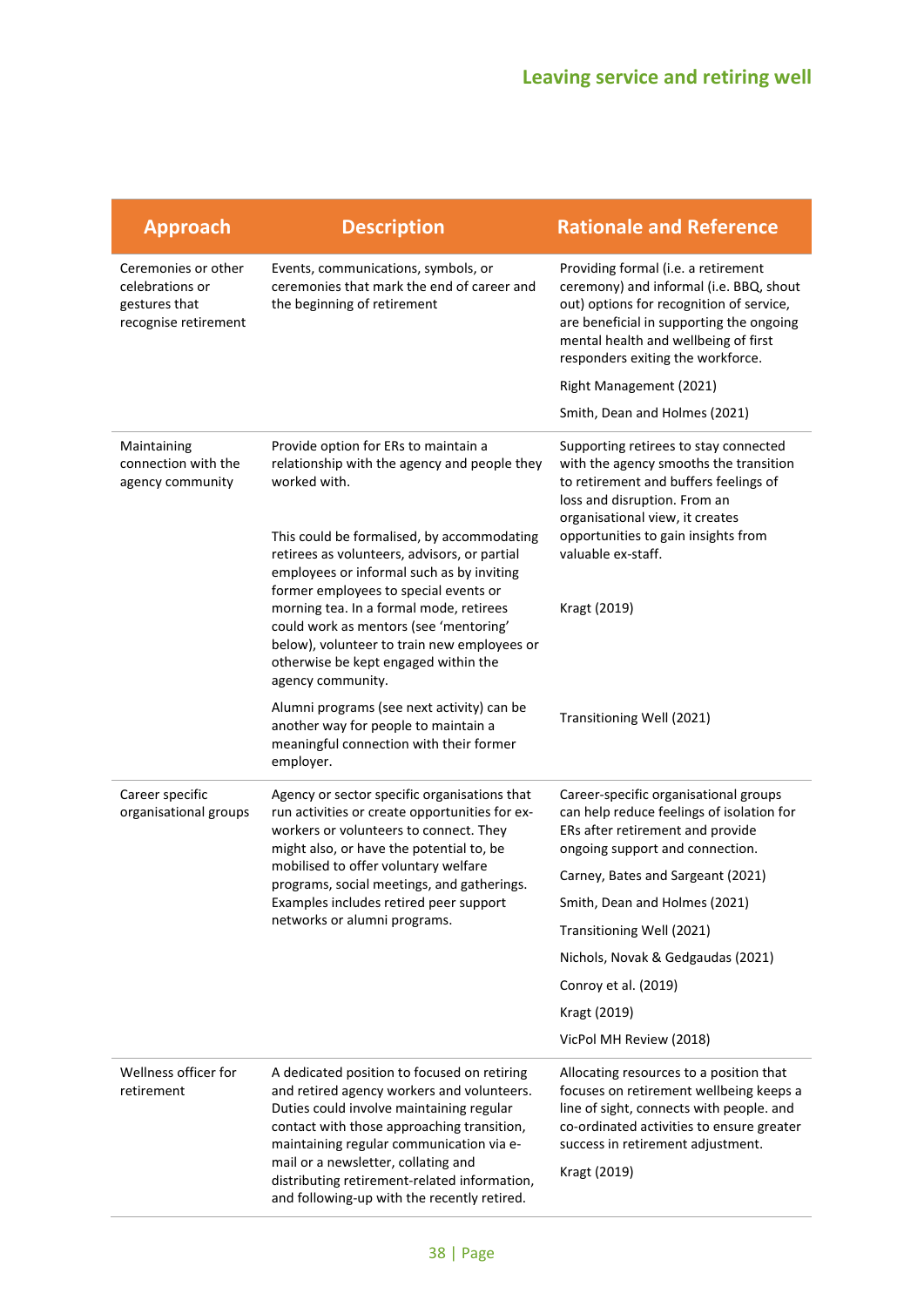



| <b>Approach</b>                 | <b>Description</b>                                                                                                                                                                                                                                                                                                                                          | <b>Rationale and Reference</b>                                                                                                                                                                       |
|---------------------------------|-------------------------------------------------------------------------------------------------------------------------------------------------------------------------------------------------------------------------------------------------------------------------------------------------------------------------------------------------------------|------------------------------------------------------------------------------------------------------------------------------------------------------------------------------------------------------|
| Peer support                    | Connecting with and feeling support from<br>like-minded people in a group who are at<br>different stages of transition and retirement<br>journeys.                                                                                                                                                                                                          | Retired peer support serves several<br>functions including:                                                                                                                                          |
|                                 |                                                                                                                                                                                                                                                                                                                                                             | facilitating retirees to maintain contact<br>with ex-colleagues                                                                                                                                      |
|                                 |                                                                                                                                                                                                                                                                                                                                                             | gaining insight from those who have<br>gone before them and assist those who<br>may have difficulty transitioning to<br>access assistance early.                                                     |
|                                 |                                                                                                                                                                                                                                                                                                                                                             | providing beneficial effects of<br>camaraderie                                                                                                                                                       |
|                                 |                                                                                                                                                                                                                                                                                                                                                             | breaking down stigma related to mental<br>health issues and poor retirement<br>adjustment.                                                                                                           |
|                                 |                                                                                                                                                                                                                                                                                                                                                             | Carney, Bates and Sargeant (2021)                                                                                                                                                                    |
|                                 |                                                                                                                                                                                                                                                                                                                                                             | Kragt (2019)                                                                                                                                                                                         |
|                                 |                                                                                                                                                                                                                                                                                                                                                             | Right Management (2021)                                                                                                                                                                              |
| Mentoring/knowledge<br>transfer | Create opportunities for retirees to share<br>their knowledge and experience with<br>younger workers and volunteers.<br>Mentoring can also take the form of<br>knowledge transfer from retiree to agency in<br>the form of passing on accumulated skills,<br>operational insights, and organisational<br>knowledge from older workers to younger<br>workers | Mentor figures are a good resource for<br>people facing retirement in terms of<br>being supported by someone who has<br>experienced the transition before.                                           |
|                                 |                                                                                                                                                                                                                                                                                                                                                             | Knowledge transfer in the form of<br>mentoring may provide a sense of self-<br>worth, legacy, purpose and meaning for<br>older workers and help retain them<br>productively within the organisation. |
|                                 |                                                                                                                                                                                                                                                                                                                                                             | Nichols, Novak & Gedgaudas (2021)                                                                                                                                                                    |
|                                 |                                                                                                                                                                                                                                                                                                                                                             | Carney, Bates and Sargeant (2021)                                                                                                                                                                    |
|                                 |                                                                                                                                                                                                                                                                                                                                                             | Kragt (2021)                                                                                                                                                                                         |
|                                 |                                                                                                                                                                                                                                                                                                                                                             | Rodríguez-Monforte (2020)                                                                                                                                                                            |
|                                 |                                                                                                                                                                                                                                                                                                                                                             | Transitioning Well (2021)                                                                                                                                                                            |
| COVID-19                        | Consider how to retrospectively apply<br>support (i.e. retirement ceremonies, exit<br>interviews etc.) and elements of ESF's<br>system framework for those who have<br>retired since March 2020.                                                                                                                                                            | Right Management (2021)                                                                                                                                                                              |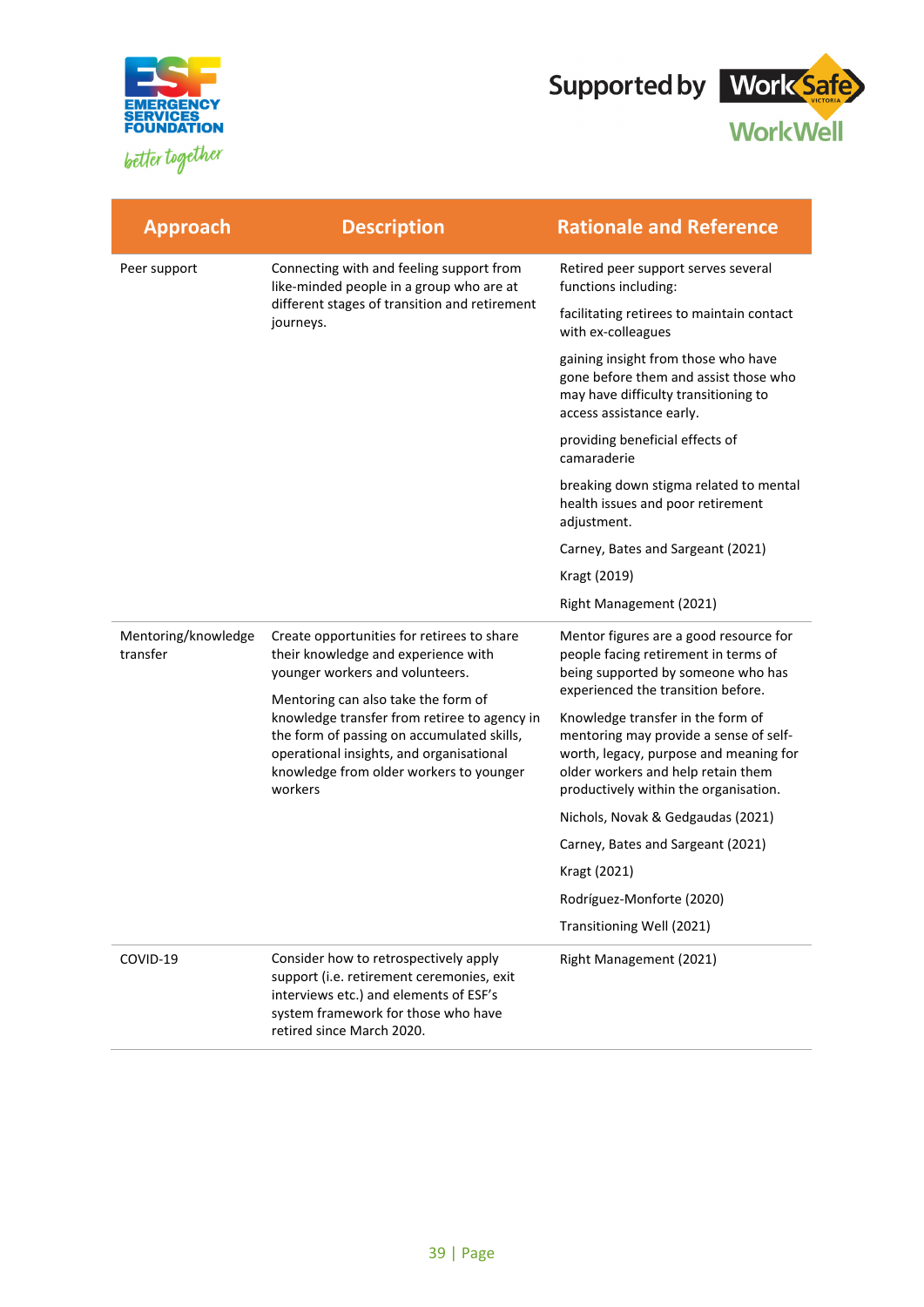## **Next steps**

Emergency management organisations play a critical role in assisting their ageing workers and volunteers achieve a more successful and healthy retirement. This investigation into the challenges of retirement for emergency service workers and leading practice solutions reveals opportunities for Victorian agencies to provide better support options and will inform the work of the ESF.

Based on these findings ESF will lead the sector to improve its approach to retirement programming through an initiative called Well Beyond:

Well Beyond will include:

- 1. A proactive, holistic, evidence‐informed, and leading practice approach to address the existing gap in support and assistance for people across the emergency services sector in transitioning 'well' from service.
- 2. A pilot program, co-designed with end-users to ensure it is needs-based and gender sensitive to promote organisational and individual approaches to preserve and promote the mental health and wellbeing of retiring workers.

A comprehensive evaluation of key program approaches and activities so that continuous improvement can occur.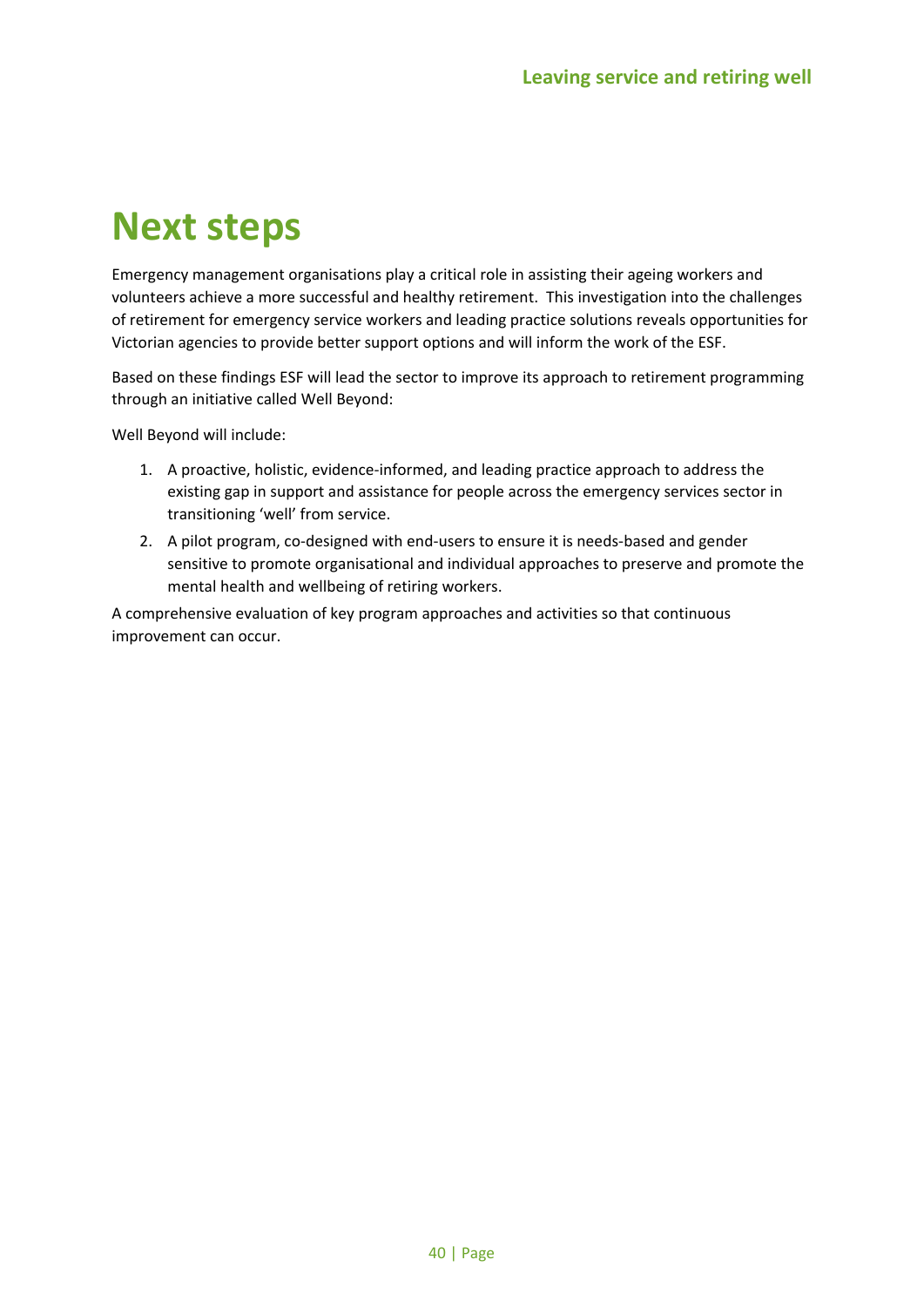

Supported by Work Safe **WorkWell** 

## **References**

Alexander, D., and Klein, S. 2001, 'Ambulance Personnel and Critical Incidents: Impact of Accident and Emergency Work on Mental Health and Emotional Well‐Being', *The British Journal of Psychiatry*, vol. 178, pp. 76‐81

Atchley, R. C. 1976, *The Sociology of Retirement*. John Wiley, New York

Australian Bureau of Statistics of 2019 Marriages and Divorces Australia, accessed at https://www.abs.gov.au/statistics/people/people‐and‐communities/marriages‐and‐divorces‐ australia/latest‐release#divorces

Australian Parliament 2019, *The people behind 000: Mental Health of our First Responders*, Senate Inquiry, Education and Employment References Committee, Canberra

Barrat, P., Stephens, L., Palmer, M. 2018, *When helping hurts: PTSD in first responders*, Australian21, Canberra

Barnes, H., and Parry, J. 2004, 'Renegotiating identity and relationships: men and women's adjustments to retirement', *Ageing and Society*, vol. 24, no. 2, pp. 213–233

Berger, B.M., 1995. *An essay on culture: Symbolic structure and social structure*. University of California Press, Berkeley

Berger, W., Coutinho, S., Figueira, I., Marques‐Portella, C., Luz, M., Neylan, T. 2012, 'Rescuers at Risk: A Systematic Review and Meta‐Regression Analysis of the Worldwide Current Prevalence and Correlates of PTSD in Rescue Workers', *Social Psychiatry and Psychiatric Epidemiology*, vol. 47, pp. 1001‐1011

Beyond Blue 2018, Answering the call national survey, National Mental Health and Wellbeing Study of Police and Emergency Services – Final report

Beyond Blue 2020, Good practice framework for mental health and wellbeing in police and emergency services organisations, FBG Group for Beyond Blue

Black, A., McCabe, D. and McConnell, N. 2013, 'Ten years on, living with the 'psychological troubles: retired police officers in Northern Ireland. The Irish Journal of Psychology, vol 34, no 2, pp.93‐108

Brandl, S. G., and Smith, B. W. 2013, 'An empirical examination of retired police officers' length of retirement and age at death: A research note', Police Quarterly, vol. 16, no. 1, p. 13–123

Bracken‐Scally, M., McGilloway, S., Gallagher, S. and Mitchell, J.T. 2014. 'Life after the emergency services: An exploratory study of wellbeing and quality of life in emergency service retirees', *International Journal of Emergency Mental Health and Human Resilience*, vol. 16, no. 1, pp.44‐61.

Bracken‐Scally, M. and McGillloway, S. 2016, 'A qualitative exploration: life after the emergency services', *International Journal of Emergency Services*, vol 5, no 2, pp. 158–173

Bracken‐Scally, M., McGilloway, S., and Mitchell, J. 2016, 'Retirement policies and support for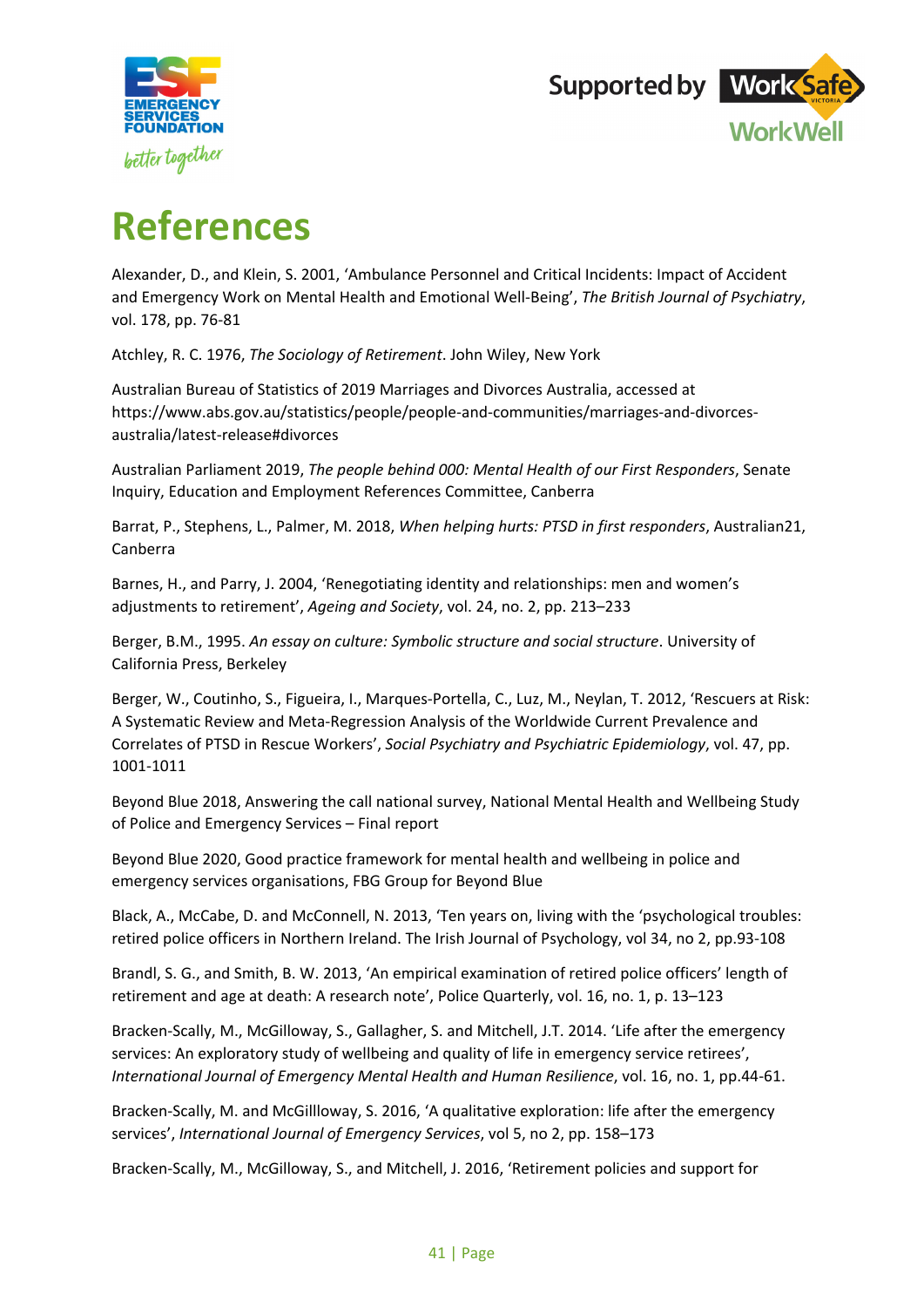emergency service personnel: The transition to retirement'. *Canadian Journal on Ageing*, vol.35, no. 2, pp. 161‐174

Bridges, S., and Disney, R. 2010, 'Debt and depression', *Journal of Health Economics*, vol. 29, pp. 388–403

Britt T. & McFadden, AC. 2012, 'Understanding Mental Health Treatment‐Seeking in High Stress Occupations', *Contemporary Occupational Health Psychology: Global Perspectives on Research and Practice*. Vol. 2., pp.57‐73.

Cameron, T and Griffiths, A *2017, '*The Impact of Involuntary Retirement on Senior Police Officers', *Policing: Journal of Policy and Practice*, vol. 11, pp. 52‐61

Carney, C., Bates, L. and Sargeant, E. 2021, 'Exploring the impact of retirement on police officers' wellbeing', *Police Practice and Research*, vol. 22, no. 1, pp.257‐273

Caudill, C., and Peak, K. 2009, 'Retiring from the "Thin Blue Line": A need for formal preretirement training', *FBI Law Enforcement Bulletin*, vol. 78, no. 10, pp. 8‐21

Cheng, M. 2019. 'Grey divorce: it's reasons and its implications', *Forbes*, February 26 2019

Christiansen, C.H. 1999, 'Defining lives: Occupation as identity: An essay on competence, coherence, and the creation of meaning', *American Journal of Occupational Therapy*, vol. 53, no. 6, pp. 547‐558

Christophilakis, S., Kuryluk, J., and Hunt, A. 2021, 'The Impact of Retirement from Sport on Dance Athlete's Psychosocial and Physical Health: A Scoping Review', *Archives of Physical Medicine and Rehabilitation*, vol. 102, no. 10, pp. 119–138

Coppola, L. and Spizzichino, D. 2014, 'The effect of retirement on self‐reported health: a gender comparison in Italy', *Vienna Yearbook of Population Research*, vol. 12, pp. 53–82

Conroy, J., Purutyan, J., Resmini, D. and Germain, A. 2019, *A New Direction for ESF: Holistic Transition to Retirement Program*, Worcester Polytechnic Institute Interactive Qualifying Project for the Emergency Services Foundation: Melbourne

Declercq, F., Meganck, R., Deheegher, J., and Van Hoorde, H. 2011, 'Frequency of and Subjective Response to Critical Incidents in the Prediction of PTSD in Emergency Personnel', *Journal of Traumatic Stress*, vol. 24, pp. 133‐136

Donaldson T, Earl JK, and Muratore A 2010, 'Extending the integrated model of retirement adjustment: Incorporating mastery and retirement planning', *Journal of Vocational Behaviour*, vol, 77, no 2, pp. 279‐89

Eriksson, C., Foy, D., and Larson, L. 2004, 'When the Helpers Need Help: Early Intervention for Emergency and Relief Services Personnel', in (eds) Litz, B., *Early Intervention for Trauma and Traumatic Loss*, The Guilford Press, London

Gallo, W., Bradley, E., Dubin, J., Jones, R., Falba, T., Teng, H., and Kasl, S. 2006, 'The

persistence of depressive symptoms in older workers who experience involuntary job loss: Results from the health and retirement survey', *Journal of Gerontology: Social Sciences*, vol. 61, no. 4, pp. 221–228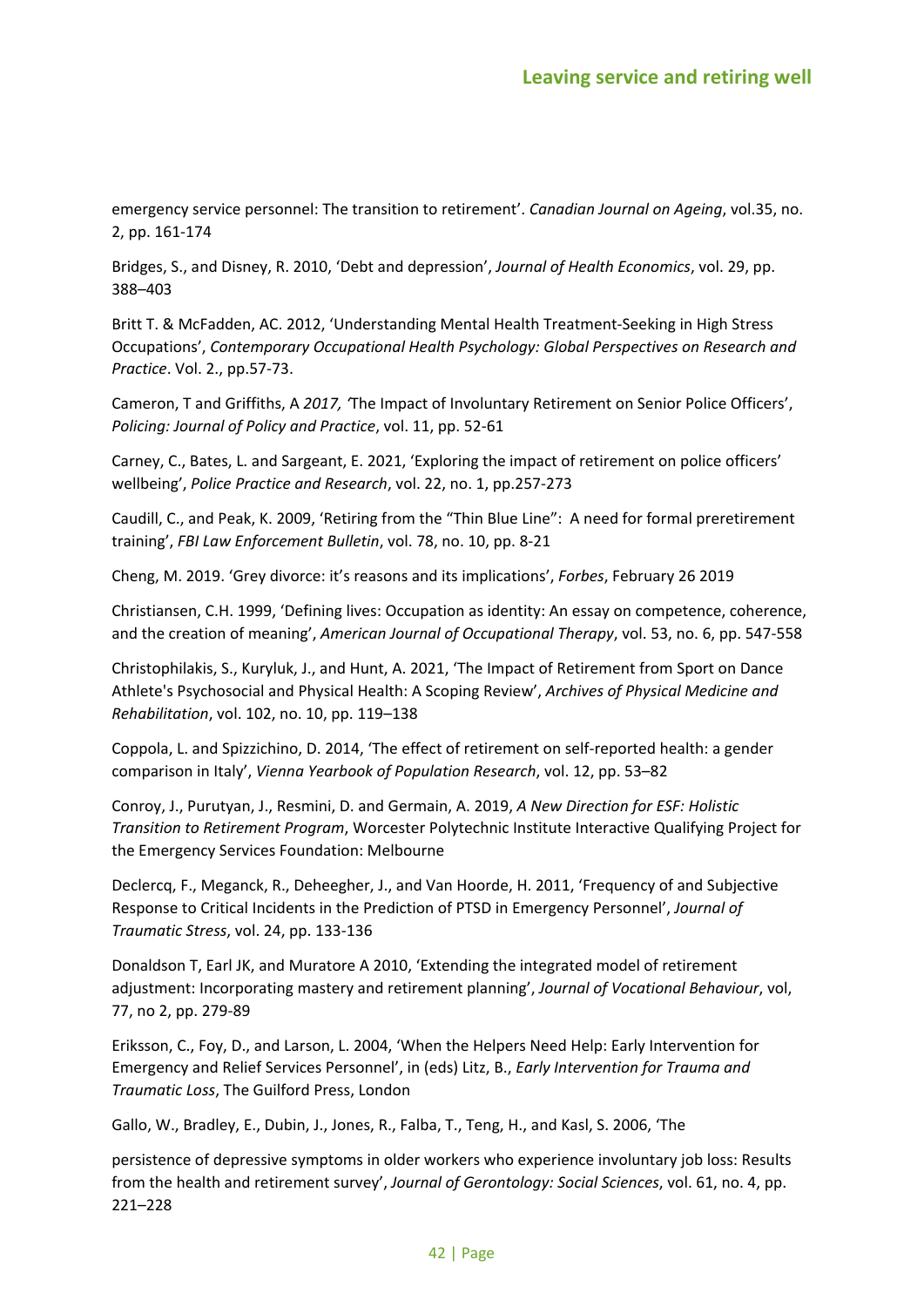



Gallo, W. T., Bradley, E. H., Siegel, M., and Kasl, S. 2000, 'Health effects of involuntary job loss among older workers: findings from the health and retirement survey', *Journal of Gerontology: Social Sciences*, vol. 55B, no. 3, pp. 131–140

Gayton S. and Lovell G. 2012, 'Resilience in Ambulance Service Paramedics and Its Relationships with Well‐Being and General Health', *Traumatology,* vol. 18, no. 1, pp. 58‐64

Greenaway, K. H., Cruwys, T., Haslam, S. A., and Jetten, J. 2016, 'Social identities promote wellbeing because they satisfy global psychological needs', *European Journal of Social Psychology*, vol. 46, no. 3, pp. 294‐311

Haidt, J. 2016. The Happiness Hypothesis: Putting ancient wisdom and philosophy to the test of modern science. Random House

Haslam, S.A. and Ellemers, N., 2005, 'Social identity in industrial and organizational psychology: Concepts, controversies and contributions', *International Review of Industrial and Organizational Psychology*, vol. 20, no. 1, pp.39‐118

Haslam, C., Lam, B.C., Branscombe, N.R., Steffens, N.K., Haslam, S.A., Cruwys, T., Fong, P. and Ball, T.C., 2018 'Adjusting to life in retirement: the protective role of new group memberships and identification as a retiree', *European Journal of Work and Organizational Psychology*, vol. 27, no. 6, pp.822‐839

Hershenson, D. 2016, 'Reconceptualising retirement: A status‐based approach', *Journal of Ageing Studies*, vol. 38, pp 1‐5

Hershey, D., Henkens, K., and Van Dalen, H. 2010, 'What drives retirement income worries in Europe? A multilevel analysis', *European Journal of Ageing*, vol. 7, no. 4, pp. 301–311

Hogg, M. and Terry, D.J., 2000 'Social identity and self‐categorization processes in organizational context', *Academy of Management Review*, vol. 25, no 1., pp. 121‐140

Holmes, M. D., and Smith, B. W. 2008, 'Race and police brutality: Roots of an urban dilemma', State University of New York Press, New York

Jinkerson, J. 2016, 'Defining and assessing moral injury: a syndrome perspective', *Traumatology*, vol. 22, pp. 122–130

Jordan, A. H., Eisen, E., Bolton, E., Nash, W. P. and Litz, B. 2017, 'Distinguishing war-related PTSD resulting from perpetration and betrayal‐based morally injurious events', *Psychological Trauma*, volume 9, pp. 627‐646

Kolko, J. 2012, Wicked Problems: Problems Worth Solving: A Handbook and Call to Action, Austin, Texas

Kragt, D. 2019, Career firefighters' transition into retirement: A mixed methods study at the South Australian Metropolitan Fire Service. Business School, University of Western Australia: Perth, Western Australia Background

Kragt, D., Jorritsma, K., Dunlop, P., and Parker, S. 2017, *Firefighters' transition into retirement: Issues,*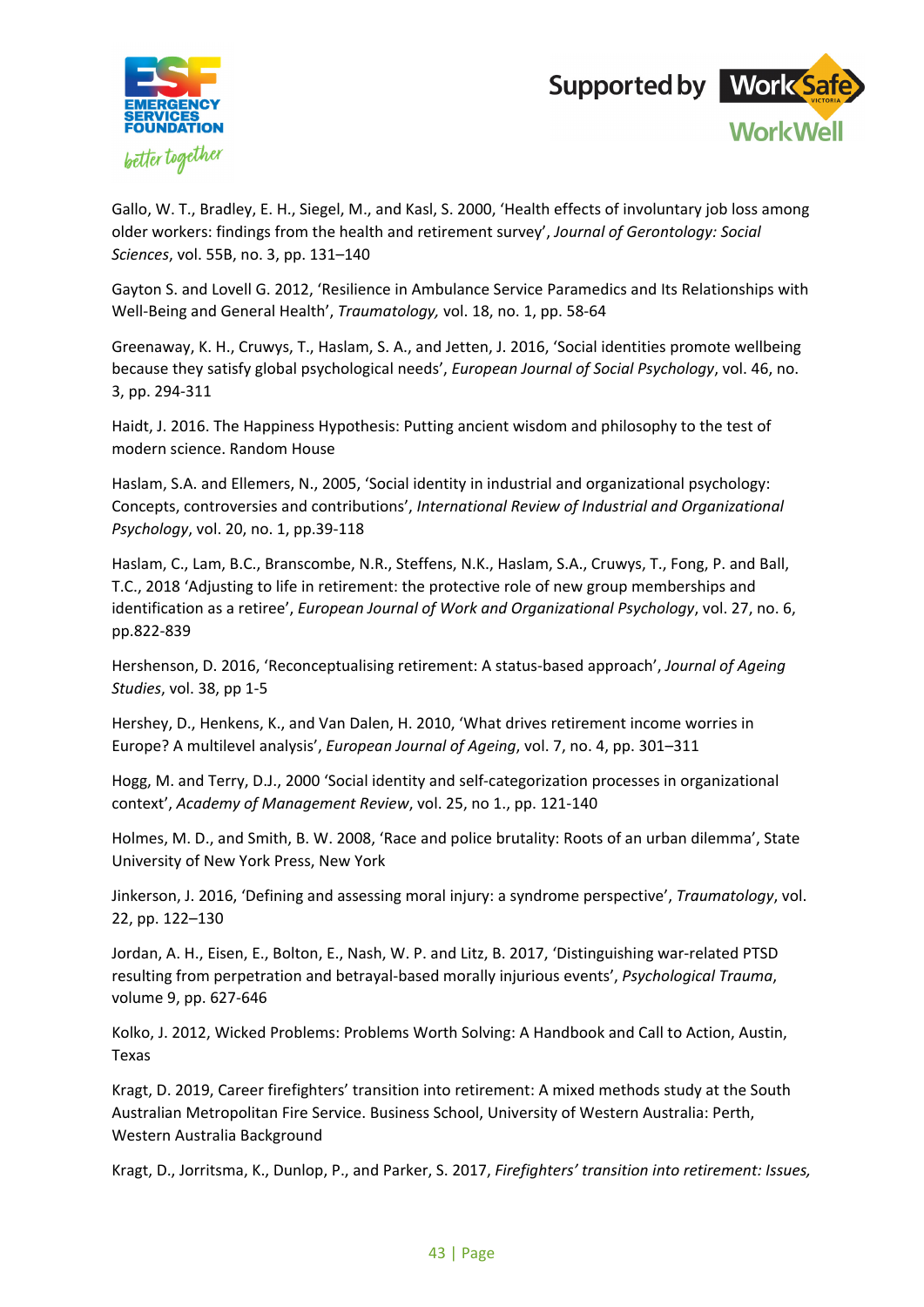*challenges and support program design*. Centre for Transformative Work Design. The University of Western Australia

Kohan, A., and O'Connor, B. 2002, 'Police officer job satisfaction in relation to mood, wellbeing, and alcohol consumption', *Journal of Psychology*, vol. 136, pp. 307–318

Kulik, C. T., Perera, S., and Cregan, C. 2016, 'Engage me: The Mature‐Age Worker and Stereotype Threat', *Academy of Management Journal*, vol. 59, no. 6, pp. 2132‐2156

Lamers, S.M., Westerhof, G.J., Bohlmeijer, E.T. and Keyes, C.L., 2013, 'Mental health and illness in relation to physical health across the lifespan', in In J. D. Sinnott (Ed.), *Positive Psychology: Advances in Understanding Adult Motivation*, Springer, New York, pp. 19‐33

Langworthy, R. H., and Travis, L. 2003, *Policing in America: A balance of forces (3rd ed.)*, Prentice Hall, Englewood Cliffs, New Jersey

Lavorgna, L.A., 2021 Exploring the Effects of Masculinity Norms on Attitudes Towards Help Seeking in Males: A Comparison Across Generations, Doctoral dissertation, Southern Connecticut State University.

Lawrence‐Wood, E., Sadler, N., O'Dwyer, C., and Dell, L. 2021, *Understanding stigma and help‐ seeking in emergency services personnel for good mental health*. Report prepared for Emergency Services Foundation. Phoenix Australia – Centre for Posttraumatic Mental Health: Melbourne

Lazarus, R., and Folkman, S. 1984, *Stress, Appraisal and Coping*, Springer, New York

Legislative Assembly Parliament of Western Australia. 2012, *The Toll of Trauma on Western Australian Emergency Staff and Volunteers.* Perth, WA: Report No. 10

Lentz, L.M., Smith‐MacDonald, L., Malloy, D., Carleton, R.N. and Brémault‐Phillips, S. 2021, 'Compromised conscience: a scoping review of moral injury among firefighters, paramedics, and police officers', *Frontiers in Psychology*, vol. 12, p.681‐695

MacQuarrie, A. and Whitfield, S. 2019, 'Fit for duty: shedding light on paramedics' health via research methodologies', *International Paramedic Practice*, vol. 9, no. 2, pp.47‐49

MacQuarrie A, Robertson C, Micalos PS, Drinkwater EJ, Crane J, High R 2018, 'Fit for duty: the health status of New South Wales paramedics', *Irish Journal of Paramedicine*, vol. 3, no. 2, pp. 1‐10

Mariappanadar, S. 2013, 'Do retirement anxieties determine bridge employment preference? A study among pre‐retirees in the Australian construction industry', *Personnel Review*, vol. 42, no. 2, pp. 176–204

Matheson, A., O'Brien, L. and Reid, J.A., 2014, 'The impact of shiftwork on health: a literature review', *Journal of Clinical Nursing*, vol. 23, nos. 23‐24, pp.3309‐3320

Mason, J. 1987, 'A bed of roses? Women, marriage, and inequality in later life', In P. Allatt, T. Keil, A. Bryman, and B. Bytheway (eds.), *Women and the Life Cycle. Explorations in Sociology*, Palgrave Macmillan, London, pp. 90–105.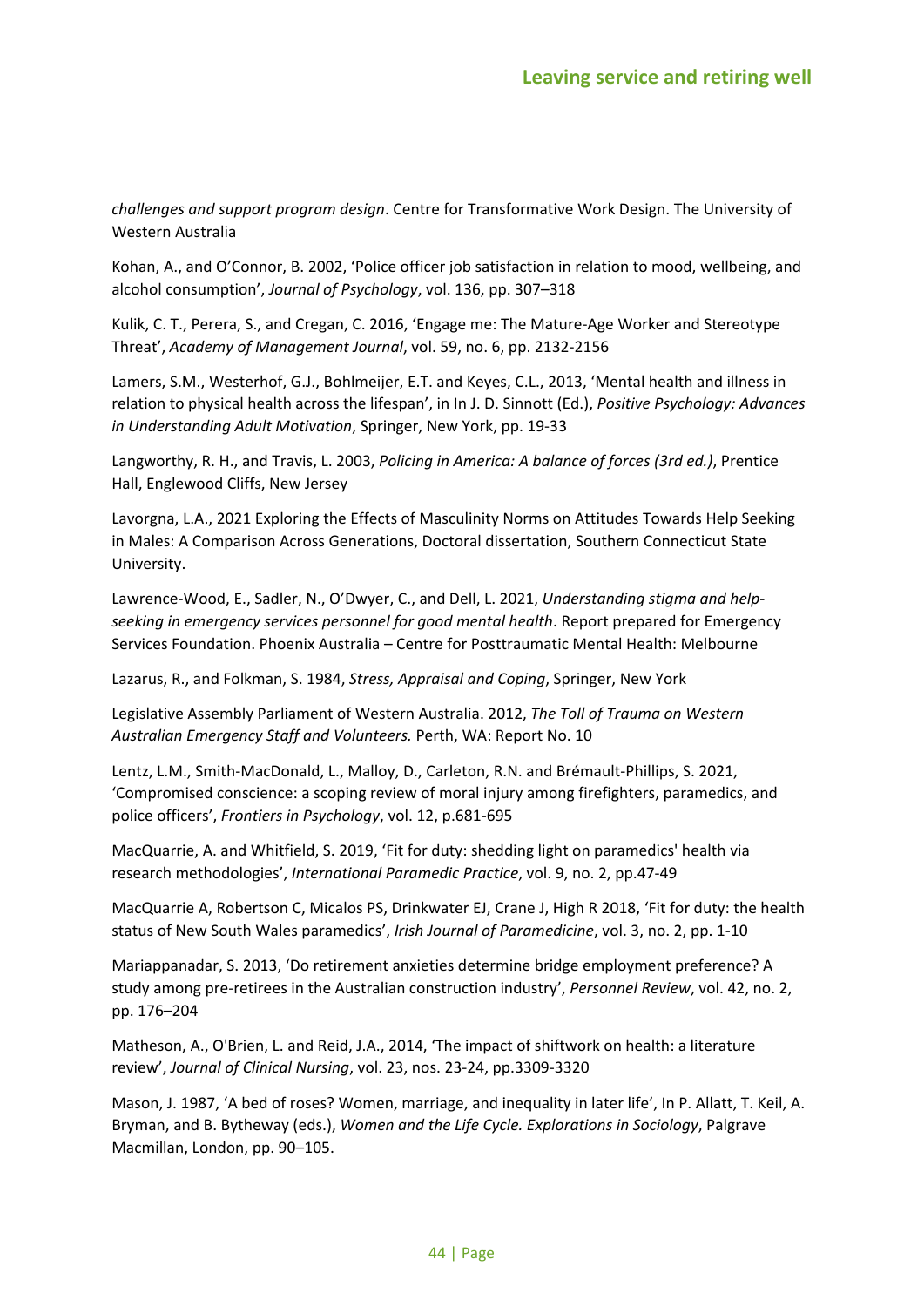



McCreary, D. R. 2019, Veteran and first responder mental ill health and suicide prevention: A scoping review of prevention and early intervention programs used in Canada, Australia, New Zealand, Ireland, and the United Kingdom, British Columbia, Canada: Donald McCreary Scientific Consulting

McFarlane AC. 2010, 'The long‐term costs of traumatic stress: intertwined physical and psychological consequences', *World Psychiatry: Official Journal of the World Psychiatric Association*, vol. 9, no. 1, pp. 3‐10

McNamara, N., Mühlemann, N.S., Stevenson, C., Haslam, C., Hill, R., Steffens, N.K. and Bentley, S. 2021, *I was a firefighter": Preserving Identities, Meaning, and Purpose in the Retirement Transition*, Study Report commissioned by the UK Firefighters Charity

Mead, G. H. 1934 *Mind. Self and Society*, University of Chicago Press, Chicago

Menke, D., and Germany, M. L. 2019, 'Reconstructing athletic identity: College athletes and sport retirement', *Journal of Loss and Trauma*, vol. 24, no. 1, pp. 17–30

Munnell, A., Hou, W., and Sanzenbacher, G. 2018, 'How does divorce affect retirement security?', *Psychosociological Issues in Human Resource Management*, vol. 6, no. 2, pp. 44–55

Myllyntausta, S., Salo, P., Kronholm, E., Aalto, A., Kivimaki, M., and Vahtera, J. 2017, 'Changes in sleep duration during transition to statutory retirement: a longitudinal cohort study', *Sleep*, vol. 40, p

Nichols, A., Novak, J., and Gedgaudas, O. 2020, 'How to Better Support Emergency Service Volunteers' Transition to Retirement in Victoria, Australia', Worcester Polytechnic Institute Interactive Qualifying Project for the Emergency Services Foundation: Melbourne

Ohrnberger, J., Fichera, E. and Sutton, M., 2017, 'The relationship between physical and mental health: A mediation analysis', *Social Science and Medicine*, vol. 195, pp. 42‐49

Patterson, M., Poole, A., Trew, K. and Harkin, N. 2001, 'The psychological and physical health of police officers retired recently from the Royal Ulster Constabulary', *The Irish Journal of Psychology*, vol. 22, pp. 1‐27

Pinquart, M., and Schindler, I. 2007, 'Changes of Life Satisfaction in the Transition to Retirement: A Latent Approach', *Psychology and Ageing*, vol. 22, pp. 442‐455

Price, C. 2000, 'Women and retirement: relinquishing professional identity', *Journal of Ageing Studies*, vol. 14, no. 1., pp. 81‐101

Raub, R. A. (1988). Death of police officers after retirement. American Journal of Police, 7, 91– 102.Reitzes, D.C. and Mutran, E.J. 2004, 'The transition to retirement: Stages and factors that influence retirement adjustment', *The International Journal of Aging and Human Development*, vol. 59, p. 1, pp.63‐84

Richardson, V. 1999, 'Women and retirement', *Journal of Women and Ageing*, vol. 11, nos. 2–3, pp. 49–66

Richardson, V. and Kilty, K. 1995, 'Gender differences in mental health before and after retirement', *Journal of Women and Ageing*, vol. 7, no. 1–2, pp. 19–35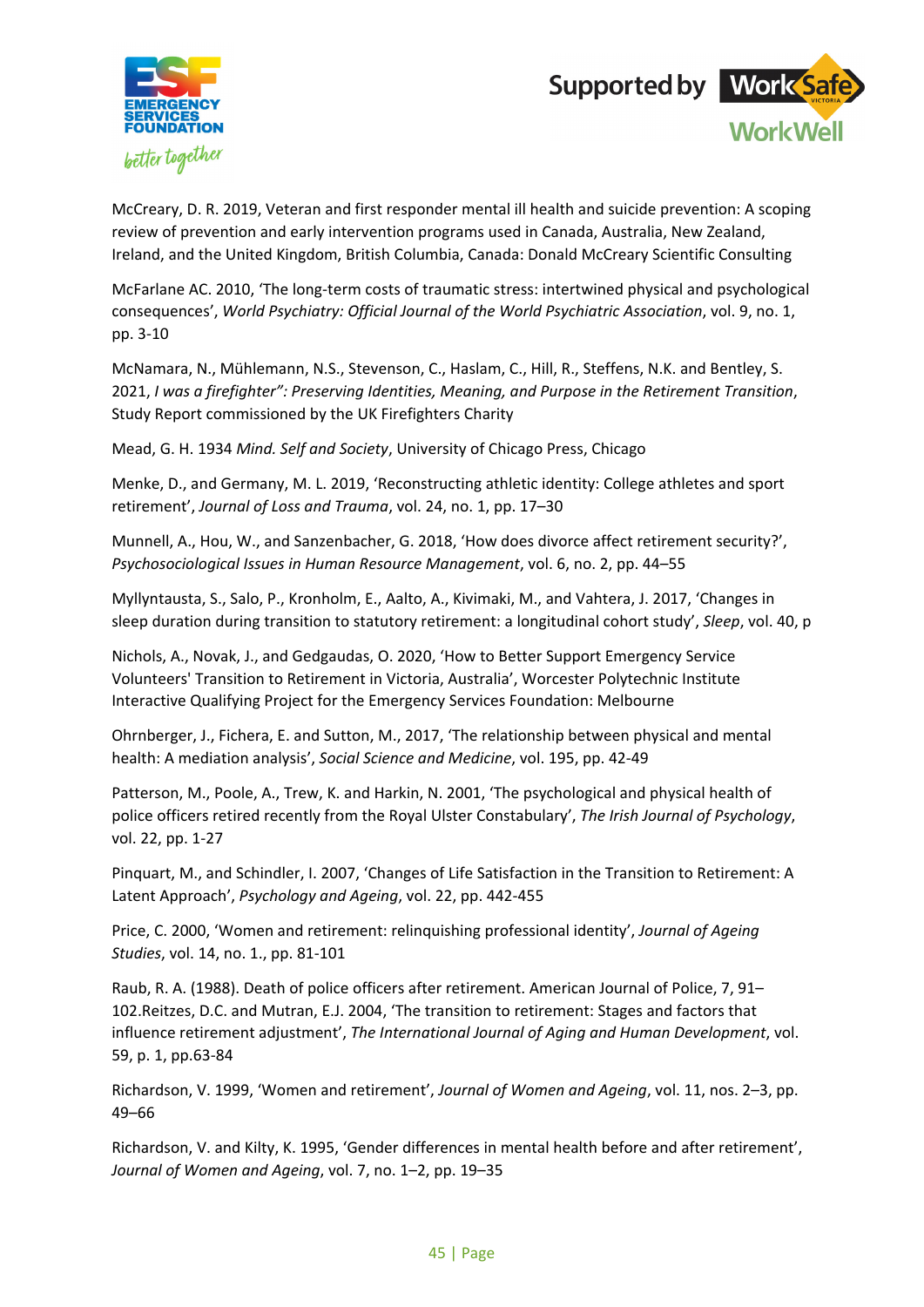Roberts, R., Dwivedi A, Bamberry L, Neher A, Jenkins S, Sutton C, Frost M, O'Meara P, Wong, A. 2021, *The mental health, wellbeing and work impacts of COVID‐19 on first responders and frontline workers in Australia*. Charles Sturt University, Bathurst, NSW

Rodríguez‐Monforte, M., Fernández‐Jané, C., Martin‐Arribas, A., Costa‐Tutusaus, L., Sitjà‐Rabert, M., Ramírez‐García, I., Canet Vélez, O., Kopp, J., Vilaró, J. and Carrillo‐Alvarez, E. 2020. 'Interventions across the retirement transition for improving well‐being: a scoping review', *International Journal of Environmental Research and Public Health*, vol. 17, no. 12, pp. 4341‐4361

Ruiz, J. and Morrow, E. 2005, 'Retiring the old centurion: Life after a career in policing—An exploratory study', *International Journal of Public Administration*, vol. 28, pp. 1151‐1186

SafeWork Australia 2019, Work‐related psychological health and safety: A systematic approach to meeting your duties National guidance material, Safe Work Australia, Canberra

Salonen, P., Arola, H., Nygård, C.H. and Huhtala, H. 2008, 'Long‐term associations of stress and chronic diseases in ageing and retired employees', *Psychology, Health and Medicine*, vol. 13, no. 1, pp. 55‐62.

Scherger, S. 2021, 'Flexibilizing the Retirement Transition: Why, How and for Whom? Conceptual Clarifications, Institutional Arrangements and Potential Consequences', *Frontiers in Sociology,* Review Article 11 October, p. 180

Segel‐Karpas, D., and Werner, P. 2014, 'Perceived financial retirement preparedness and its correlates: A national study in Israel', *The International Journal of Aging and Human Development*, vol. 79, no. 4, pp. 279–301

Seligman, M.E. 2012. Flourish: A visionary new understanding of happiness and well-being. Simon and Schuster, New York

Sharma, S. and Sharma, M. 2010, 'Self, social identity and psychological well‐being', *Psychology Studies*, vol. 55, pp. 118–136

Sharp, M.L., Harrison, V., Solomon, N., Fear, N., King, H. and Pike, G. 2020, *Assessing the mental health and wellbeing of the Emergency Responder community in the UK*, Kings College and the Royal Foundation, London

Shields, D., Frender, J., and Kuhl, D. 2018, 'We're still here and we still matter: The Shaping Purpose military to civilian transition program evaluation and study', Vancouver, BC: The Men's Initiative at UBC Faculty of Medicine

Smallwood, N.; Pascoe, A.; Karimi, L.; Bismark, M.;Willis, K. 2021a, 'Occupational Disruptions during the COVID‐19 Pandemic and Their Association with Healthcare Workers' Mental Health', *International Journal of Environmental Research and Public Health*, vol. 18, no. 7, pp. 9263‐ 9285

Smallwood, N.; Pascoe, A., Karimi, L.;Willis, K. 2021b, 'Moral Distress and Perceived Community Views Are Associated with Mental Health Symptoms in Frontline Health Workers during the COVID‐ 19 Pandemic', *International Journal of Environment Research and Public Health*, vol. 18, 8723‐8755

Smith, E., Dean, G. and Holmes, L. 2021 'Supporting the mental health and well-being of first responders from career to retirement: a scoping review', *Prehospital and Disaster Medicine*, vol. 36, no. 4, pp. 475‐480